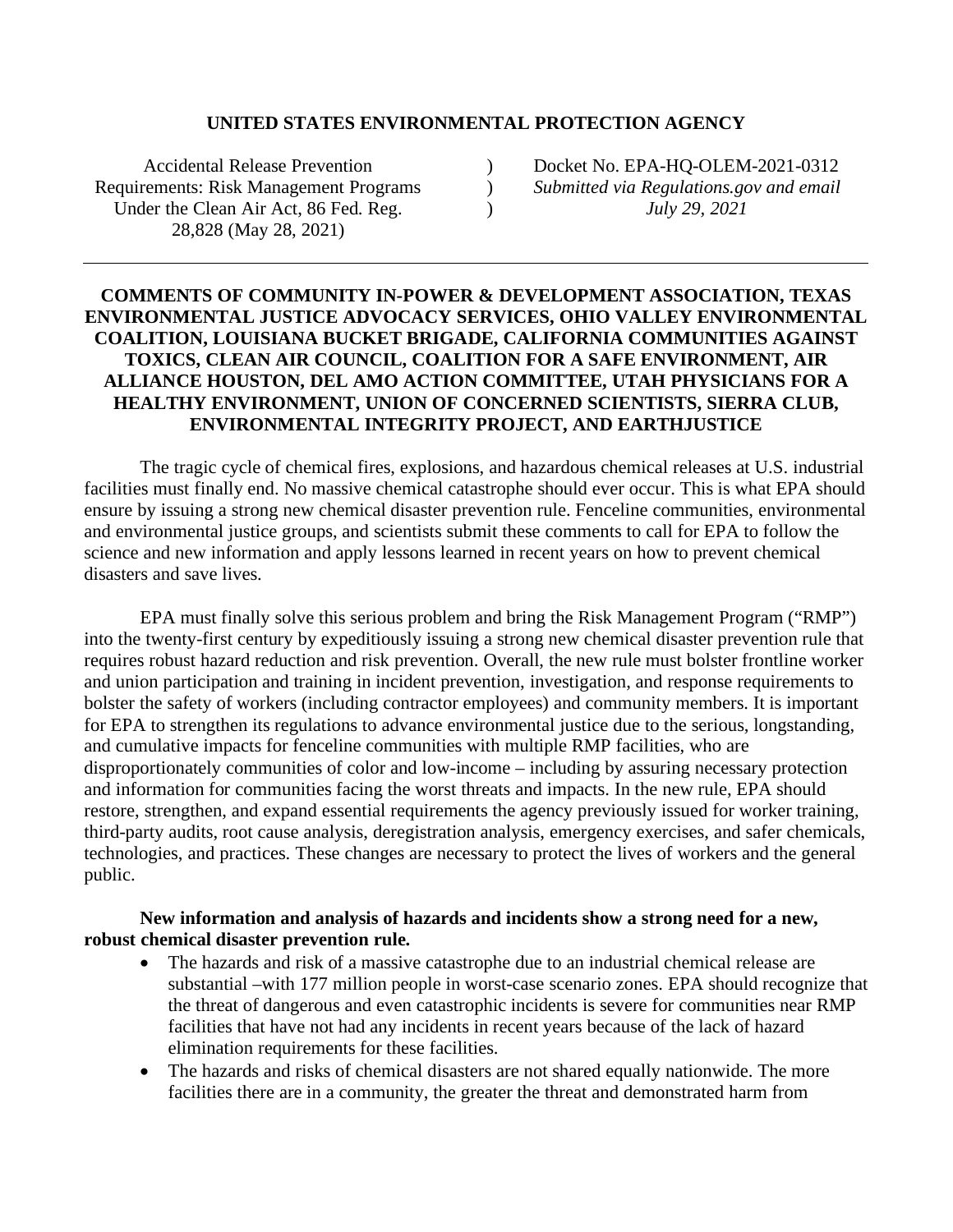chemical disasters are for community members – and there are many communities who have more than one facility, and a significant number of communities with a very high number of RMP facilities. For example, about 832 counties have five or more RMP facilities. Communities with some of the highest environmental burden already – such as toxic air pollution from industrial facilities – also have a large share of RMP facilities. And, disproportionate threats from RMP facilities and disproportionate harm from recent incidents in communities of color and low-income communities show that inequity requires a new chemical disaster prevention rule.

- The thousands of incidents that have occurred under EPA's existing rules show the regulations are not strong enough – when their purpose is to prevent such incidents. For example, over 142 incidents, on average, or one harmful disaster about every two and a half days, occurred during the last decade, due to EPA's inadequate regulation of industrial chemical facilities. There is no demonstrated decline in incidents in recent years, and even if there were, any one of the recent incidents that has happened – from Port Neches, Husky, and Philadelphia Energy Solutions, to West, Arkema, Biolabs and Chemtool – shows the need for stronger EPA rules. On July 27, as Commenters were preparing to file these comments, a fatal chemical disaster occurred in LaPorte, Texas, at an RMP petrochemical manufacturing facility, LyondellBasell Acetyls LLC – two people died and thirty people were hospitalized.<sup>1</sup>
- EPA's incident data dramatically undercounts the harm that incidents have caused to communities under the existing program, including during the last ten years. EPA must consider all harmful incidents, including those that caused toxic exposure and ecological harm, and account for the cumulative risk and impacts from multiple RMP facility exposure, as important indicators of the need for stronger prevention requirements.
- Differences in past incident rates by industry show the need for particularly strong regulations for certain sectors like petroleum refineries, and chemical manufacturers – but also illustrate a substantial, repeated threat in other sectors. Serious incidents that have occurred across many different sectors, in recent years, including farm and fertilizer and water supply facilities, show the need for stronger regulation more broadly, because it is not possible to predict based on past incident data alone which facilities require stricter regulation.<sup>2</sup>

It is important that EPA is seeking public comments during its review of the EPA Risk Management Program regulation revisions since 2017, to gather information and address new priorities, as directed by President Biden in Executive Order 13,990 – including "bolstering resilience to the

<sup>1</sup> P. DeBenedetto & K. Watkins, *2 Dead, 30 Hospitalized After 'Mass Casualty' Incident At LyondellBasell Chemical Plant Near La Porte*, Houston Pub. Media (July 27, 2021), https://www.houstonpublicmedia.org/articles/news/energy-environment/2021/07/27/404355/at-least-2-dead-afterleak-at-lyondellbasell-chemical-plant-in-la-porte/.

<sup>&</sup>lt;sup>2</sup> EPA's RMP data are not fully accessible to the public, and the accessible information is not easy to analyze or understand without knowledge of the database relationships. Commenters have made their best attempt to present analysis for EPA's consideration and verification using the agency's expertise and knowledge. Commenters respectfully request that EPA perform its own analysis to update the numbers provided here using the most current database.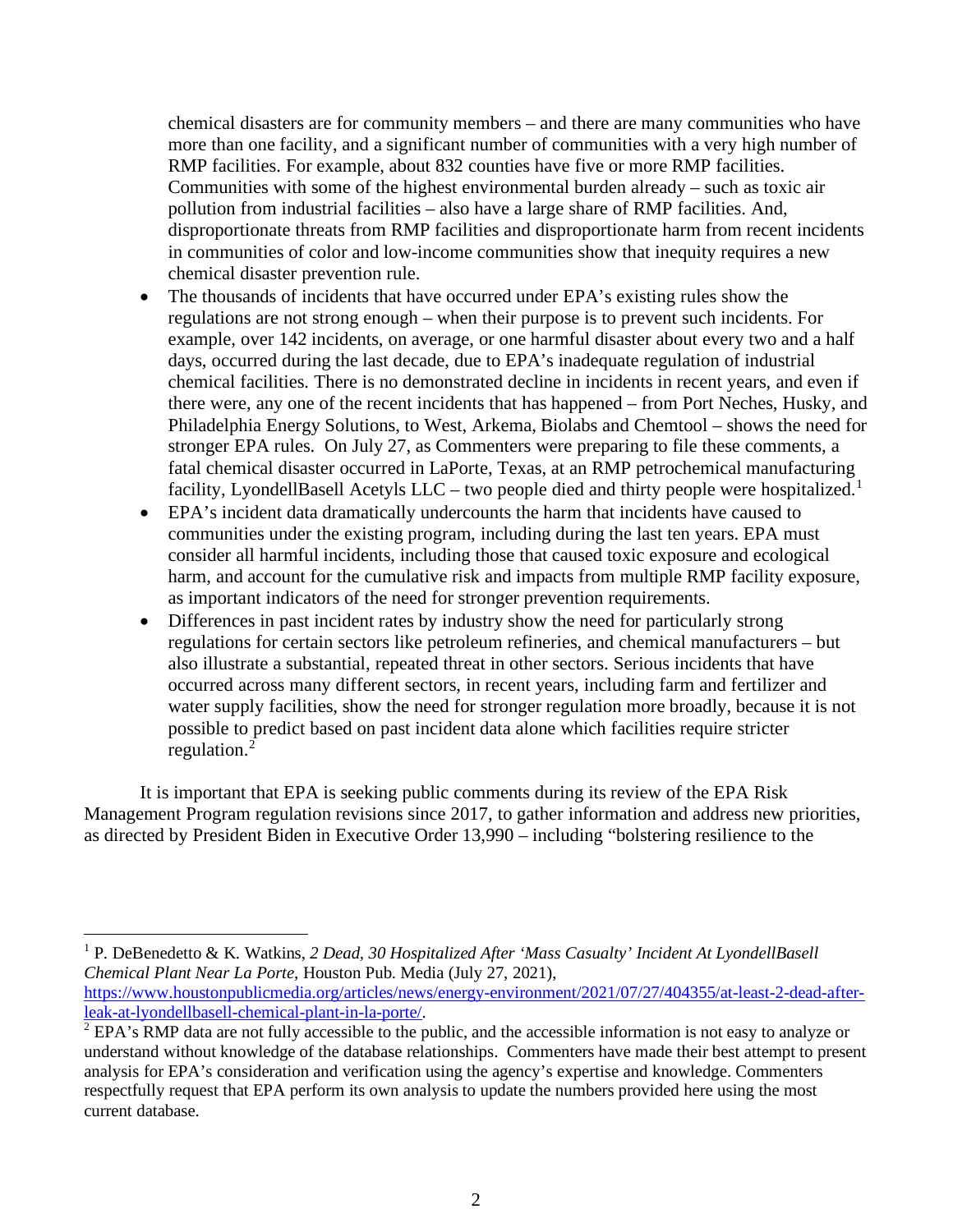impacts of climate change and prioritizing environmental justice."<sup>3</sup> Now it is time for EPA to act to finally fulfill its legal duty to *prevent* chemical disasters in the United States, once and for all.

These comments address the following topics on which EPA has requested information:

- The inadequacy of the existing RMP rules, as shown by the urgent problem and threat of chemical disasters;
- The need to consider climate change risks and impacts and incorporate natural disaster or "natech" risk assessment and mitigation requirements into the regulations; and
- The importance of evaluating and expanding the application of environmental justice through a strong new, chemical disaster prevention rule.

These comments also provide information on solutions to solve the problem of chemical disasters based on the most current science, Chemical Safety Board ("CSB") recommendations, and regulatory examples from jurisdictions that have put in place stronger protections than EPA's existing federal RMP rule. We urge EPA to include the following core components in a new chemical disaster prevention rule:

- 1. Everyday disaster prevention requirements to provide environmental justice by identifying safer ways to operate and eliminating and reducing hazards for fenceline communities and workers wherever possible. EPA must strengthen and expand the 2017 Safer Technologies Alternatives Analysis ("STAA") requirements to more facilities – based on the hazards, the available Inherently Safer Technologies ("IST") methods, the need to protect fenceline communities, including communities with multiple sources who face the worst regular harm and are at the greatest risk of a catastrophe. EPA must require assessment and implementation of hazard reduction and elimination, following the lead of state and local regulator experts like California, New Jersey, and Contra Costa County and the recommendations of the Chemical Safety Board. EPA also should restore and strengthen additional prevention measures issued in 2017 that are well-supported by Chemical Safety Board recommendations and the most current information.
- 2. Climate and natural disaster planning and mitigation measures to ensure facilities do all they can to prevent the double impact from chemical disasters for communities in hurricane, flooding, extreme weather, and earthquake prone areas – like implementing back-up power and eliminating hazards caused by these catastrophes. The "double threat" from natech incidents looms large for communities near RMP facilities, especially for communities near the one-third of all facilities  $(3,856)$  in known climate risk areas.<sup>4</sup> This increased risk shows the need for all of the improvements discussed in these comments. It also shows the need for specific natech or natural disaster assessment and planning requirements and for natech mitigation requirements as part of a new chemical disaster prevention rule – including safer systems like hazard elimination or tank or piping redesign; vapor recovery systems; safer and

<sup>&</sup>lt;sup>3</sup> 86 Fed. Reg. 28,828, 28,829 (May 28, 2021); Pres. Joe Biden, Exec. Order No. 13,990: Protecting Public Health and the Environment and Restoring Science to Tackle the Climate Crisis, 86 Fed. Reg. 7037 (Jan. 25, 2021). <sup>4</sup> Center for Progressive Reform et al., *Preventing "Double Disasters": How the U.S. Environmental Protection Agency can protect the public from hazardous chemical releases worsened by natural disasters* at 6 (July 2021), http://progressivereform.org/our-work/energy-environment/preventing-double-disasters/ ("UCS *et al., Preventing "Double Disasters*"").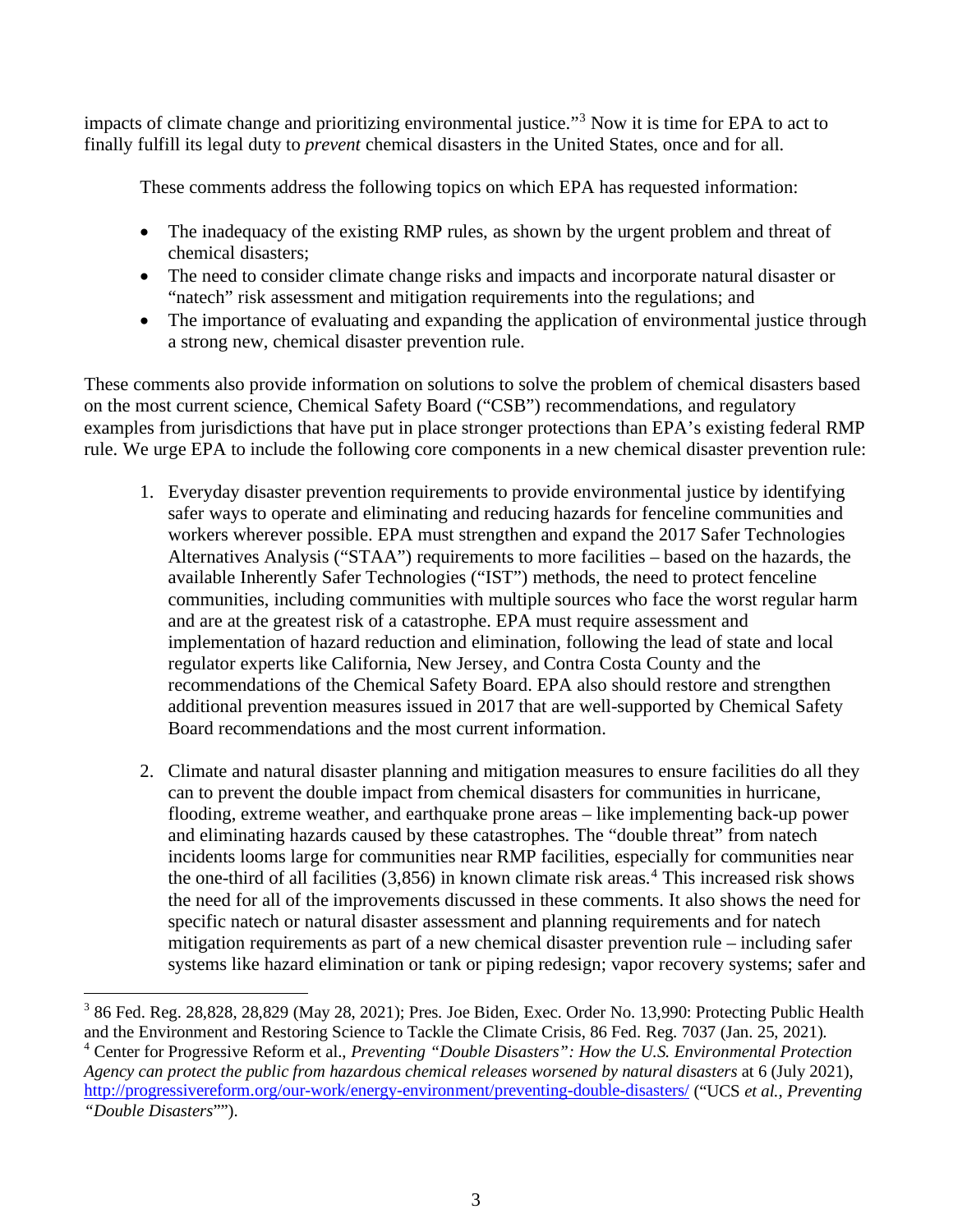more orderly shutdown/startup procedures; back-up power; fenceline monitoring; worker involvement and community notification.

- 3. Protection for more people and more communities from chemical disasters by expanding the program's coverage to more chemicals and hazardous facilities, including their distribution network.
- 4. Requirements to prepare before a disaster hits: Emergency response preparation and incident management requirements must expand first responder information and reaffirm emergency exercise requirements, require worker safety training, and give communities advance notification and information in multiple languages on facilities and hazards near them, before an incident begins. EPA should also require fenceline monitoring and leak detection and alerts to prevent and reduce harm at all of the RMP facilities where this would make a difference to protect public health and safety.
- 5. Design of the rules to assure compliance, enforceability, and accountability, through reporting, transparency, automatic liability and penalties, fast compliance deadlines, and strong implementation including in major source air permits under Title V. EPA should also create an anonymous safety and near-miss worker hotline and reports (with adequate worker information and training on this tool) to increase workers' ability to assure compliance and save lives.

The following comments and attachments provide more information. We appreciate EPA's careful consideration and evaluation of these comments.

|    |                 | <b>Table of Contents</b>                                                                                                                                       |
|----|-----------------|----------------------------------------------------------------------------------------------------------------------------------------------------------------|
|    |                 |                                                                                                                                                                |
| I. |                 | THE URGENT PROBLEM AND THREAT OF CHEMICAL DISASTERS SHOW THE                                                                                                   |
|    | A.              |                                                                                                                                                                |
|    | <b>B.</b>       | Broad public exposure to catastrophic hazards requires strong disaster prevention                                                                              |
|    | $\mathcal{C}$ . | The existing RMP rules have failed to prevent thousands of chemical disasters --                                                                               |
|    | D.              | As climate change worsens severe weather and natural disasters, the growing<br>natech or "double disaster" threat requires EPA action tailored to address this |
|    | Ε.              | Fenceline communities need EPA action to issue a strong new rule that ends the                                                                                 |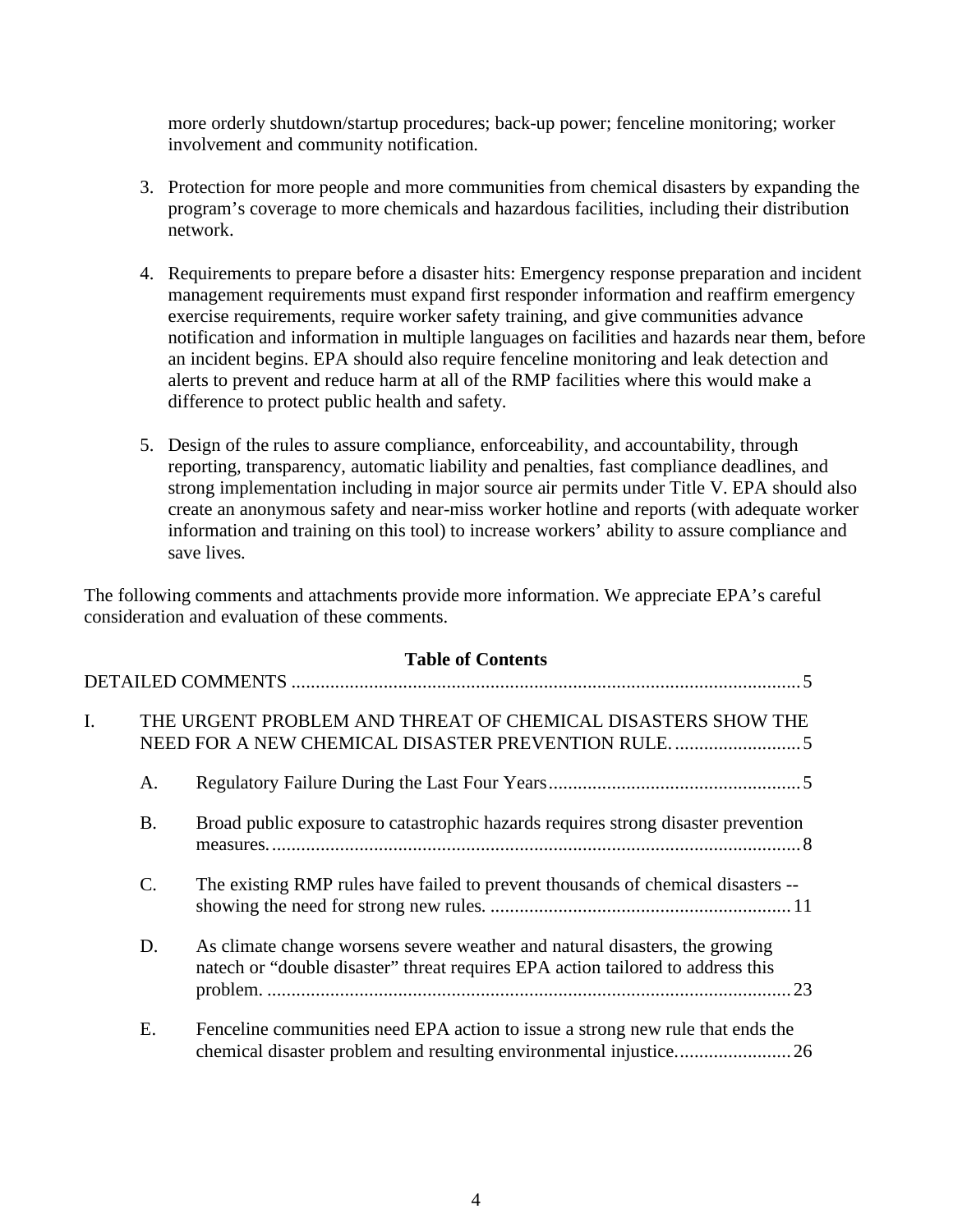| $\Pi$ |                                                                                                                          | EPA MUST USE ITS FULL AUTHORITY TO PROTECT PUBLIC HEALTH AND                    |  |  |  |
|-------|--------------------------------------------------------------------------------------------------------------------------|---------------------------------------------------------------------------------|--|--|--|
|       |                                                                                                                          | END CHEMICAL DISASTERS, PRIORITIZING SAFETY AND PREVENTION AS THE               |  |  |  |
|       |                                                                                                                          |                                                                                 |  |  |  |
| III.  | SPECIFIC TYPES OF REGULATORY CHANGES ARE NECESSARY TO PROTECT<br>THE HEALTH OF FENCELINE COMMUNITIES, WORKERS AND FIRST- |                                                                                 |  |  |  |
|       |                                                                                                                          |                                                                                 |  |  |  |
|       |                                                                                                                          |                                                                                 |  |  |  |
|       | A.                                                                                                                       |                                                                                 |  |  |  |
|       | <b>B.</b>                                                                                                                | Climate Risk and Natural Disaster Planning and Mitigation to Prevent and Reduce |  |  |  |
|       | $\mathcal{C}$ .                                                                                                          | EPA Must Expand the Coverage of the RMP to Protect More People by               |  |  |  |
|       | D.                                                                                                                       | EPA Must Improve Incident Management and Emergency Preparedness and             |  |  |  |
|       | Ε.                                                                                                                       | Compliance-Focused Rule Design, Accountability and Enforceability 52            |  |  |  |
|       |                                                                                                                          |                                                                                 |  |  |  |

## **DETAILED COMMENTS**

## **I. The Urgent Problem and Threat of Chemical Disasters Show the Need for a New Chemical Disaster Prevention Rule.**

The new and most current evidence show that EPA must not only strengthen but also transform the Risk Management Program in fundamental ways. In addition to the important information EPA is gathering during the public sessions and this comment period, EPA should actively seek information from Chemical Safety Board investigators on incidents that have occurred during the last four years and from state and local government leaders who have already implemented partial policy solutions.5

## **A. Regulatory Failure During the Last Four Years**

After EPA recognized the need to strengthen the RMP rules in 2017 due to thousands of incidents over the prior decade,<sup>6</sup> the last four years brought delay and then shocking retrogressive action to weaken those safety measures. Meanwhile, the problem of chemical disasters has continued and has

<sup>5</sup> *See* CSB Regulations on Accidental Release Reporting, 85 Fed. Reg. 10,074 (Feb. 21, 2020) (codified at 40 C.F.R. § 1604); *see also* CSB, *Incident Reporting Rule Submission Form*, https://www.csb.gov/incidentreporting-rule-submission-form/ (last visited July 19, 2021).

<sup>6</sup> Accidental Release Prevention Requirements: Risk Management Programs Under the Clean Air Act, 82 Fed. Reg. 4594 (Jan. 13, 2017) ("Chemical Disaster Rule").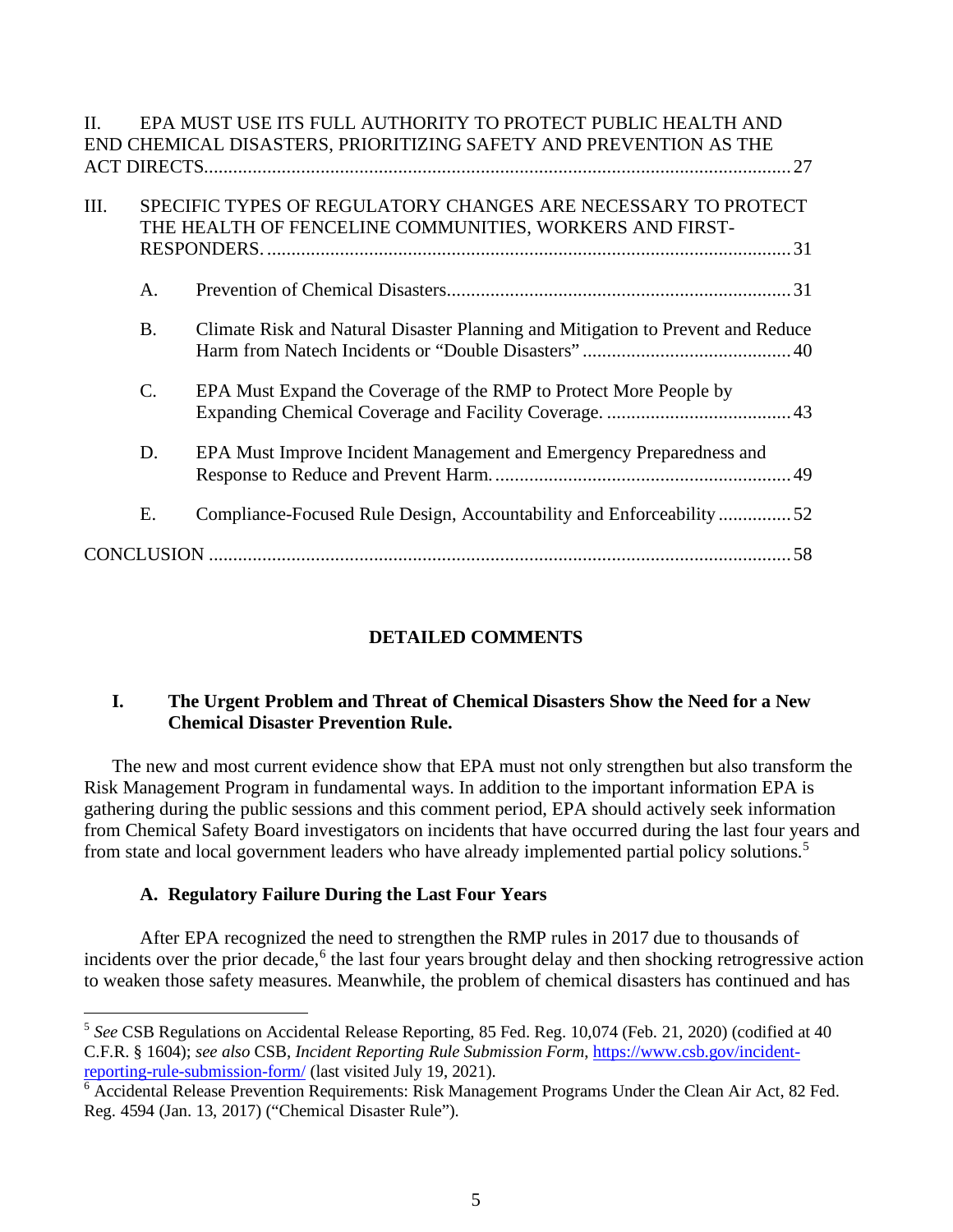worsened. New, stronger-than-ever action is needed from EPA in part because of its own failure and delay to issue and implement effective preventative measures for so long.

In recent years, the need for a transformation of the Risk Management Program to finally prevent chemical disasters has intensified. New information has come to light, illustrating the strong need for EPA to use its full legal authority to prevent chemical disasters by requiring the maximum protection possible under a new rule. It is important now for EPA to chart a new path that finally follows the science and prioritizes public health, worker safety, and the well-being of fenceline communities.

These comments will primarily focus on new information that demonstrates the need for a new, robust RMP rule and on components of the policy solution that the new rule must include to satisfy the Clean Air Act and fulfill this Administration's policy goals and commitments to the American people. But looking first at the path EPA previously took on this issue also will provide valuable information for the Agency to use in this rulemaking, when considered based on the new circumstances and in light of the new Administration's experience and important priorities.<sup>7</sup>

The Risk Management Program has denied adequate protection to communities for years. Although communities, workers, and health experts called for EPA to strengthen the RMP rules, first issued in 1990, EPA did not review or strengthen these until the very end of the Obama-Biden Administration.<sup>8</sup> The 2017 rule included important new safeguards that are necessary to include in a new chemical disaster prevention rule, but, unfortunately, was missing essential protections needed now, and its new prevention requirements were never implemented because of the prior administration's shocking bait-and-switch on community safety.<sup>9</sup>

The Trump EPA delayed the 2017 safety measures as one of its first acts – forcing fenceline communities to spend years in court trying to reinstate protections.<sup>10</sup> Ultimately, the D.C. Circuit court held that delay was illegal and that EPA had made a "mockery" of the Clean Air Act, and expedited its mandate to implement the "life-saving protections."<sup>11</sup> But, before that decision and the 2017 rule could be fully implemented, the Trump EPA rescinded all prevention measures in the 2017 rule and delayed and weakened emergency response requirements.<sup>12</sup>

The Trump EPA's 2019 rollback of the 2017 Chemical Disaster Rule was just as illegal as the D.C. Circuit found its delay rule to be. A judicial challenge to the 2019 rule is pending, filed by 13 fenceline community, environmental, environmental justice, and scientist organizations – and there are

<sup>7</sup> *See* Exec. Order No. 13,990 (Jan. 25, 2021).

<sup>8</sup> Chemical Disaster Rule, 82 Fed. Reg. 4594.

 $9$  The only 2017 amendments that did survive – the requirements for annual coordination with first-responders, public meetings after an incident, emergency response exercises – while positive and necessary steps, do not ensure any prevention of disasters. Accidental Release Prevention Requirements: Risk Management Programs Under the Clean Air Act, 84 Fed. Reg. 69,834 (Dec. 19, 2019) ("2019 Rollback Rule"). EPA also removed a deadline for emergency field exercises that made that provision basically meaningless as it is not enforceable and there is no incentive to comply. *Id.*

<sup>&</sup>lt;sup>10</sup> Accidental Release Prevention Requirements: Risk Management Programs Under the Clean Air Act; Further Delay of Effective Date, 82 Fed. Reg. 27,133 (June 14, 2017) ("Delay Rule").

<sup>11</sup> *Air All. Houston et al. v. EPA*, 906 F.3d 1049, 1064-66 (D.C. Cir. 2018).

<sup>&</sup>lt;sup>12</sup> 2019 Rollback Rule, 84 Fed. Reg. 69,834 (Dec. 19, 2019).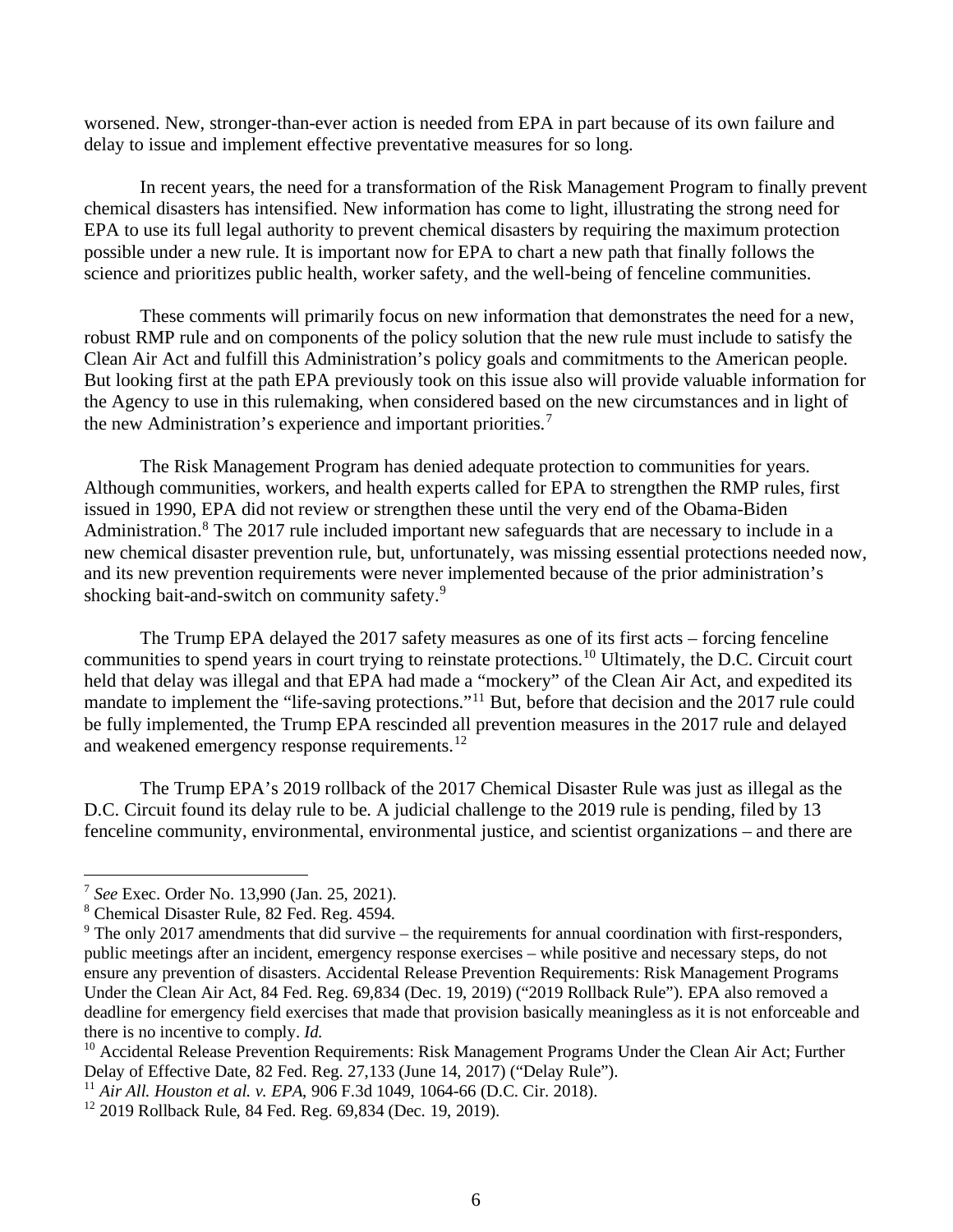parallel challenges pending filed by the United Steelworkers and 18 state and local government petitioners.<sup>13</sup> Commenters appreciate EPA's recognition that it should not defend that rule in court, but instead it should begin this new rulemaking. Now, we call on EPA to treat this rulemaking with the highest priority and to complete action and require compliance with a robust new safety rule as expeditiously as possible.

This new rulemaking is likely to be the only chance in a generation for fenceline communities to receive the safety protections necessary to finally end the cycle of chemical disasters. It is essential for EPA to give the generation of children growing up near chemical facilities the protection they need. Commenters look to EPA to ensure that this rulemaking leads to a new rule that finally fulfills EPA's legal obligations and responsibility to protect public health, by including all of the essential components discussed in these comments and highlighted by communities and workers in the listening sessions. EPA should issue a rule that means no fenceline community will ever again have to live in fear of the next fire, explosion, or hazardous fall-out, shelter-in-place or evacuation order.

In this new rulemaking, EPA should review and incorporate the significant evidence that the Obama-Biden EPA gathered to recognize the need for stronger RMP rules, including the longstanding calls for action and strong policy solutions that the Coalition to Prevent Chemical Disasters and fenceline communities provided to EPA.<sup>14</sup> EPA also should review and consider the additional information that communities, workers, scientists, and health experts provided to show that the Trump rollback should not have been finalized.<sup>15</sup> Looking again at this information through the lens of the Biden-Harris Administration's priorities and in light of the more recent information now available will demonstrate that stronger RMP protections are even more needed than when EPA first embarked on RMP revision years ago.

In addition to evaluating the important information received during the listening session comment period, EPA cannot ignore and must consult all of the longstanding evidence, information on safer chemical and manufacturing alternatives, and requests for strong regulatory action that it has received over the years – going back a decade at this point. The fact that fenceline communities, environmental health and safety groups, scientists, workers, and first responders have been calling for stronger protection for so long illustrates that new, stronger solutions now are even more needed to make up for all of that lost time.<sup>16</sup> Looking at the prior record will show that there will be robust support from a broad set of stakeholders for a rule that prioritizes the public interest and the health of the most

<sup>13</sup> *See Air All. Houston et al. v. EPA* (D.C. Cir. Nos. 19-1260 and consolidated cases); *see also* https://earthjustice.org/news/press/2019/trumps-epa-revoked-chemical-disaster-prevention-rules-now-groups-aresuing.

<sup>&</sup>lt;sup>14</sup> See, e.g., Coalition to Prevent Chemical Disasters, Comment Letter on Notice of Public Comment Period on "Accidental Release Prevention Requirements: Risk Management Programs Under the Clean Air Act, Section 112(r)(7); Proposed Rule," Docket Number EPA-HQ-OEM-2015-0725 (May 13, 2016) (attached).

<sup>&</sup>lt;sup>15</sup> *See, e.g.*, 2018 Air Alliance Houston et al., Comment Letter on Accidental Release Prevention Requirements: Risk Management Programs Under the Clean Air Act, Proposed Rule, 83 Fed. Reg. 24,850 (Aug. 23, 2018) (attached). Air Alliance Houston et al., Petition for Reconsideration of Final Rule Entitled "Accidental Release Prevention Requirements: Risk Management Programs Under the Clean Air Act," 84 Fed. Reg. 69,834, EPA-HQ-OEM-2015-0725 (Feb. 18, 2020) (attached).

<sup>16</sup> *See, e.g.,* Sierra Club et al*.*, Petition to Prevent Chemical Disasters to EPA Administrator Lisa Jackson (July 25, 2012), EPA-HQ-OEM-2015-0725-0249 (attached).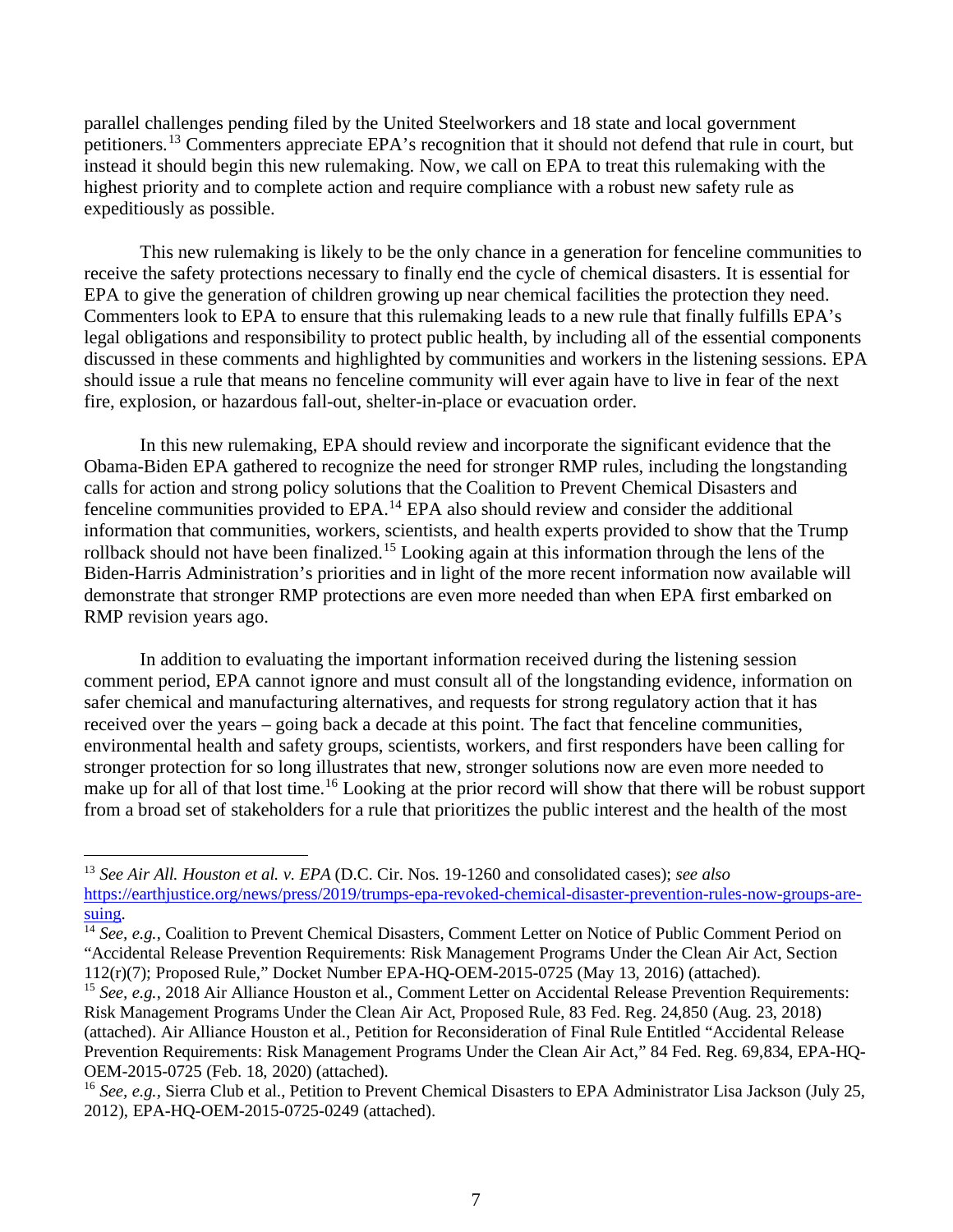affected and most exposed people, and that requires regulated facilities to do all they possibly can to prevent chemical disasters.

EPA also should fully consider the 2018 D.C. Circuit decision vacating EPA's Delay Rule and the record in that case. To follow that decision here, it is important for EPA to fulfill its statutory responsibility, exercise its authority rationally to protect public health and safety, and set deadlines to assure compliance with the new chemical disaster prevention rule as expeditiously as practicable.<sup>17</sup>

The agency should also look again, in a new light, at the recommendations the U.S. Chemical Safety Board previously provided to EPA. EPA should adopt all of the CSB's recommendations on the RMP and treat its investigation reports and findings with significant weight, due to the ongoing problems that the CSB's recommendations would help solve,<sup>18</sup> and in view of the new information and guidance from the CSB since then (as discussed below).<sup>19</sup> The Act directs EPA to take CSB recommendations seriously and to respond to them promptly.20 Although the CSB is in a difficult moment currently because it has so many open seats and insufficient funding,  $^{21}$  EPA should seek informal consultation and new information from CSB investigator teams on the open investigations, and recent incidents, to ensure EPA has the best available information to use in this rulemaking.

#### **B. Broad public exposure to catastrophic hazards requires strong disaster prevention measures.**

EPA should strengthen the RMP rules to increase protection for public health and safety from the gravest chemical disasters – which would cause wide-ranging death and destruction. A staggeringly high number – 177 million people in the United States, over half of the American population – live daily in a

<sup>17</sup> *Air All. Houston et al. v. EPA*, 906 F.3d 1049, 1066 (D.C. Cir. 2018) (decision attached); Community Petitioners' opening and reply briefs are also attached because they provide additional summaries of EPA's legal responsibility and the record as of that time and may be helpful to EPA.

<sup>18</sup> *See* CSB Comments in Response to EPA's Request for Information at 12 (Oct. 29, 2014), https://www.csb.gov/assets/1/6/epa rfi2.pdf; 2016 CSB Comment to EPA on Proposed Rule (May 10, 2016), https://www.csb.gov/assets/1/6/csb comments epa-hq-oem-2015-0725 51020161.pdf; CSB Comments on Proposed Rollback Rule (July 20, 2018), https://www.csb.gov/assets/1/6/csb comments epa rmp 20180720.pdf (attached); *see also infra* note 19. 19 *See, e.g.*, CSB, *Organic Peroxide Decomposition, Release, and Fire at Arkema Crosby Following Hurricane* 

*Harvey Flooding*, Report No. 2017-08-I-TX (May 2018), https://www.csb.gov/arkema-inc-chemical-plant-fire-/ (attached); CSB Safety Alert (2018) (attached); U.S. Chem. Safety and Hazard Investigation Bd., *Safety Alert: 2020 HURRICANE SEASON: Guidance for Chemical Plants During Extreme Weather Events* (2020), https://www.csb.gov/assets/1/6/extreme weather - final w links.pdf (attached); CSB Recommendations Specialist Amanda Johnson Testimony (June 16, 2021), https://www.regulations.gov/document/EPA-HQ-OLEM-

 $\frac{2021-0312-0011}{20}$ . 2021. 2021. 2021. 2021.

<sup>21</sup> *See* CSB, *Board Members*, https://www.csb.gov/about-the-csb/board-members/; Erwin Seba, *U.S. Chemical Safety Watchdog to Proceed, with Only One Board Member*, REUTERS (July 31, 2020),

https://www.reuters.com/article/us-usa-trump-csb/u-s-chemical-safety-watchdog-to-proceed-with-only-one-boardmember-idINKCN24W2IC; *see also* J. Morris & A. Maykuth, "The U.S. Chemical Safety Board Was Slashed by Trump. Its Backlog Is Piling Up," Center for Pub. Integrity, in partnership with Phila. Inquirer (Mar. 26, 2021), https://publicintegrity.org/environment/chemical-safety-agency-backlog-refinery-explosion/.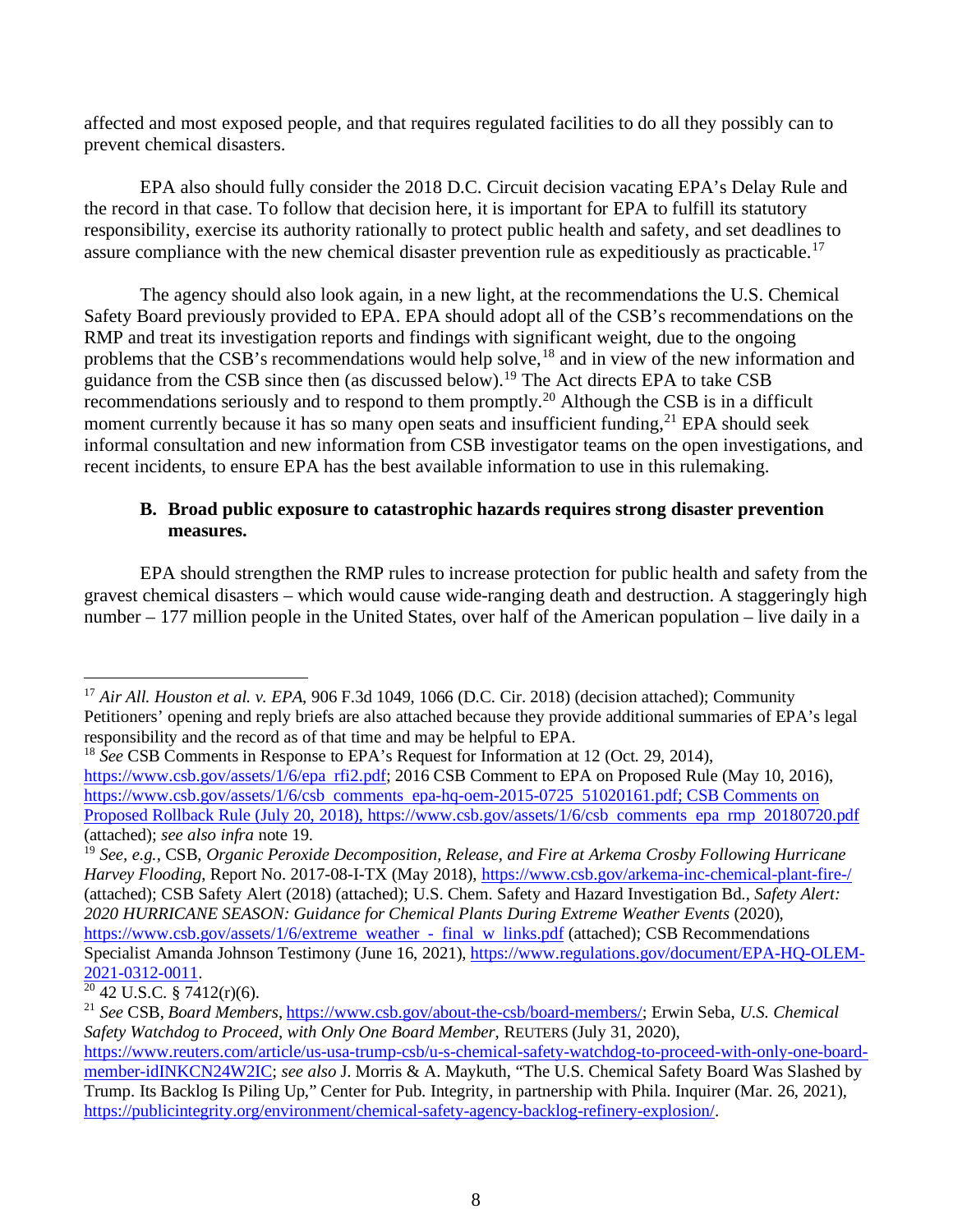"worst-case scenario zone" for an industrial chemical catastrophe.<sup>22</sup> As EPA has acknowledged, the people who are disproportionately in these zones are people of color and low-income people.<sup>23</sup> Congress enacted section 112(r) to prevent a Bhopal-like disaster in the United States, and the hazards and extent of harm to human life and safety from inadequate implementation of this law are of the utmost severity.<sup>24</sup> From the time of the Bhopal tragedy in 1984 through the end of October 2003, according to the Bhopal Gas Tragedy Relief and Rehabilitation Department, compensation had been awarded to 554,895 people for injuries received and 15,310 survivors of those killed.25

Recent harmful incidents that almost turned into widespread, fatal catastrophes, like the incidents involving hydrofluoric acid at refineries in California, Pennsylvania, and Wisconsin,<sup>26</sup> show that EPA's rules are not doing enough to prevent this type of disaster. These recent examples and the number of harmful incidents that occur each year together show the need for stronger regulation to prevent toxic catastrophes and fulfill the Act's objective. <sup>27</sup> Strengthening the RMP to prevent such catastrophes would value the lives of and deliver essential health protection to more than half of all Americans.

There are approximately 11,760 chemical facilities regulated under EPA's currently inadequate Risk Management Program.<sup>28</sup> Of these, 1,891 are also major air pollution sources regulated under Title V of the Clean Air Act.<sup>29</sup> The RMP regulates facilities that use, store, or manage regulated substances at the promulgated threshold quantities – including 77 highly hazardous chemicals and 63 flammable chemicals.<sup>30</sup> EPA first promulgated the chemicals and thresholds list in  $1994$  – and has not added any

<sup>26</sup> CSB, Husky Refinery Factual Investigation Update (Dec. 2018),

<sup>&</sup>lt;sup>22</sup> The worst-case scenario population exposure is not available to the public. EPA previously published the 177 million number. 2017 RIA at 94, EPA-HQ-OEM-2015-0725-0734; *see* US Census Bureau QuickFacts (U.S.

population as of Apr. 1, 2020, was 331,449,281), https://www.census.gov/quickfacts/fact/table/US/PST045219.<br><sup>23</sup> EPA, 2019 Regulatory Impact Analysis (RIA) at 89 & n.80, https://www.regulations.gov/document/EPA-HQ-OEM-2015-0725-2089 ("The analysis shows that minority and low-income populations are more likely to be in proximity to [RMP] facilities (and thus at greater risk) than other populations.").<br><sup>24</sup> *See, e.g.*, 136 Cong. Rec. S16,985, S16,926-27 (Oct. 27, 1990), 1990 WL 164490 (legislative history states that

the purpose of § 7412(r) "is to prevent accidents like that which occurred at Bhopal and require preparation to mitigate the effects of those accidents that do occur").

<sup>&</sup>lt;sup>25</sup> Edward Broughton, The Bhopal disaster and its aftermath: a review, 4 Environmental Health at 3 (May 10, 2005), https://ehjournal.biomedcentral.com/articles/10.1186/1476-069X-4-6.

https://www.csb.gov/assets/1/20/husky factual update - 2.pdf?16594; CSB, Husky Refinery Explosion and Fire on Apr. 26, 2018 Factual Investigation Update (Aug. 2018),

https://www.csb.gov/assets/1/6/husky factual update.pdf?16317; CSB Phila. Energy Solutions Refinery Fire and Explosions on June 21, 2019, Factual Update (Oct. 16, 2019),

https://www.csb.gov/assets/1/6/pes factual update - final.pdf; CSB, Final Report on ExxonMobil Torrance Refinery Fire and Explosion on Feb. 18, 2015 (May 3, 2017), https://www.csb.gov/exxonmobil-refinery-<br>explosion-/.

 $\frac{27}{27}$  EPA RMP defines catastrophic release as an emission of a substance that presents "imminent and substantial" endangerment to public health and the environment" and injury as "any effect on a human… that requires medical treatment or hospitalization." 40 C.F.R. §68.3.

<sup>&</sup>lt;sup>28</sup> EPA, May 2021 RMP (Non-OCA) Database (facilities list, with duplicates of EPA Facility ID removed, and facilities with a deregistration date removed).

 $^{29}$  EPA, May 2021 RMP (Non-OCA) Database (facilities list, with duplicates of EPA Facility ID removed, and facilities with a deregistration date removed, with "CAA\_TitleV" identified as true).

 $30$  40 C.F.R. § 68.130.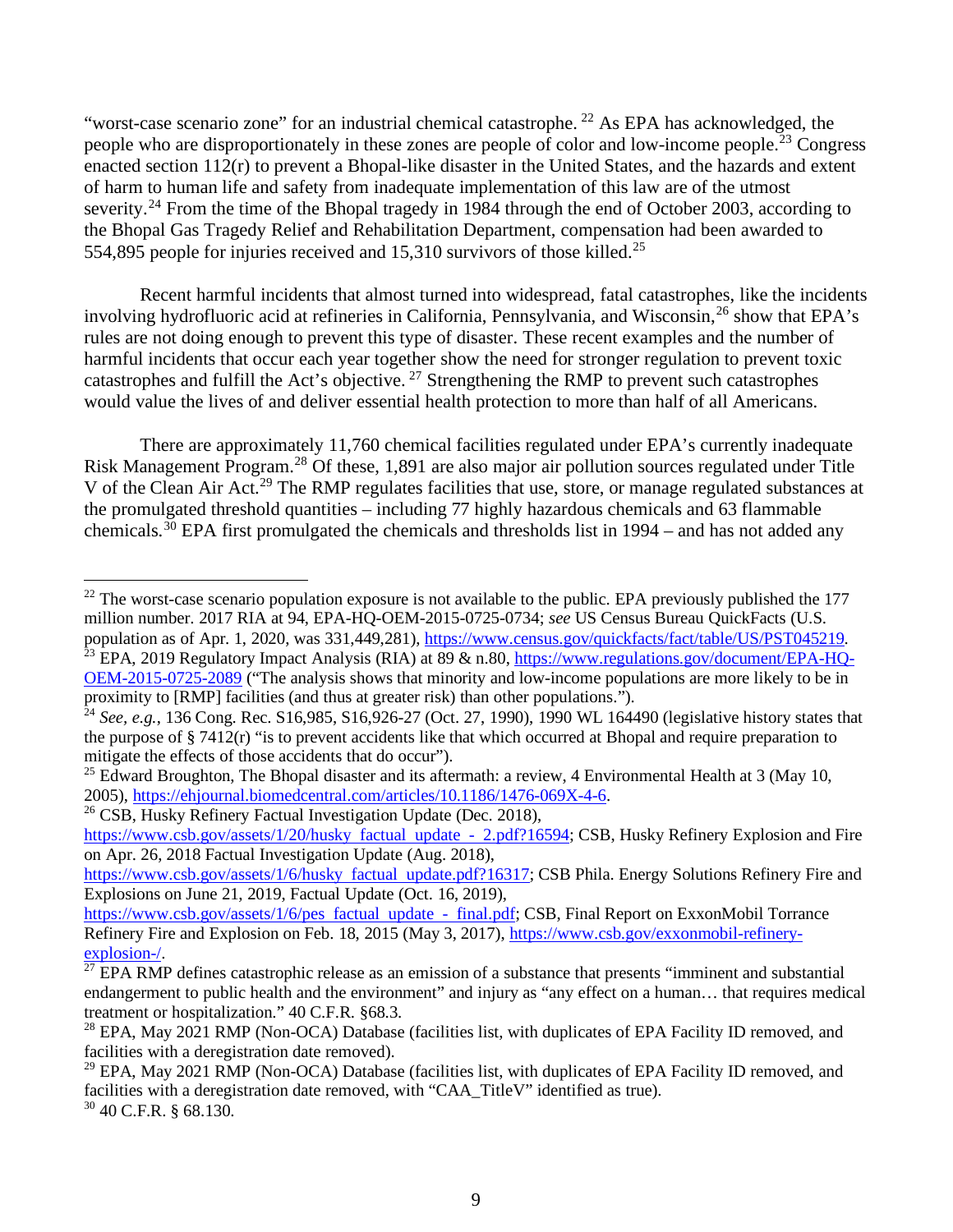chemicals to the list since then, even though many chemical process safety incidents have occurred at non-regulated facilities. 31

EPA's current RMP data appear to show that regulated facilities currently use, store, or manage a total of 101.75 billion pounds of hazardous substances.<sup>32</sup> This includes 125.9 million pounds of hydrogen fluoride – which is fatal for miles if released.<sup>33</sup> The Table of Total Process Chemicals in the Appendix shows the total of all process chemicals currently used, stored, or managed at existing RMP facilities.<sup>34</sup>

These numbers are mind-boggling when millions of people are living, playing, going to school, and working near so many of these facilities. These chemicals are known to cause death, injury, acute health hazards, and can contribute to serious long-term health problems like cancer.<sup>35</sup> They are highly hazardous chemicals regulated because of the grave harm exposure can cause to people. And releases of these chemicals into the air can also cause serious harm to and can destroy ecological resources on which people rely – by contaminating water, killing wildlife and plants, destroying farms and community gardens, and making the human environment unlivable. The huge hazards regulated under the RMP provide a strong reason for robust, new prevention measures – before any new incidents occur with these hazardous chemicals.

The information on the number or locations of people in the worst-case scenario zones near particular facilities is not publicly available. Most Americans are in the dark about their personal exposure to RMP facilities and chemical incidents until after they happen, when it is too late. EPA has not informed or shared a public list of the communities where the 177 million Americans at greatest risk live. So, most people who are at the greatest risk—and would die or face injury during a worst-case scenario RMP incident—do not know they are in this group, that the risk exists, or what, if anything, they should do if this type of incident begins in their community. It is essential for EPA to protect the public's health and the public's right to know about the risks they face and for EPA to evaluate and strengthen protection based on the hazards, including by eliminating the worst hazards to the greatest extent possible. The public has neither the information nor the power to protect themselves.

EPA data do show, however, that the existing hazards are likely to be especially severe in particular cities and communities, based on the number of RMP facilities within the community – and

<sup>&</sup>lt;sup>31</sup> See EPA, List of Regulated Substances and Thresholds for Accidental Release Prevention, Final Rule, 59 Fed. Reg. 4478 (Jan. 31, 1994) (later promulgations only removed chemicals from the list) (summarizing examples of hazardous chemical incidents at non-RMP facilities).

<sup>&</sup>lt;sup>32</sup> Table of Total Process Chemicals at Active RMP Facilities (May 2021 EPA RMP (Non-OCA) Database (Process Chemicals – sum total at all non-deregistered facilities)). A summary of the method here was to link Process Chemicals via the Facilities Table and Chemicals Table according to unique EPA Facility ID and Facility ID, respectively, according to the Last Receipt Date of the RMP, and then sum the total quantity by chemical. <sup>33</sup> Table of Total Process Chemicals at Active RMP Facilities (May 2021 EPA RMP (Non-OCA) Database

<sup>(</sup>Process Chemical quantities at non-deregistered facilities – filtered for hydrogen fluoride and summed)).

<sup>&</sup>lt;sup>34</sup> Table of Total Process Chemicals at Active RMP Facilities (May 2021 EPA RMP (Non-OCA) Database (Process Chemical quantities at non-deregistered facilities, summed by chemical)).

<sup>35</sup> *See, e.g.*, toxicology information for listed RMP chemicals from EPA's IRIS program and Cal. EPA's Office of Environmental Health Hazard Assessment, https://www.epa.gov/iris; https://oehha.ca.gov/chemicals.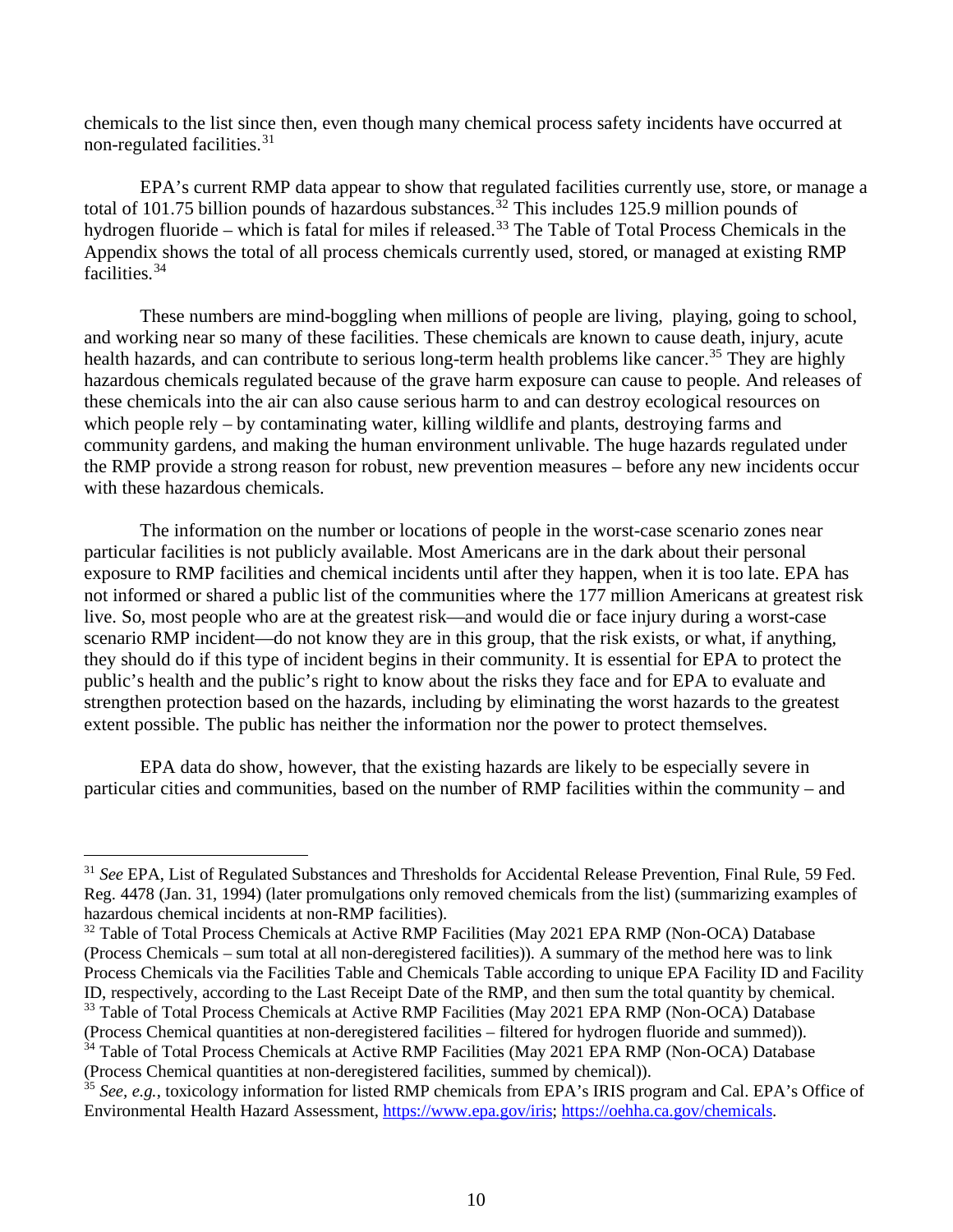the resulting amount of regulated RMP chemicals used, stored, or managed at active RMP facilities.<sup>36</sup> These data illustrate that a subset of communities likely have an extremely high volume of these hazardous substances – and that there is a particular need to issue strong new prevention measures so that communities with the highest volumes of these hazards can get relief from regular disasters and avoid a massive catastrophe.

There are also major hazards at facilities that EPA does not regulate at all under the existing RMP or only regulates in part. Ammonium nitrate (AN) is one example of a chemical that causes huge hazards, yet EPA has failed to list it as an RMP chemical even after the CSB has called for EPA to do so for years, following the West, Texas tragedy in 2013.<sup>37</sup> The massive chemical explosion in Beirut on August 4, 2020 that killed 220 people and injured more than 6,500 in a very short period of time, is a recent example of the kind of incident showing that ammonium nitrate is a serious unregulated hazard.<sup>38</sup> In August 2020, the CSB Chair highlighted the ongoing threat posed due to EPA's failure to regulate ammonium nitrate – and the fact that it is used near homes, schools, and hospitals in the United States poses a serious threat of death and injury.<sup>39</sup>

The hazards from chemicals at existing RMP facilities and at other facilities that EPA should regulate are good reason, alone, for EPA to strengthen the rules. The goal of the RMP as directed by the statute (section  $112(r)(7)$ ) is prevention – and the hazards give strong reason to assure robust prevention measures before more incidents occur. The point of this provision, as the Act and legislative history show, is for EPA to implement the necessary measures before deadly incidents occur. This is not like other parts of the Clean Air Act that regulate air pollution by setting levels that are allowable and levels that are illegal. This is a program that is supposed to prevent *all* highly hazardous releases due to the death, injury, and harm to public health and welfare that they cause. And it is time for EPA to issue rules that fulfill that purpose.

#### **C. The existing RMP rules have failed to prevent thousands of chemical disasters - showing the need for strong new rules.**

Although the Risk Management Program is supposed to prevent all hazardous chemical incidents, it has failed to achieve this objective and serious harm has occurred as a result. Any one incident involving hazardous chemicals would be compelling evidence showing the need for stronger rules because this is a program where no releases are ever supposed to occur. But the evidence shows thousands of incidents in recent years, not just one. There is an extraordinary number of harmful chemical incidents under EPA's existing RMP rules. These problems illustrate that the rules alone are insufficient to avoid harm and there is a strong need for more robust prevention and emergency response requirements.

<sup>&</sup>lt;sup>36</sup> Table of Total Active RMP Facilities by CountyFIPS (May 2021 RMP (Non-OCA) Database) (attached). The method used was to remove all EPA Facility IDs where Deregistration Date was not null, and count the unique facility IDs in each County FIPS code (where the code was present).

 $\frac{37}{37}$  CSB West, Final Report on TX West Fertilizer Fire and Explosion at 243 (Apr. 17, 2013).

<sup>38</sup> *See, e.g.*, S. Al-Hajj *et al.*, Beirut Ammonium Nitrate Blast: Analysis, Review, and Recommendations, Front. Public Health (June 4, 2021), https://www.frontiersin.org/articles/10.3389/fpubh.2021.657996/full.

<sup>&</sup>lt;sup>39</sup> Statement from CSB Chairman Katherine Lemos on Massive Explosion and Fire in Beirut (Aug. 2020), https://www.csb.gov/statement-from-csb-chairman-katherine-lemos-on-massive-explosion-and-fire-in-beirut/ (attached).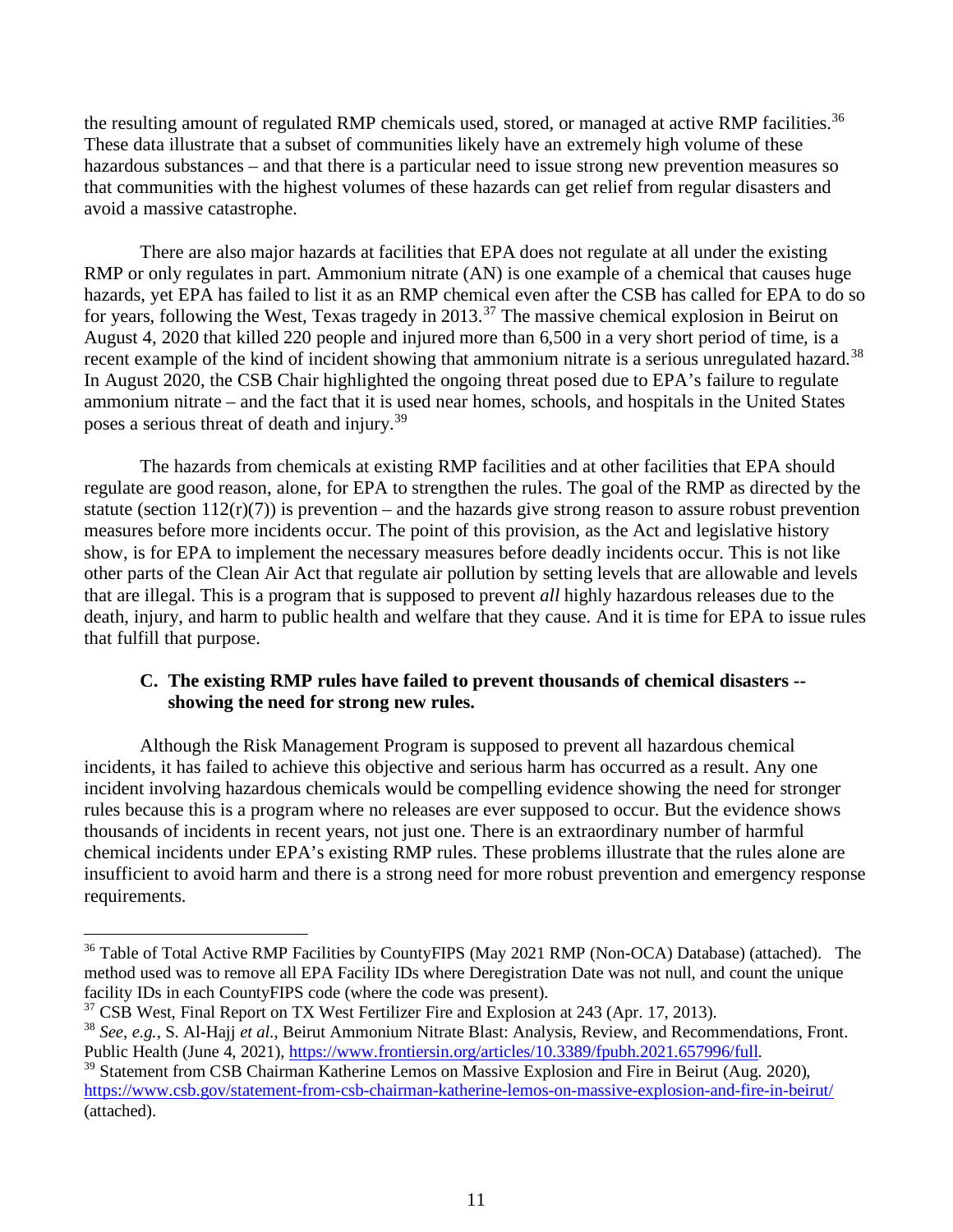The fundamental premises of the Trump EPA's rollback are not supported by the current information on hazards and incidents under the RMP rules. The newly available information show there is a need for stronger rules that will target prevention of catastrophe at the facilities that pose the most serious hazards, based in part on the unacceptable number of incidents that occur each year. Recognizing the benefit of avoiding catastrophes at facilities that have *not* had recent incidents (as well as those that have) will show stronger prevention measures are worthwhile. In addition, the data should lead EPA to recognize the need to reduce the increased threat and known harm that is occurring more frequently in natech or natural disaster-prone areas, and to prioritize the health and safety of community members living and working near multiple RMP facilities, and near facilities with the most extraordinary hazards like hydrofluoric acid. The information now available should lead EPA, applying the President's policy priorities and values on public health, environmental justice, and climate change, to find that the current risks and impacts are untenable, and to recognize that EPA and facilities must do all they possibly can to protect communities from harm.

Because of the strong need to prevent an incident before it occurs, building stronger requirements and compliance assurance mechanisms into the rules is essential (as discussed below). While also important, increasing enforcement alone could not provide the same level of benefit. EPA enforcement after the fact failed to prevent the thousands of incidents under EPA's program in recent years – and would not be enough to prevent a catastrophe at a facility now, due to the weak requirements in the existing program. As one example, it took *six years* for EPA to achieve a consent decree resolving violations at the Shell Anacortes refinery that occurred in 2015 and sickened hundreds of people.<sup>40</sup> While that and every enforcement case is important, enforcement that takes years to achieve a penalty is insufficient to promptly resolve the problem of chemical disasters or to prevent a catastrophe.<sup>41</sup> The consent decree and final order entered in that case provides no evidence that it will prevent a similar future release.<sup>42</sup> In fact, in April 2021, the Northwest Clean Air Agency issued a notice of violation against the Shell Anacortes refinery for a release reported to be due to a hydrocarbon unit failure that "was similar" to the  $2015$  release.<sup>43</sup>

after the incident. *See, e.g.*, Harcos Chemicals & MGP Ingredients (May 2020 order addressing an Oct. 21, 2016 release of chlorine gas causing shelter-in place, evaluation and 140 people injured seeking medial attention), https://www.justice.gov/usao-ks/pr/two-kansas-companies-fined-1-million-each-atchison-chlorine-gas-case; Torrance Refinery settlement (Jan. 2020 settlement agreement, five years after the 2015 refinery explosion and fire and near miss for a hydrofluoric acid release), https://www.epa.gov/newsreleases/us-epa-settlement-southerncalifornia-refinery-improves-chemical-safety-torrance; HollyFrontier, El Dorado Kansas (2020 enforcement decree, addressing among other things, Sept. 2017 catastrophic release of naptha),

https://www.epa.gov/newsreleases/epa-and-state-kansas-reach-agreement-hollyfrontier-alleged-clean-air-actviolations-its. 42 *See*

<sup>&</sup>lt;sup>40</sup> EPA penalizes Shell for Anacortes refinery release (Feb. 10, 2021), https://www.epa.gov/newsreleases/epapenalizes-shell-anacortes-refinery-release.<br><sup>41</sup> EPA's website showing allegedly recent RMP enforcement actions shows penalties issued three to six years

https://yosemite.epa.gov/OA/RHC/EPAAdmin.nsf/Filings/FA1104AE9832597F8525864E006E04DA/\$File/Equil<br>on%20Shell%20PSR\_CAFO\_Step2%20(1).pdf.

 $\frac{43}{43}$  AP, *Officials give notice to Shell refinery on emissions release*, The Seattle Times (Apr. 22, 2021 at 8:30 am), https://www.seattletimes.com/seattle-news/officials-give-notice-to-anacortes-shell-refinery-on-emissions-finemay-follow/.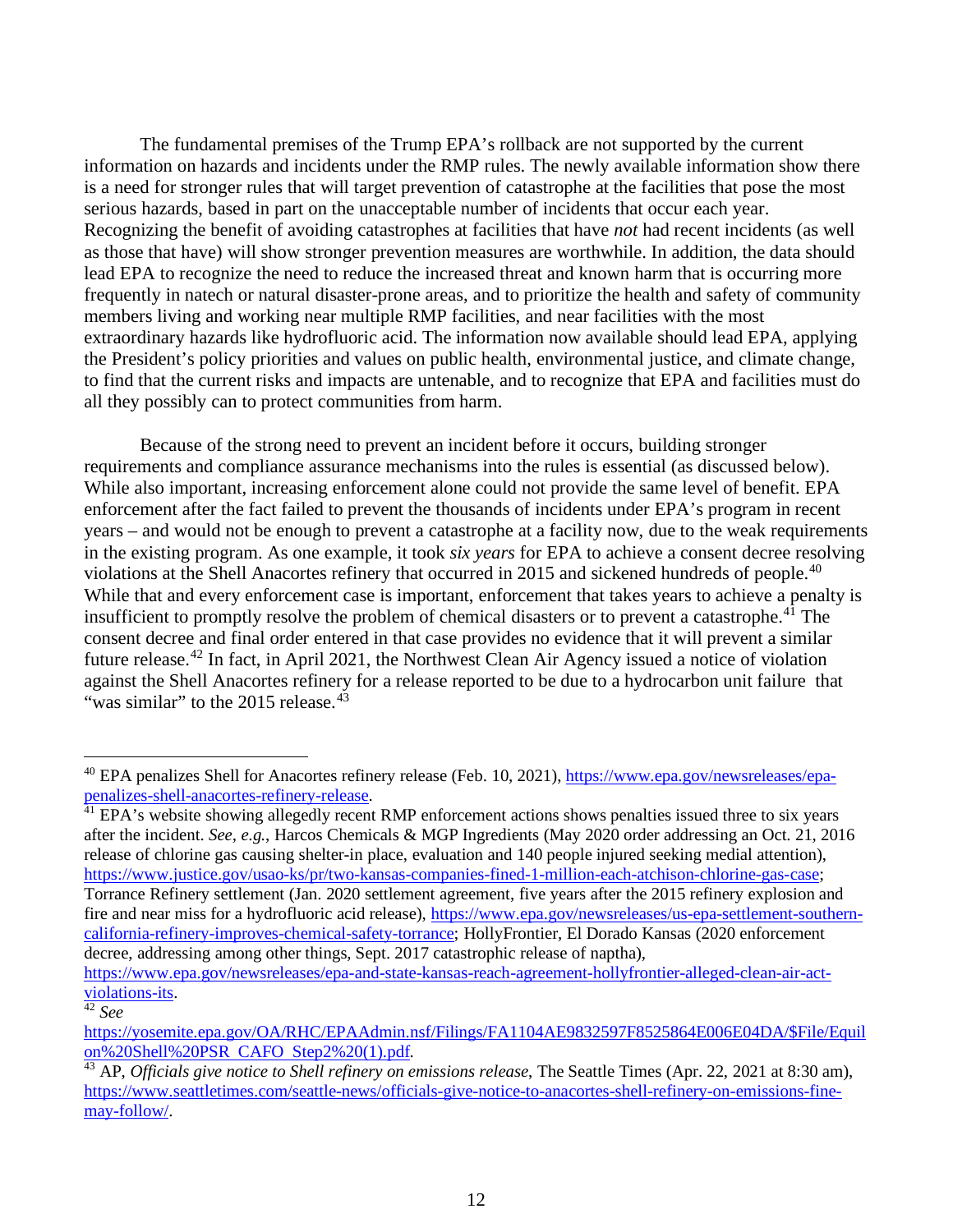#### **1. Thousands of recent incidents show the need for stronger preventative regulations.**

- EPA's existing RMP rules have failed to prevent 1,497 harmful chemical disasters at RMP facilities during the most recent ten-year period (2006-2015) (or an average of 149 per year) for which incident reports are believed to be complete.<sup>44</sup> That is nearly the same as the count of incidents that EPA found caused harm (1,517, or about 150 per year) during the 10-year period of 2004-2013 that EPA analyzed before the 2017 rule.<sup>45</sup>
- During the most recent decade, 2011-2020, EPA has already received reports of over 1,175 harmful incidents – on average 117 per year – and reports from these years are not likely to be complete until 2025. 46

For a program that is supposed to *prevent* highly hazardous releases, these are extraordinarily high numbers. The fact that an average of 149 chemical incidents continue to happen each year (at least 100 per year), under EPA's existing framework is compelling evidence that this program needs reform. Every incident shows the need for stronger, new regulatory action by EPA. Each of these incidents is more than just a number. EPA should take every incident seriously as evidence demonstrating the need for stronger rules. Each of the reportable harm incidents affected real people who should never have had to face a chemical disaster in the first place. These incidents caused harm – death, injury for workers or fenceline community members – and illustrate the risk of even greater danger. Many incidents also caused water or other contamination to the human environment that also shows the need for stronger rules. EPA should issue regulations that aim to reduce the chemical disasters per year to zero.

Importantly, EPA's prior analysis regarding a potential incident deadline is not correct based on the most currently available data. There has been no statistically significant decline in the most recent years for which reports are complete (from 2010-2015).<sup>47</sup>

Instead, an increase in chemical disasters occurred from 2010-15. <sup>48</sup> And, during the most recent five-year period for which there is complete RMP incident data: 2011-2015, the total number of harmful incidents was 710 and the annual average was 142 harmful incidents per year.<sup>49</sup>

Over 100 incidents per year have continued to occur every year (for which reports are complete).<sup>50</sup> While industry groups in the listening sessions continued to attempt to point to an alleged decline in incidents, the most current data available do not support the claim of a decline, nor do they show that the existing rules have solved the chemical disaster problem.

<sup>&</sup>lt;sup>44</sup> May 2021 EPA RMP (Non-OCA) Database Tbl6Accidents (with duplicates filtered out, no-human impact incidents filtered out, and filtered to show only incidents causing harm to people between 2011-2020).

<sup>45</sup> 82 Fed. Reg. at 4692 (tbl.19, showing a total of 1,517 reportable harm incidents from 2004-2013).

<sup>&</sup>lt;sup>46</sup> May 2021 EPA RMP (Non-OCA) Database Tbl6Accidents (with duplicates filtered out, no-human impact incidents filtered out, and filtered to show only incidents causing direct harm to people or property between 2011- 2020).

<sup>&</sup>lt;sup>47</sup> Comments of the International Union, United Auto Workers on RMP Review at 6 (July 2021) (hereinafter "UAW July 2021 Comments").

<sup>48</sup> UAW July 2021 Comments, *supra* note 47 at 6-7 & Fig. 1 (summarizing May 2021 EPA RMP (Non-OCA) Database).

<sup>49</sup> UAW July 2021 Comments, *supra* note 47, at 5 (summarizing May 2021 EPA RMP (Non-OCA) Database).

<sup>50</sup> UAW July 2021 Comments, *supra* note 47, at 5; May 2021 EPA RMP (Non-OCA) Database).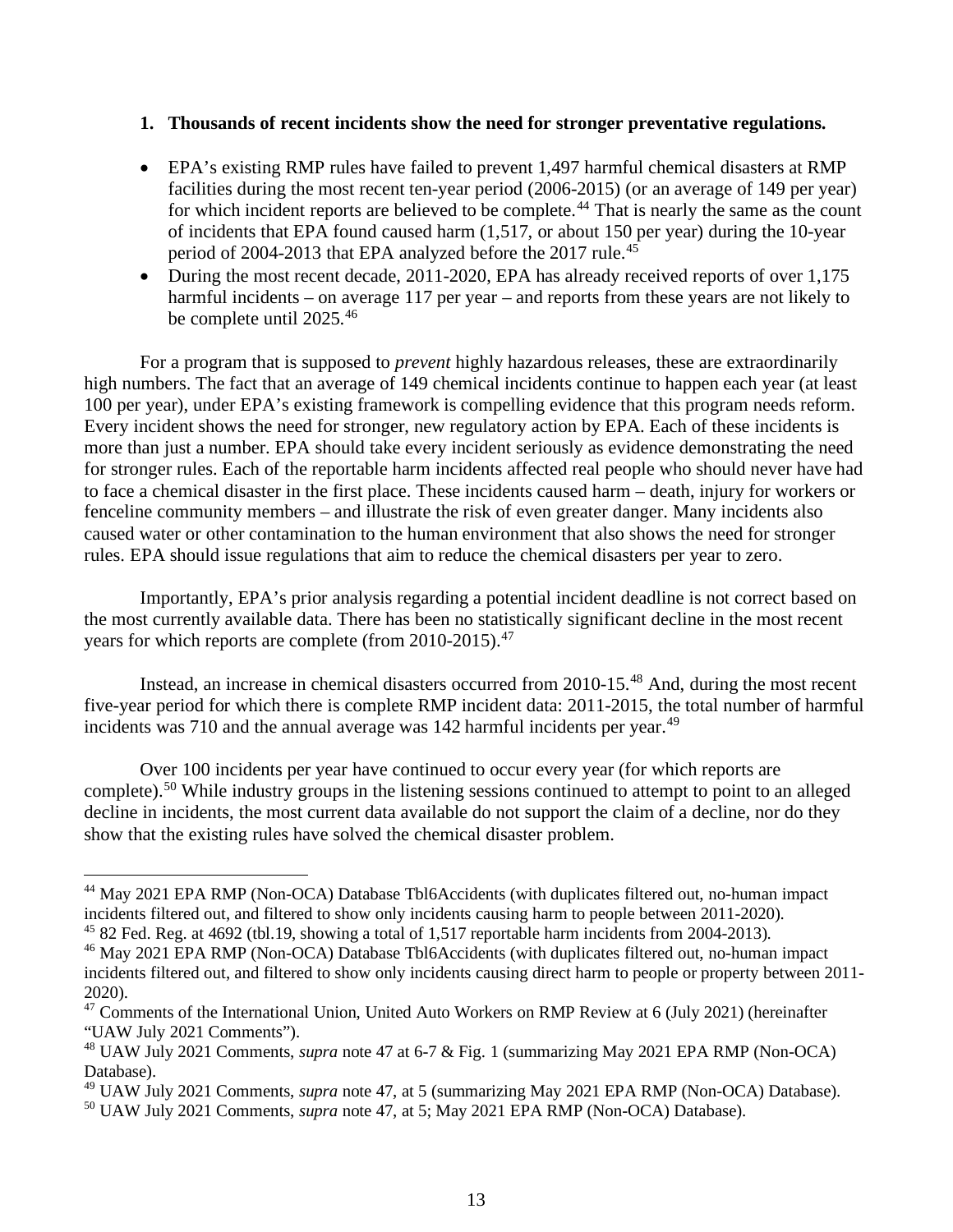Regardless, each incident and the people affected by each incident are the data EPA should be focusing on – not whether there were fewer incidents on one year compared to another. And, even if there were a decline by any measure in recent years, the substantial number of incidents each year – 149 on average during the last decade, and at least 100 per year – shows a strong need for more stringent safety measures.

Further, newly available data on incidents by county show that chemical disasters are occurring disproportionately in particular communities, and this inequity requires action. Communities in Houston, Dallas, and Port Arthur, TX, Cancer Alley, LA, New Castle, DE, Charleston, WV, Tampa, FL, for example, and more have faced repeated incidents and severe harm in recent years.<sup>51</sup>

<sup>&</sup>lt;sup>51</sup> These numbers show incidents before the California Refinery Rule and Richmond and Contra Costa ordinances were enacted and took effect.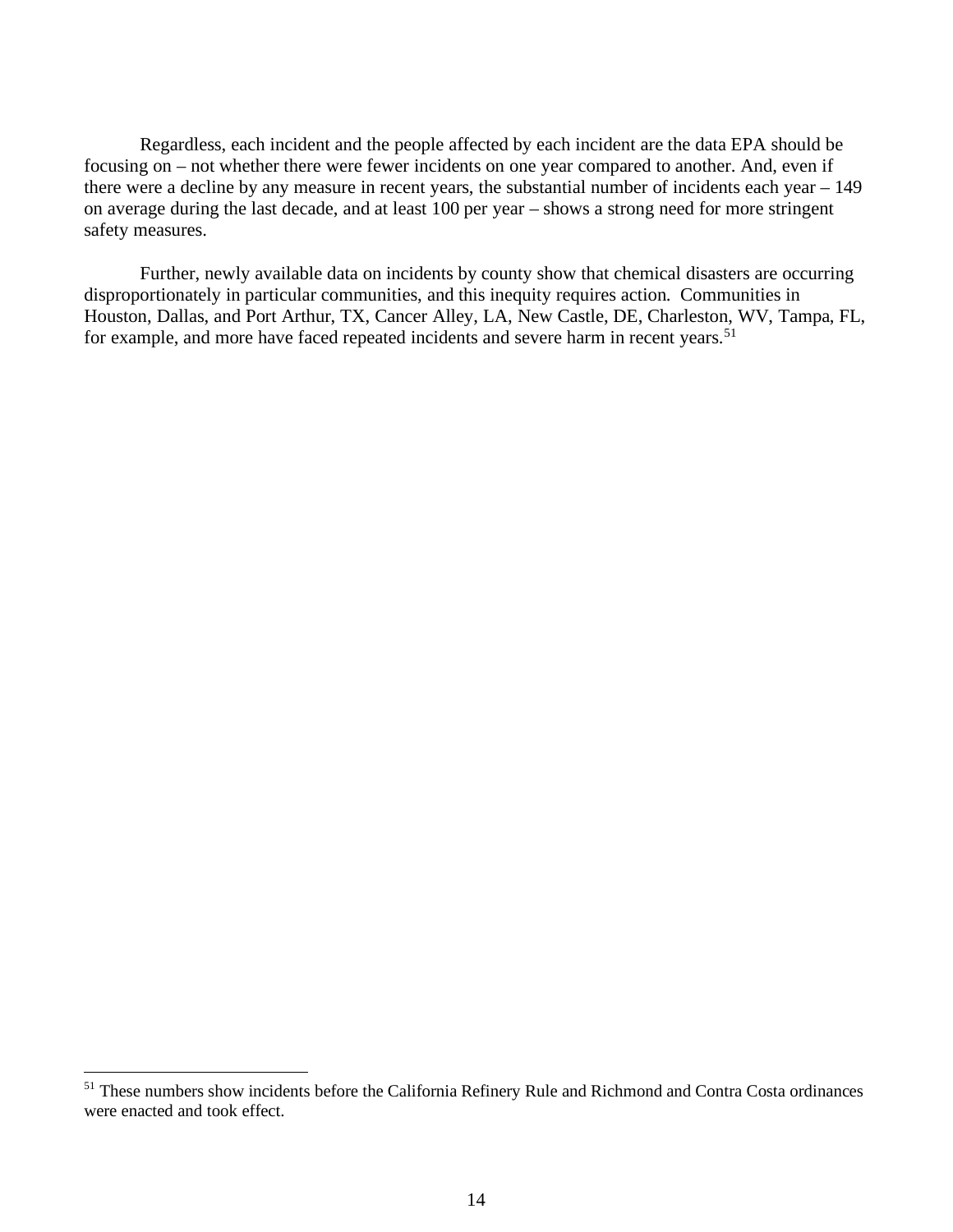| <b>CountyFIPS</b> | County                  | <b>State</b> | <b>Total</b> |
|-------------------|-------------------------|--------------|--------------|
| 48201             | Harris                  | <b>TX</b>    | 83           |
| 22005             | Ascension               | LA           | 57           |
| 22019             | Calcaseiu               | LA           | 52           |
| 48039             | <b>Brazoria</b>         | <b>TX</b>    | 47           |
| 22121             | <b>West Baton Rouge</b> | LA           | 43           |
| 05139             | Union                   | <b>AR</b>    | 39           |
| 48245             | Jefferson               | <b>TX</b>    | 29           |
| 06037             | Los Angeles             | CA           | 28           |
| 22047             | Iberville               | LA           | 27           |
| 10003             | New Castle              | DE           | 26           |
| 48167             | Galveston               | <b>TX</b>    | 23           |
| 06029             | Kern                    | CA           | 19           |
| 12057             | Hillsborough            | FL           | 19           |
| 22089             | St. Charles             | LA           | 19           |
| 48355             | <b>Nueces</b>           | <b>TX</b>    | 19           |
| 49045             | Tooele                  | UT           | 17           |
| 54051             | Marshall                | WV           | 16           |
| 17031             | Cook                    | $\mathbf{I}$ | 14           |
| 06019             | Fresno                  | CA           | 13           |
| 48057             | Calhoun                 | <b>TX</b>    | 13           |
| 48113             | Dallas                  | <b>TX</b>    | 13           |
| 54039             | Kanawha                 | <b>WV</b>    | 13           |
| 06013             | Contra Costa            | CA           | 11           |
| 06077             | San Joaquin             | CA           | 11           |

**Table 1. Reported Harm Incidents Since 2004 in 20 Counties With Most Incidents**<sup>52</sup>

And, the data on incidents by NAICS or industry sector code (showing reported human or ecological harm since 2004) also show that EPA must ensure strong new prevention measures cover these industries. The most current data available show that the chemical manufacturing sector and petroleum refinery and oil and gas sector, each have some of the largest shares of the reported harm incidents, 25.8% and 18.6%, respectively. While EPA previously found the pulp and paper sector to be in the top three for worst incident records, it appears that the farm supplies and industrial agricultural

<sup>&</sup>lt;sup>52</sup> Source: EPA May 2021 RMP (Non-OCA) Database (showing incidents causing reported deaths, injuries, and other harm to people, property damage, and ecological damage). The minimum value of facility count FIPS was selected for each EPA facility ID. An event was considered a human impact event if at least one of the following minimum values was greater than zero: onsite or offsite deaths, onsite or offsite injuries (including hospitalization and medical care), onsite or offsite property damage, evacuations, or sheltering in place. If all of the above were zero, but at least one of the following was indicated as "yes," the event was considered to be an eco-damage only event: Fish or animal kills, minor defoliation, major defoliation, water contamination or "other ecological damage." Human impact events were aggregated by county. Eco-damage only events were aggregated by county and the two were added together.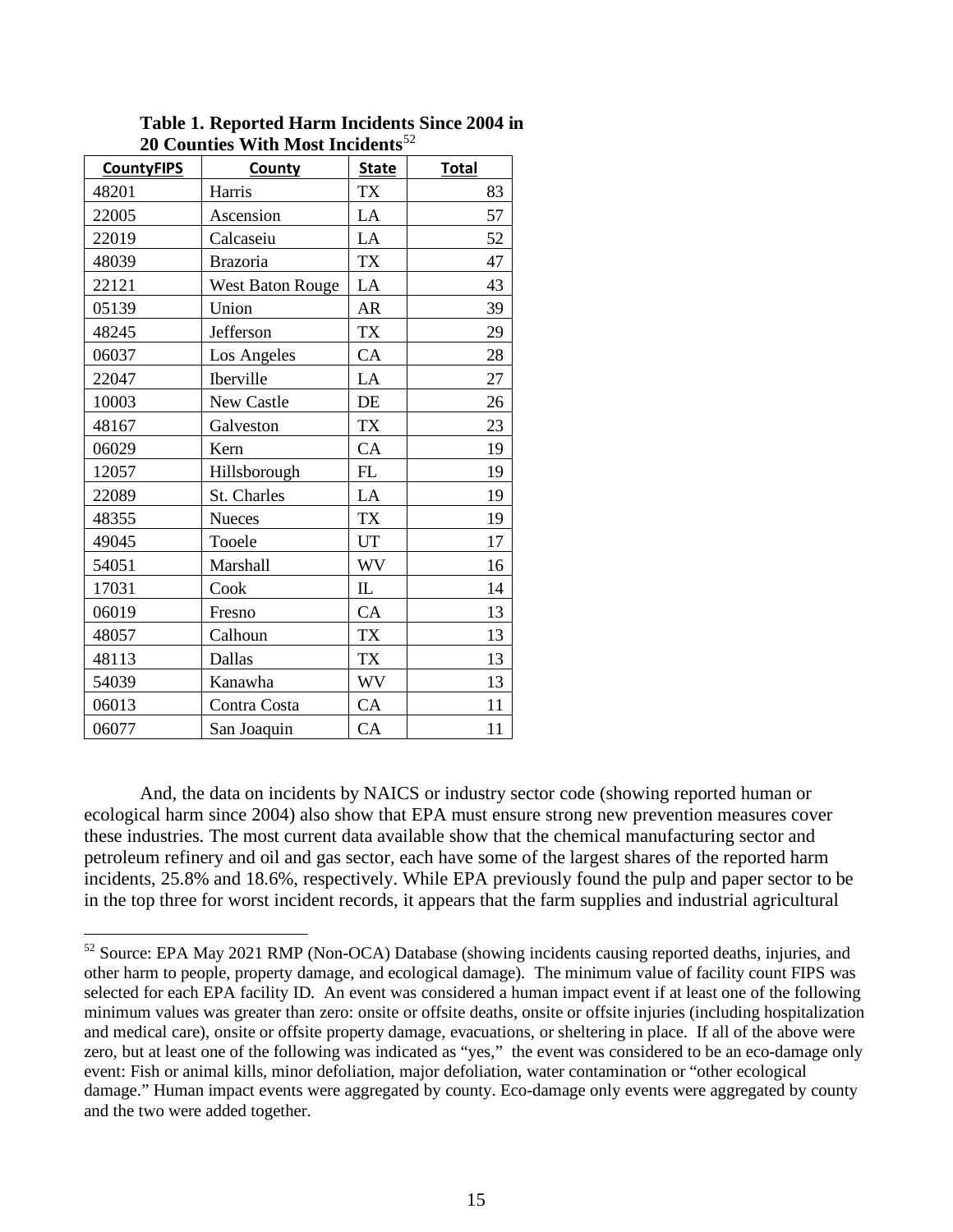sector (including fertilizer and pesticide production) must be recognized as one of the sectors with the worst incident records (15.7%). Water supply and sewage treatment also has a substantial percentage (5.9%) of the reported harm incidents. These incident data support the need for EPA to strengthen the regulations, and in particular to require hazard reduction and elimination because of the broad range of substantial incidents across these sectors.

| <b>NAICS</b> Industry Description                | <b>Incident Total</b> | % of Total |
|--------------------------------------------------|-----------------------|------------|
| Chemical and Plastics Manufacturing and          |                       |            |
| Wholesale <sup>54</sup>                          | 626                   | 25.8%      |
| Petroleum Refineries, Oil and Gas <sup>55</sup>  | 452                   | 18.6%      |
|                                                  |                       |            |
| Farm Supplies, Including Fertilizer and          |                       |            |
| Pesticide Production, Wholesalers,               |                       |            |
| Warehousing and Storage <sup>56</sup>            | 381                   | 15.7%      |
|                                                  |                       |            |
| Water Supply, and Sewage Treatment <sup>57</sup> | 143                   | 5.9%       |
| Pulp and Paper <sup>58</sup>                     | 73                    |            |

#### **Table 2. RMP Reported Harm Incidents Since 2004 in 5 Industry Sectors With Most Incidents, by NAICS Code**<sup>53</sup>

Further, the available information on harmful incidents at regulated facilities likely underestimates the threat and the harm to communities and workers under the existing rules.

Due to the incident reporting delay, EPA's own database undercounts the most recent incidents. That is because even though there is a 6-month deadline to report incidents, some facilities ignore or miss that required deadline, and only update their accident history at the 5-year RMP update deadline.<sup>59</sup>

The newest EPA RMP database provides new evidence proving that delay is occurring. It shows that there was delayed incident reporting so additional incidents were added to the database in earlier years, between the 2019 rule and the Sept. 2019 Database, and since then in the May 2021 Database.<sup>60</sup>

<sup>53</sup> Source: EPA May 2021 RMP (non-OCA) Database (showing incidents causing reported deaths, injuries, and other harm to people, property damage, and ecological damage). The method for this was identical to what was done for county (*see supra* note 51), with the exception that NAICS code was used instead of county.

<sup>54</sup> NAICS codes: 32518, 32511, 325199, 325188, 32519, 325211, 32519, 325998 (Inorganic and Organic

(Petroleum Refineries, Oil and Natural Gas production, distribution, wholesale, storage).

<sup>57</sup> NAICS codes: 22131, 22132 (Water Supply and Irrigation Systems, Sewage Treatment).

Chemical Manufacturing, Petrochemical Mfg, Plastics & Resins & Rubber Mfg & Chemical Wholesalers). <sup>55</sup> NAICS codes: 32411, 21112, 22121, 21111, 211111, 42271, 325192, 2113, 42471, 42272, 42472, 48691

<sup>&</sup>lt;sup>56</sup> NAICS codes: 42291, 49312, 325311, 42491, 32532, 325312, 325314 (Farm Supplies, Wholesalers, Warehousing and Storage, Refrigerated Warehousing and Storage, Fertilizer & Pesticide Production<sup>56</sup>). Note that

adding poultry, meat, frozen and other food processing would substantially increase these totals.

<sup>58</sup> NAICS codes: 32211, 322121, 32213 (Pulp mills, Paper, Paperboard).

<sup>59</sup> UAW July 2021 Comments, *supra* note 47, at 5-6 (citing EPA 2019 Regulatory Impact Analysis).

<sup>60</sup> UAW July 2021 Comments, *supra* note 47, at 5-6 (Comparison of Number of Impact Accidents Reported in EPA's 2019 Regulatory Impact Analysis with the Number Identified from the September 2019 Database and the May 2021 Database).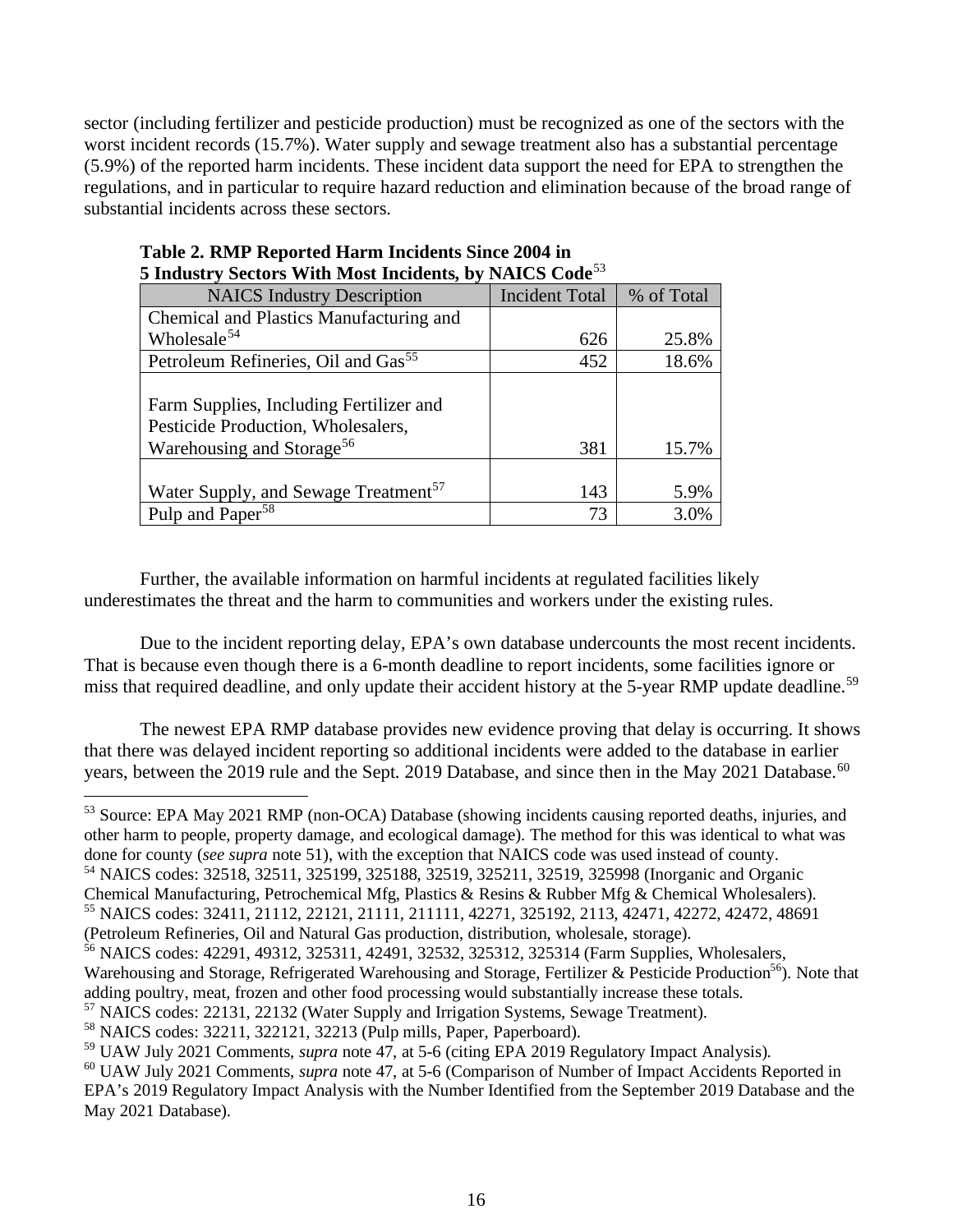Although previously EPA believed that delay in reporting would not lead to significant under-counting, it is now clear that speculation was wrong.

The latest information illustrates that significant delay and thus under-reporting occurred in each of EPA's previous assessments of the incident data, so EPA must recognize this and review the most current data available in light of that reporting delay. <sup>61</sup> The reported incidents rose after the 5-year RMP plan deadlines passed in 2011, 2012, 2013, 2014, 2015, 2016, 2017, 2018, and 2019.<sup>62</sup> And the trend in delayed reporting means that the incident data for the years 2016 and beyond, while already high numbers, are likely to rise even more as more 5-year RMP updates come due this year and in the years to come. The under-reporting percentage has ranged from 1.56% to 28.32%, so it is hard to predict by how much the most recent years will increase. But the evidence is clear that EPA cannot treat data from 2016-2021 as complete incident information because there can be no doubt that the recent incident data will increase as delayed reports come in.

And, as discussed next, the "reportable harm" incidents that EPA has evaluated, and that Commenters analyzed for the counts above, does not include some of the incidents that actually caused harm or measure some of the harm caused: toxic exposure and ecological damage, even though this indicates harm to public health and well-being.

## **2. EPA must evaluate and recognize the need to prevent the harm of toxic exposure from chemical disasters.**

EPA's incident data includes no measure or even recognition of the toxic exposure for people in their homes and neighborhoods whose harm was not counted, even if they felt sick, because they did not go to a hospital. There is also no measure in EPA's database of the ongoing repeated and cumulative exposure for community members who have faced multiple fires, explosions, and toxic releases in their community – as in places like the Houston Ship Channel, Port Arthur, Texas, Cancer Alley in Louisiana, West Virginia, and many other RMP hot spots where incidents unfortunately happen like clockwork. The lack of data on this exposure is in great part due to a lack of air monitoring or any health impact assessment or public health survey by EPA, the CSB, and local governments as part of emergency response and investigation of these incidents.

The fact that there is limited data on toxic exposure does not justify ignoring this harm when EPA knows it is there and just has failed to measure or attempt to estimate it. For example, the CSB found that it could not make findings on health effects from toxic exposure due to a lack of available

<sup>61</sup> UAW July 2021 Comments, *supra* note 47, at 4-6. EPA previously admitted in 2019 and 2020 that there is a delay in reporting – but speculated that this would lead to only a slight increase in reported incidents (Denial of Recon at 11; 2019 Regulatory Impact Analysis at 38-39 n.30, https://www.regulations.gov/document/EPA-HQ-OEM-2015-0725-2089).

<sup>62</sup> UAW July 2021 Comments, *supra* note 47, at 5 (Comparison of Number of Impact Accidents Reported in EPA's 2019 Regulatory Impact Analysis with the Number Identified from the September 2019 Database and the May 2021 Database) (showing that early reports of incidents from 2011-2019 were incomplete, compared to later database versions).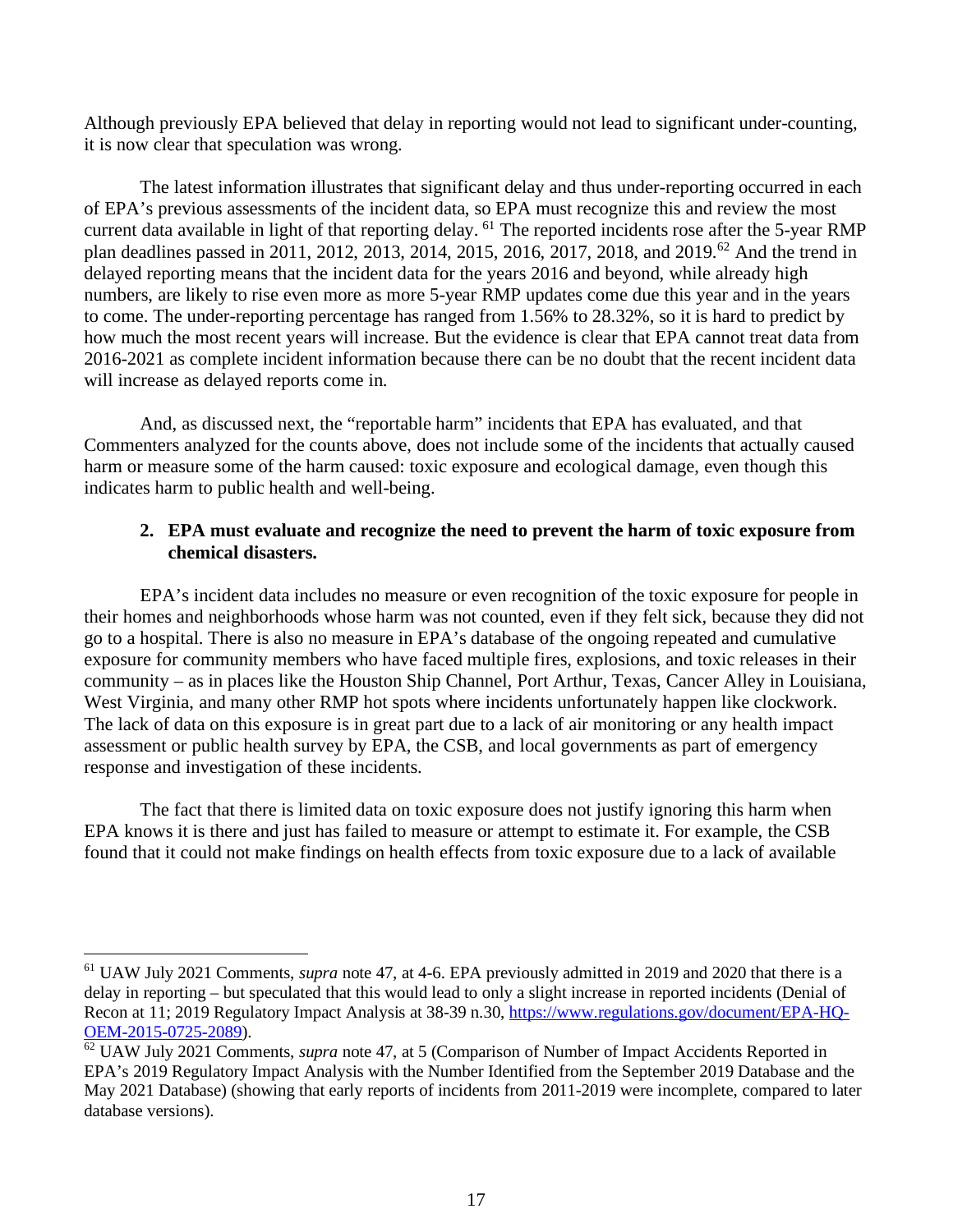data but that "[s]ome emergency responders and members of the local community were concerned about potential health effects from the vapor cloud emitted by decomposing organic peroxide."63

EPA should regulate based on the recognition that every incident that included an air release near where people live, work, play or go to school likely included some unquantified hazardous exposure for people nearby, as news reports and public complaints illustrate. EPA should follow the Precautionary Principle and take a protective approach to save lives and prevent injuries. For example, a series of two explosions at Port Neches in Texas injured three people in November 2019 and caused a vapor cloud that ignited and caused damage including to houses offsite. The explosions disturbed the residents' lives and forced residents within a half mile of the facility to evacuate and there was a shelter-in place order. Schools had to close to clean up debris and repair school buildings. This appears to have been a preventable incident because the monitors that were installed at the facility did detect increased 1,3 butadiene emissions in the months leading up to the explosions – but so far there is no quantified information on the total exposure before, during or immediately following the incident.<sup>64</sup>

At least every incident that had a shelter-in-place or evacuation order must be recognized as a likely toxic exposure incident for some people – as it is impossible in these circumstances for everyone in the area to avoid all exposure to air. Some communities, like Charleston, WV (surrounded by mountains and a river) and Manchester in Houston (locked by train tracks), have little or no escape route, and the only reason they are sheltering is not because it is safe, but because there is nowhere to go.65 EPA cannot rationally ignore toxic exposure as additional harm from incidents. In EPA's air office and IRIS program there are health scientists who regularly assess the acute risk from hazardous air pollution. Even if there are no immediate injuries, exposure to hazardous chemicals increases the risk of health effects in the short-term and long-term.

## **3. EPA must evaluate and seek to prevent ecological harm from chemical disasters to prevent this harm.**

Incidents that caused reported ecological harm show the need for stronger prevention measures to avoid harm to waterways, wildlife, habitats, and natural resources in their own right. EPA should also recognize these are harmful incidents that should be prevented because harming the human environment hurts communities who rely on these natural resources for their health and quality of life.

<sup>63</sup> *See, e.g.*, CSB, *Organic Peroxide Decomposition, Release, and Fire at Arkema Crosby Following Hurricane Harvey Flooding*, Report No. 2017-08-I-TX, at 115 (May 2018), https://www.csb.gov/arkema-inc-chemicalplant-fire-/ (attached).

<sup>64</sup> Kiah Collier, *Ahead Of Explosion, Port Neches Plant Reported An Increase Of Rogue Emissions Of Explosive Gas*, HOUSTON PUBLIC MEDIA (Jan. 30, 2020),

https://www.houstonpublicmedia.org/articles/news/2020/01/30/358950/ahead-of-explosion-port-neches-plantreported-an-increase-of-rogue-emissions-of-explosive-gas/; Merrit Kennedy, *Massive Explosion Rips Through Texas Chemical Plant*, NPR (Nov. 27, 2019), https://www.npr.org/2019/11/27/783263942/massive-explosionrips-through-texas-chemical-plant; CSB, *Fires and Explosions at TPC Group Port Neches Operations Facility, Incident Date: Nov. 27, 2019, No. 2020-02-I-TX, Factual Update* (Oct. 29, 2020), *https://www.csb.gov/assets/1/17/tpc factual update 10-29-2020.pdf*?16614 (attached).

<sup>&</sup>lt;sup>65</sup> See, e.g., *A Disaster In the Making* (Apr. 3, 2018), https://earthjustice.org/features/toxic-catastrophes-texasnational-chemical-disaster-rule (see the story of Pam Nixon, WV); *see also* Decl. of Juan Parras, Texas Environmental Justice Advocacy Services (2017) (attached).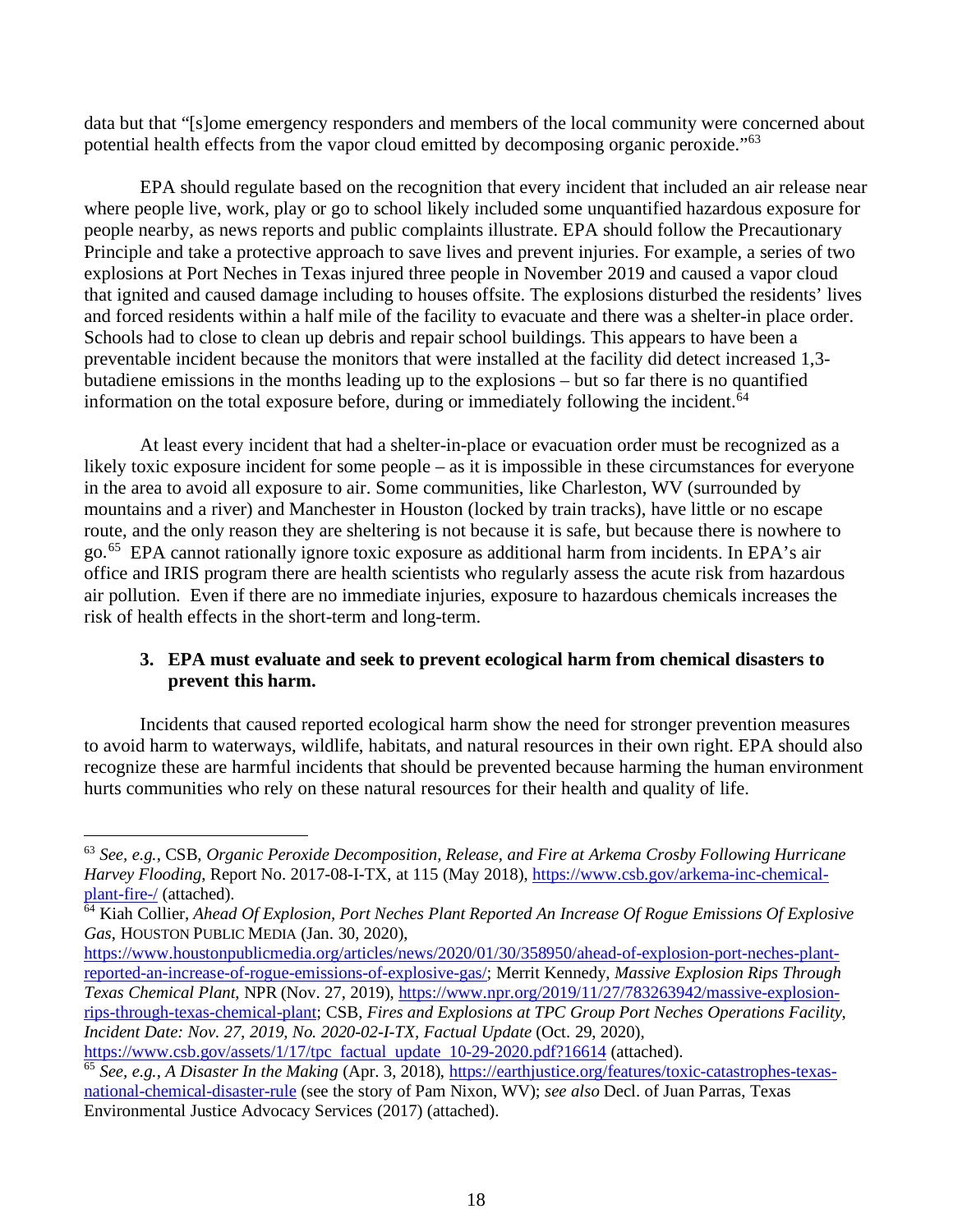EPA's prior assessments of the data on incidents that caused ecological harm were based on what EPA called reportable harm incidents  $-i.e.,$  incidents that facilities must report pursuant to 40 C.F.R. § 68.42 every five years, and within six months of an incident pursuant to section 68.195, due to harm caused.<sup>66</sup> But new analysis of the current RMP data on incidents shows that EPA appeared to focus only on incidents that caused direct human impact (death, injury, shelter-in-place, evacuations) or property damage. There are more incidents in the database from those years that were "reportable" under this rule, than EPA counted. It appears that the only way it could get the incident numbers down to those that it has assessed in the past (such as in the 2019 Regulatory Impact Analysis) was to ignore incidents that were reported under section 68.42 due to "environmental damage" only.<sup>67</sup> If EPA looks at the full reported harm from incidents in recent years, including harm to the environment without direct human impact or property damage, EPA will recognize that a larger number of harmful incidents have occurred.

Accounting for incidents that caused ecological harm – such as water contamination, defoliation, or fish or wildlife kills – is important and will show there are additional incidents in recent years that were reported as causing only that type of harm. Commenters found approximately another 111 incidents in the database since 2004 showing just this kind of harm (where harm to people or property was not reported) but may have missed some of these incidents. EPA should perform a comprehensive search of its database to account for all reported harm, including environmental damage. Evaluating these incidents would be a more accurate indication of the harmful incidents under the existing rules and would show the problem is larger than EPA has previously admitted.

The statute directs EPA to assure its rules protect public health "and the environment," so accounting for incidents causing ecological harm is necessary to fulfill that objective.<sup>68</sup> Including these incidents is also important because a release that contaminated waterways, killed fish or other wildlife, or caused defoliation and harm to trees, farms, or gardens is also harm to people who depend on these ecological resources – in addition to being actual harm to the environment that EPA should not ignore. As this EPA has recognized the need to protect natural resources and advance environmental justice, EPA cannot ignore the importance of preventing harm to the human environment – waterways, wildlife, and natural resources – in communities affected by chemical disasters.

EPA should also account for the fact that known ecological damage is a relevant proxy likely also indicating toxic exposure for people who lived, worked, or visited the area near the facility during and after the incident. This is another reason why EPA should count and recognize the need to prevent the additional incidents that caused ecological harm.

#### **4. EPA must take seriously the incidents for which no harm was reported.**

There appear to be hundreds of incidents in the RMP database during the last decade alone where no harm was reported, and a total of about 1,108 reported incidents since 2004 where no harm was

<sup>&</sup>lt;sup>66</sup> *See, e.g.*, 2019 Regulatory Impact Analysis at 37 (summarizing data then available on "Reportable (Impact) Accidents") https://www.regulations.gov/document/EPA-HQ-OEM-2015-0725-2089.

 $67$  40 C.F.R.  $\frac{2}{3}$  68.42 includes a requirement to report "environmental damage" offsite.

<sup>68</sup> *See, e.g.*, 42 U.S.C. § 7412(r)(7)(B)(ii); *see also* § 7412(r)(3) (requiring EPA to regulate substances "which, in the case of an accidental release, are known to cause or may reasonably be anticipated to cause death, injury, or serious adverse effects to human health or the environment").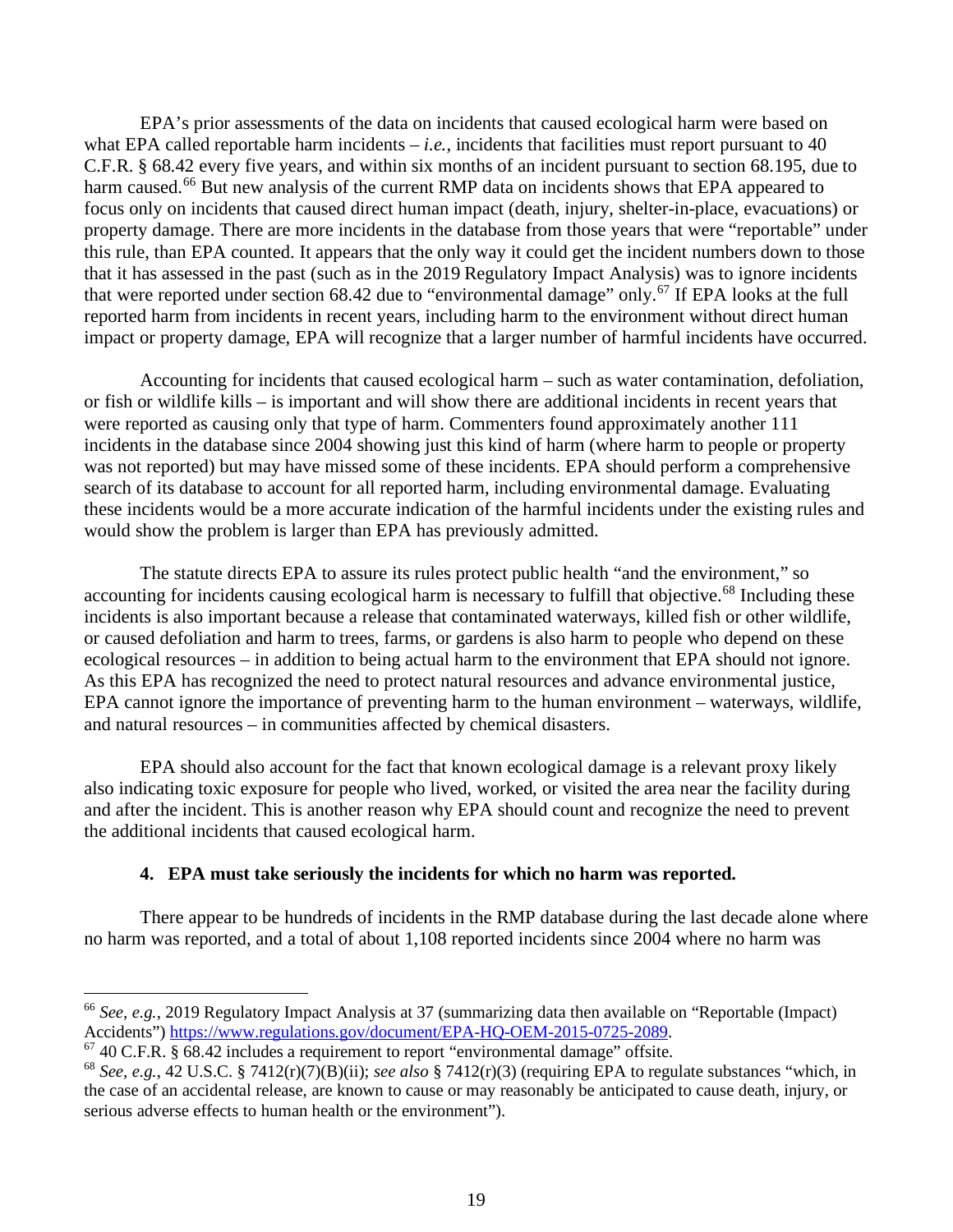reported but releases happened.<sup>69</sup> Even assuming no harm occurred – all of these incidents are examples of near-misses for death, injury, toxic exposure, and ecological damage. Each incident must be recognized as a close call, barely avoiding potentially catastrophic hazardous chemical releases – because EPA has the information showing the worst-case scenario events at those facilities and those data will show that is true. Further, as harm like toxic exposure is not documented, EPA cannot assume these are truly no-impact incidents. EPA must take all reported incidents seriously as an additional indicator of the broader extent of the problem that its program must fix.

#### **5. EPA should gather information and evaluate near misses.**

EPA has not previously counted near-miss incidents, but they are well-known to occur. EPA should collect information on such incidents from facilities and workers as part of this rulemaking. EPA also should require documentation and reporting of these incidents as part of the new rule, and should include a near-miss anonymous reporting hotline and worker training that helps to avoid harmful incidents, errors, or omissions in operating procedure, and ensures facilities and EPA learn from these incidents in the future.

## **6. EPA should evaluate information on incidents at non-RMP facilities.**

In addition, new information on the most recent chemical incidents at facilities that are not regulated at all or are regulated only partially by the RMP Program shows the need to expand coverage of the rules to more facilities and more chemicals, and to reduce the chemical thresholds for RMP coverage. There is a long list of chemical hazard incidents in recent years that were not covered at all or only partially covered.<sup>70</sup>

## **7. EPA should gather and evaluate new information from the Chemical Safety Board.**

The CSB has collected incident information pursuant to a new reporting rule: 40 C.F.R. § 1604. The CSB's rule took effect March 23, 2020, and requires reporting to the CSB of any accidental release within 8 hours (or if reporting to the National Response Center ("NRC"), a report identifying that submission within 30 minutes of sending to the NRC).<sup>71</sup> The CSB has over one year's worth of incident reports now – and although it recognizes the reports are public information, it has not released any of this information to the public.<sup>72</sup> EPA should request this information from the CSB and use it to supplement the EPA RMP reports that EPA has from 2020-21, as those are likely underreported. The Memorandum of Understanding between CSB and EPA provides for information-sharing, and EPA should be able to receive and analyze information on incidents and investigations not available to the public.<sup>73</sup>

 $69$  Because the rule only requires reporting of incidents that cause harm discussed in § 68.42, this number is likely a significant underestimate.

<sup>&</sup>lt;sup>70</sup> See List of Recent Chemical Hazard Incidents as of Spring 2021, created by the Coalition to Prevent Chemical Disasters (2021) (attached); *see also* Additional Information on Recent Chemical Hazard Incidents as of Spring 2021, created by Earthjustice (attached) (showing some covered and some non-covered incidents).

<sup>71</sup> 40 C.F.R. § 1604.3; *see also* https://www.csb.gov/incident-reporting-rule-submission-form/.

 $72$  The rules require a FOIA request which are notoriously long to process. 40 C.F.R. § 1604.6.

<sup>&</sup>lt;sup>73</sup> Memorandum of Understanding Between EPA and CSB on Chemical Incidents (Mar. 19, 1999), https://www.epa.gov/sites/production/files/2013-10/documents/csbepa.pdf.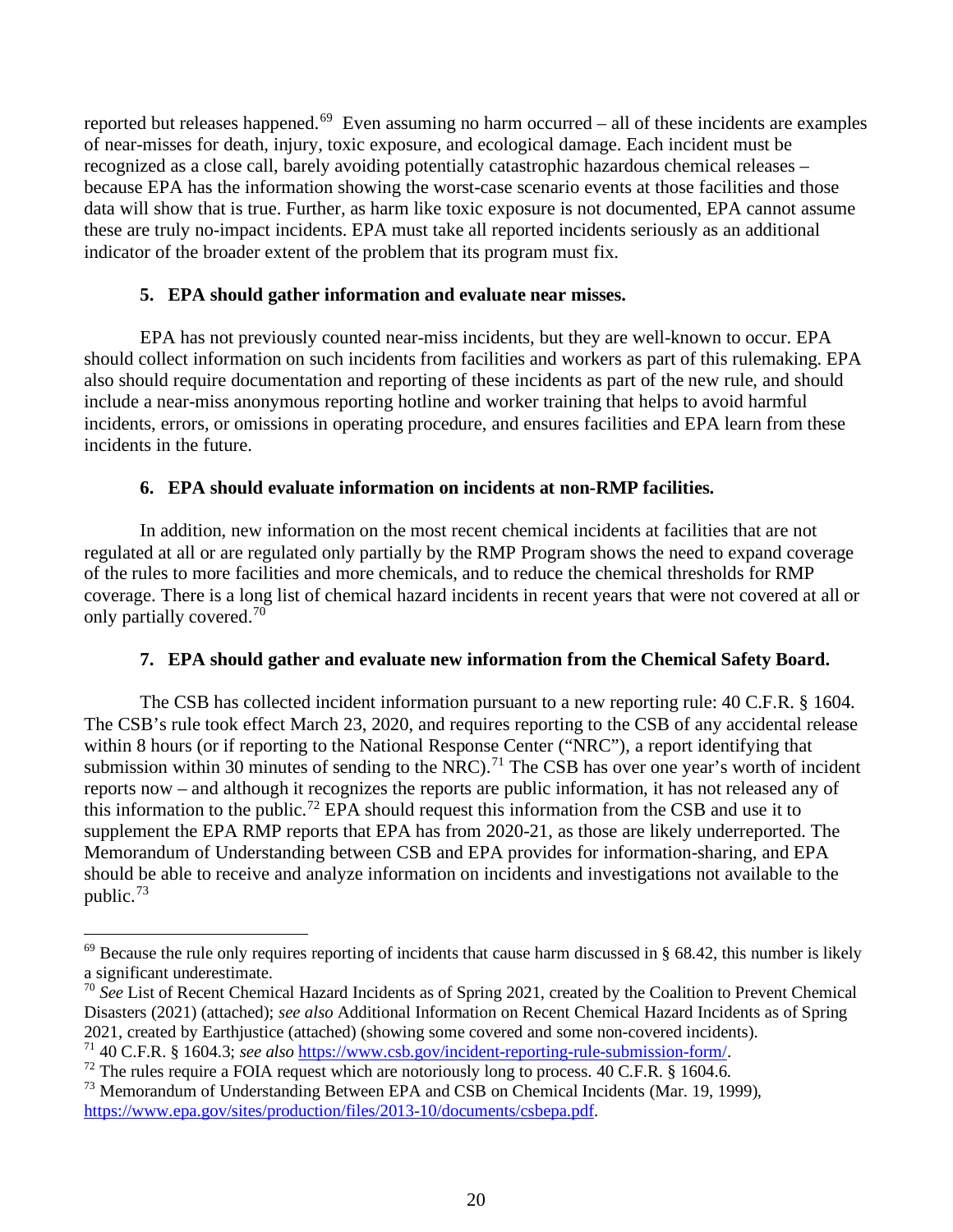| <b>Facility Name</b>       | Type of         | <b>Location</b> | <b>Incident</b>   | <b>Chemicals</b>         | <b>RMP-</b>              |
|----------------------------|-----------------|-----------------|-------------------|--------------------------|--------------------------|
|                            | <b>Incident</b> |                 | <b>Date</b>       |                          | covered?                 |
| Chemtool Inc.              | Fire            | Rockton, Ill    | June 14,          | Unknown                  | Does not                 |
|                            |                 |                 | 2021              |                          | appear to be             |
|                            |                 |                 |                   |                          | covered.                 |
| Yenkin-                    | Explosion       | Columbus,       | Apr. 8, 2021      | Maleic                   | Does not                 |
| Majestic Paint<br>and OPC  | and Fire        | <b>OH</b>       |                   | anhydride,               | appear to be<br>covered. |
| Polymers                   |                 |                 |                   | phthalic<br>anhydride,   |                          |
| Corporation                |                 |                 |                   | xylene, and              |                          |
|                            |                 |                 |                   | mineral spirits          |                          |
| Foundation                 | Chemical        | Gainesville,    | Jan. 28, 2021     | Liquid                   | Does not                 |
| Food Group                 | Release         | <b>GA</b>       |                   | nitrogen                 | appear to be             |
|                            |                 |                 |                   |                          | covered.                 |
| Optima Belle               | Explosion       | Belle, WV       | Dec. 8, 2020      | Chlorinated              | Yes                      |
| <b>LLC</b>                 | and Fire        |                 |                   | dry bleach               |                          |
|                            |                 |                 |                   | powder                   |                          |
| Wacker                     | Chemical        | Charleston,     | Nov. 13,          | Hydrochloric             | Yes                      |
| Polysilicon                | Release         | TN              | 2020              | acid                     |                          |
| Evergreen                  | Fire            | Canton, NC      | Sept. 21,<br>2020 | Not sure but<br>incident | Yes                      |
| Packaging Mill<br>Chemical |                 |                 |                   | happened                 |                          |
|                            |                 |                 |                   | because of a             |                          |
|                            |                 |                 |                   | fire during              |                          |
|                            |                 |                 |                   | scheduled                |                          |
|                            |                 |                 |                   | maintenance              |                          |
| <b>Bio Lab</b>             | Chemical        | Conyers, GA     | Sept. 14,         | Chlorine                 | Does not                 |
|                            | Release         |                 | 2020              |                          | appear to be             |
|                            |                 |                 |                   |                          | covered.                 |
| <b>Bio Lab</b>             | Chemical        | Lake            | Aug. 27,          | Chlorine                 | Does not                 |
|                            | Fire and        | Charles, LA     | 2020              |                          | appear to be             |
|                            | Release         |                 |                   |                          | covered                  |
| Wendland 1H                | Explosion       | <b>Burleson</b> | Jan. 29, 2020     | Not sure but             | Unclear                  |
| Well                       |                 | County, TX      |                   | seems like "an           |                          |
|                            |                 |                 |                   | unexpected<br>amount of  |                          |
|                            |                 |                 |                   | natural gas              |                          |
|                            |                 |                 |                   | entered the              |                          |
|                            |                 |                 |                   | well and                 |                          |
|                            |                 |                 |                   | ignited"                 |                          |

# **Table 3. Ongoing CSB Investigations<sup>74</sup>**

<sup>&</sup>lt;sup>74</sup> Link to Current CSB Investigations: https://www.csb.gov/investigations/current-investigations/?Type=1.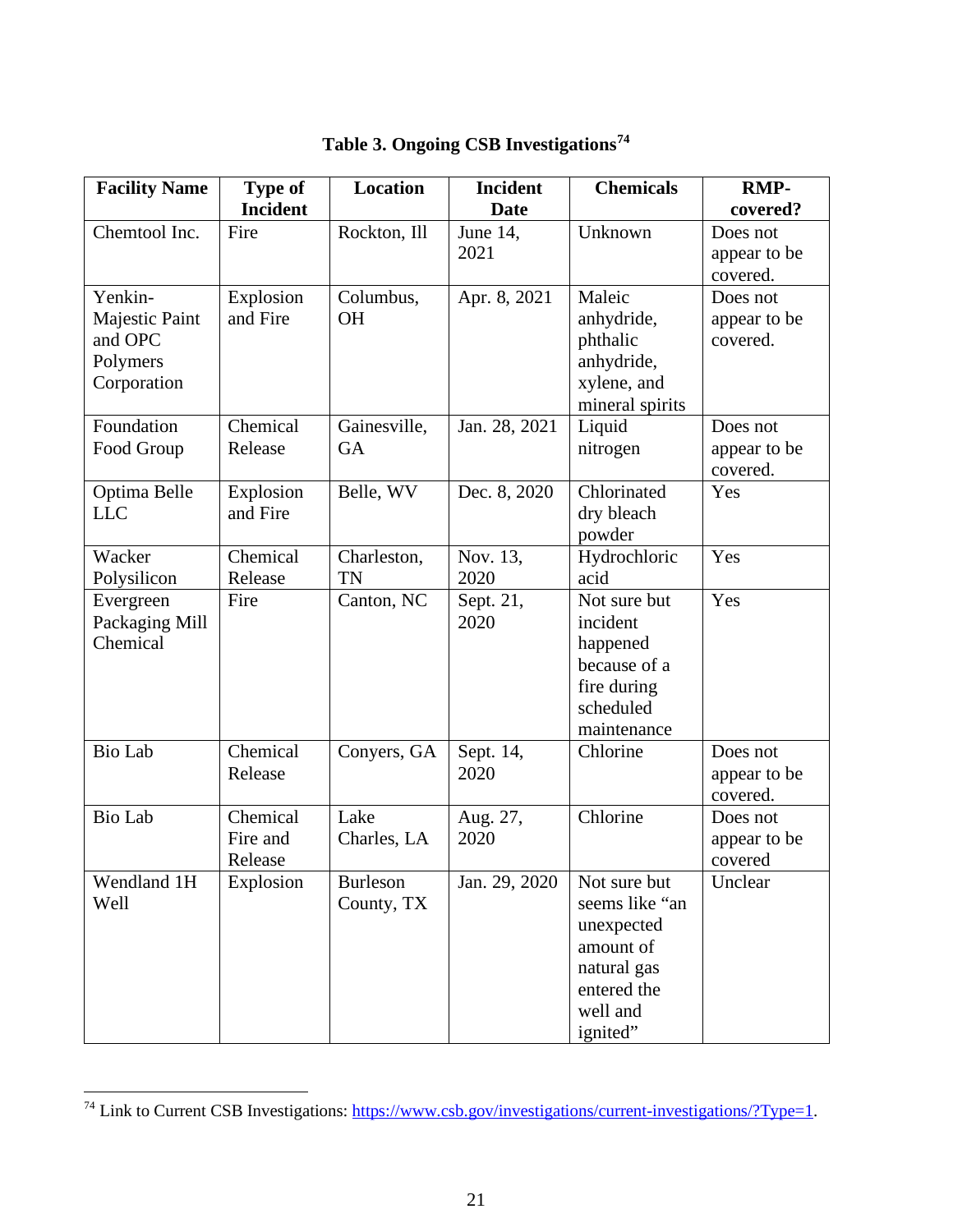| <b>Facility Name</b>                                  | <b>Type of</b>                                           | <b>Location</b>            | <b>Incident</b>  | <b>Chemicals</b>                                                                                                        | <b>RMP-</b> |
|-------------------------------------------------------|----------------------------------------------------------|----------------------------|------------------|-------------------------------------------------------------------------------------------------------------------------|-------------|
|                                                       | <b>Incident</b>                                          |                            | <b>Date</b>      |                                                                                                                         | covered?    |
| Watson<br>Grinding                                    | Explosion<br>and Fire                                    | Houston, TX                | Jan. 24, 2020    | A spark ignited<br>a propylene<br>leak                                                                                  | Unclear     |
| <b>TPC</b> Group                                      | Explosion<br>and Fire                                    | Port Neches,<br><b>TX</b>  | Nov. 27,<br>2019 | 1,3-butadiene<br>and raffinate-1                                                                                        | Yes         |
| Philadelphia<br>Energy<br>Solutions<br>(PES) Refinery | Philadelphia<br>Energy<br>Solutions<br>(PES)<br>Refinery | Philadelphia,<br><b>PA</b> | June 21,<br>2019 | HF                                                                                                                      | Yes         |
| AB Specialty<br>Silicones, LLC                        | Explosion<br>and Fire                                    | Waukegan,<br>IL            | May 3, 2019      | Silicon hydride<br>emulsion, XL<br>10 which can<br>produce<br>hydrogen gas<br>when in<br>contact with<br>acids or bases | Unclear     |
| <b>KMCO LLC</b>                                       | Fire and<br>Explosion                                    | Crosby, TX                 | Apr. 2, 2019     | Isobutylene                                                                                                             | Yes         |
| Intercontinental<br>Terminal<br>Company<br>(ITC) Tank | Fire                                                     | Deer Park,<br><b>TX</b>    | Mar. 17,<br>2019 | Naphtha-<br>butane                                                                                                      | Yes         |
| Kuraray<br>America                                    | Explosion                                                | Pasadena,<br><b>TX</b>     | May 19,<br>2018  | Ethylene vinyl-<br>alcohol<br>copolymers                                                                                | Yes         |
| <b>Husky Energy</b><br>Refinery                       | Explosion<br>and fire                                    | Superior, WI               | Apr. 26,<br>2018 | HF                                                                                                                      | Yes         |
| <b>Didion Milling</b><br>Co.                          | Explosion<br>and fire                                    | Cambria, WI                | May 31,<br>2017  | Combustible<br>dust                                                                                                     | Yes         |
| Loy Lange Box<br>Company                              | Explosion                                                | St. Louis,<br><b>MO</b>    | Apr. 3, 2017     | Unclear                                                                                                                 | Unclear     |
| Sunoco<br>Logistics<br>Partners                       | Fire                                                     | Nederland,<br>TX           | Aug. 12,<br>2016 | Unclear                                                                                                                 | Yes         |

And, the CSB has now added another investigation after the fatal chemical release at LyondellBasell in LaPorte.<sup>75</sup>

<sup>75</sup> E. Foxhall & H. Dellinger, *Details emerge as investigators seek cause of deadly La Porte chemical leak*, Houston Chron. (July 29, 2021), <u>https://www.houstonchronicle.com/news/houston-</u> texas/environment/article/Details-emerge-in-deadly-La-Porte-chemical-leak-16347530.php (see staff graphic: Chemical incidents under investigation).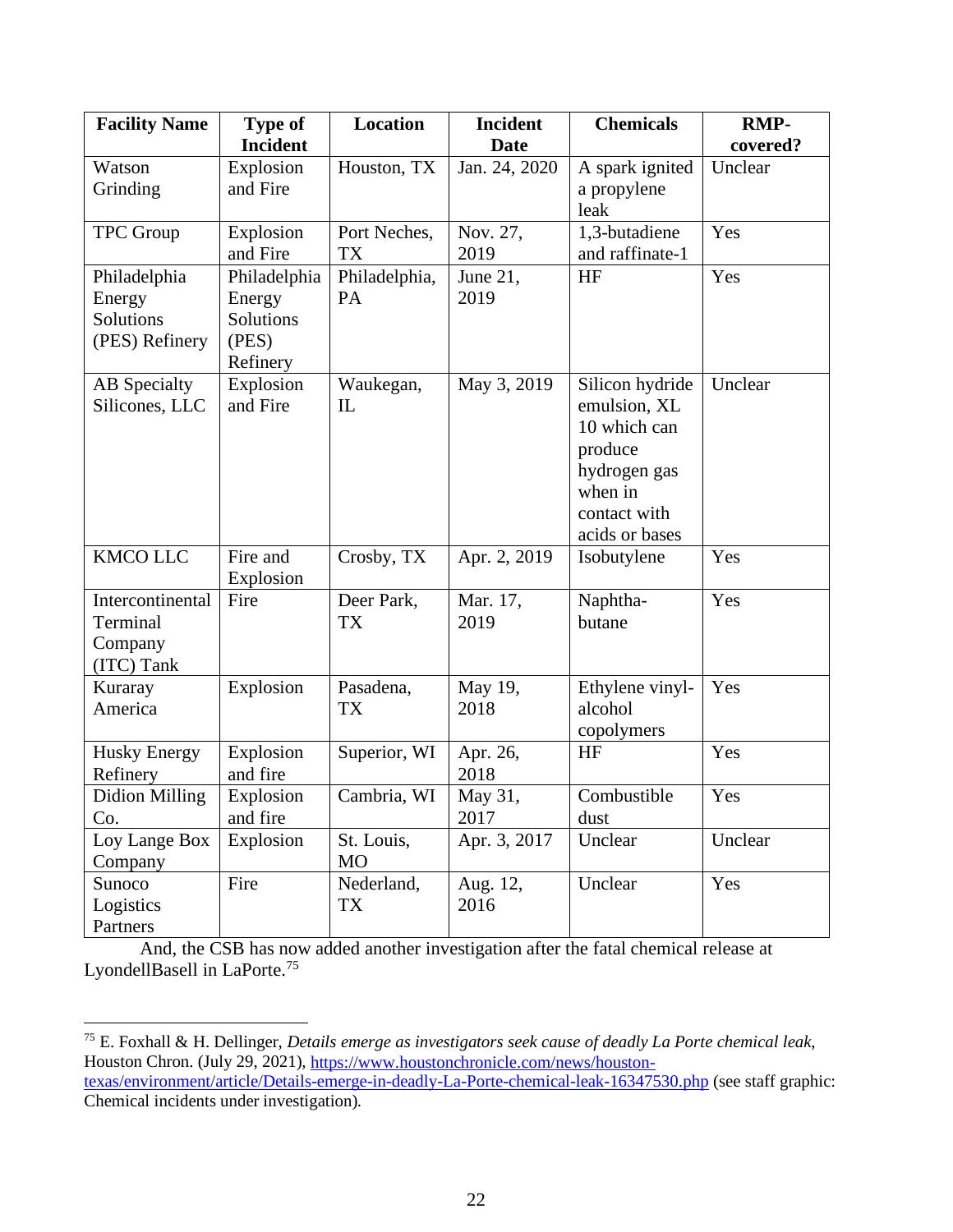#### **8. EPA should gather and evaluate new information from the National Response Center.**

The NRC collects initial incident reports that EPA should also consult for at least the last 5 years– in view of the delay in RMP incident reporting.<sup>76</sup> As the Memorandum of Understanding between the CSB and EPA makes clear, EPA generally receives those reports.<sup>77</sup> EPA has the ability to check which facilities are RMP facilities and should not put the burden of collecting and evaluating these data on the public. Some of these incidents also show hazardous chemical threats at facilities that are not currently regulated by the RMP, and thus are worth evaluating as well for ways in which EPA should expand coverage of the program.

#### **D. As climate change worsens severe weather and natural disasters, the growing natech or "double disaster" threat requires EPA action tailored to address this problem.**

Newly available information on the growing threat of climate- change-driven natech incidents – or "double disasters" from a chemical facility not preparing adequately for natural disasters – requires stronger EPA rules.

EPA's new rule must address the impact of climate change and "natech" risks—"disasters that arise from the coincident effects of a natural hazard, like a storm or earthquake, and the failure or disruption of technological infrastructure, such as chemical plant spills, releases, and explosions."78 Natural disasters are a common contributing factor to chemical incidents due to facilities' inadequate preparation for foreseeable risks.79

When industrial facilities fail to adequately prepare for natural disasters, they can release hazardous chemicals, catch fire, or explode. Furthermore, extreme weather conditions often lead to more frequent shutdowns and startups. Accidents can happen during start-ups if caution is not taken. For example, when Texas experienced extremely low temperatures in February of 2021 during the winter storms Uri and Viola, many petrochemical and RMP facilities shut down after losing power.<sup>80</sup> As a result, about 194 facilities released at least 3.5 million pounds of toxic chemicals – likely including some RMP facilities, although data are not available breaking this down – and there were hundreds of thousands of pounds released in the Houston area alone.<sup>81</sup> As of February 21, 2021, the Texas

Media (Feb. 24, 2021), https://www.houstonpublicmedia.org/articles/news/energy-

environment/2021/02/24/392215/houston-area-facilities-emitted-thousands-of-pounds-of-additional-air-pollutionduring-the-winter-freeze/.

<sup>&</sup>lt;sup>76</sup> U.S. Coast Guard Nat'l Response Ctr., Reports from 2021, 2020, 2019, 2018, 2017, 2016, https://nrc.uscg.mil/ (attached).

<sup>&</sup>lt;sup>77</sup> Memorandum of Understanding Between EPA and CSB on Chemical Incidents (Mar. 19, 1999), https://www.epa.gov/sites/production/files/2013-10/documents/csbepa.pdf.<br><sup>78</sup> UCS *et al., Preventing "Double Disasters* at 3.<br><sup>79</sup> CSB, Final Arkema Investigation Report at 122-23 (2018),<br>http://www.csb.gov/file.aspx?Docu

 $\frac{80}{12}$  U.S. EPA, Winter Storms Uri and Viola, https://response.epa.gov/site/site profile.aspx?site id=15082.<br><sup>81</sup> E. Douglas, Texas plants released nearly as much pollution during winter storm as during Hurricane Lau Trib. (Feb. 24, 2021), https://www.texastribune.org/2021/02/24/texas-winter-storm-pollution-emissions/; *see also* K. Watkins, Houston-Area Refineries, Plants Emitted Thousands Of Pounds Of Additional Air Pollution During The Winter Freeze: State documents show facilities released some 700,000 pounds of excess air pollutants last week, as they faced electrical outages and equipment failures due to the severe winter weather, Houston Pub.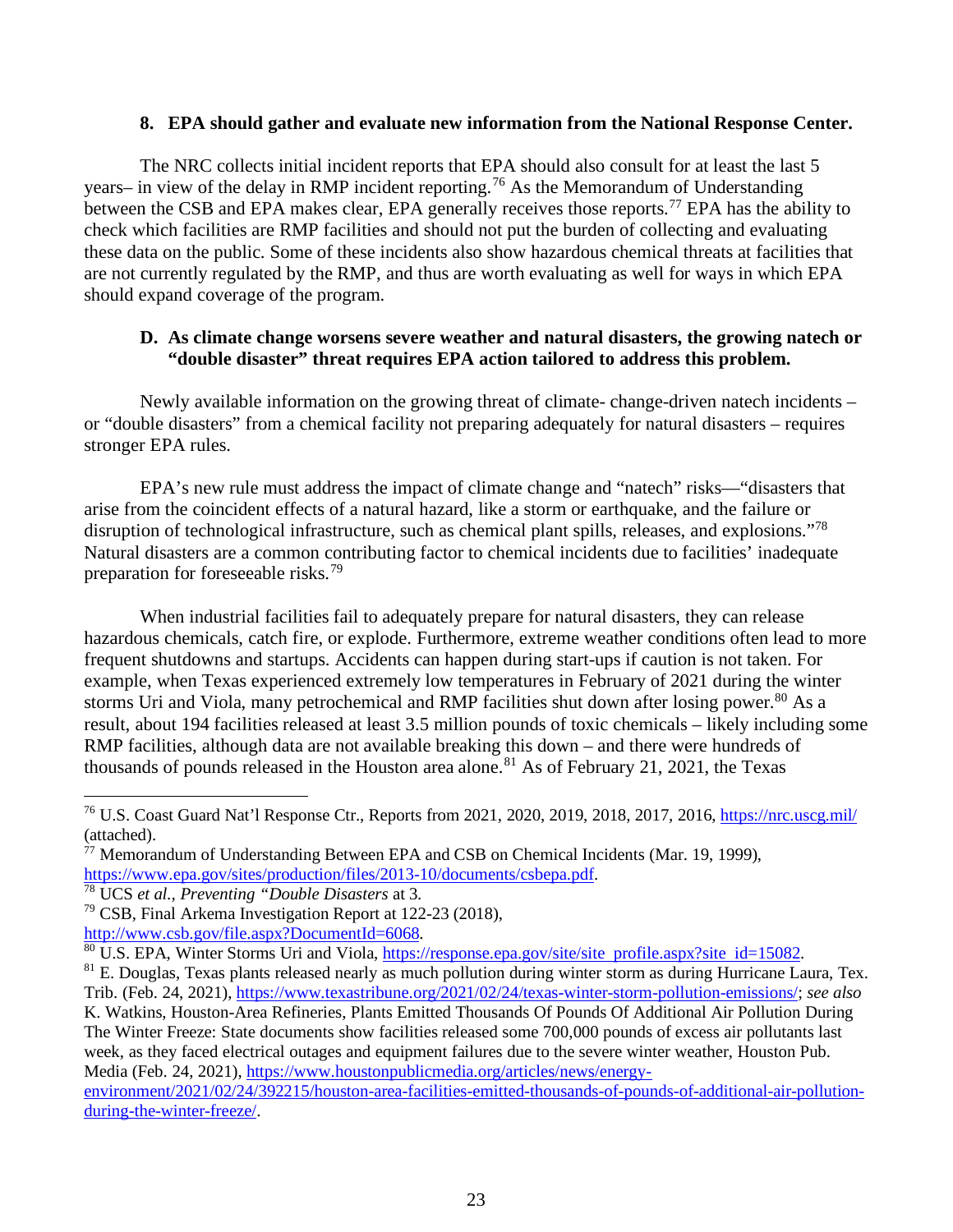Commission on Environmental Quality reported that 74 petrochemical facilities were partially shutdown, fully shutdown, or idling, and five were starting up.<sup>82</sup> Weeks later, EPA documented that on March 9, 2021, there were still 32 impacted petrochemical facilities that partially or fully shut down, and 48 that were starting up.<sup>83</sup> As of March 9, 2021, EPA stated that it had received a total of 114 National Response Center (NRC) reports in EPA's Area of Responsibility (AOR) related to Winter Storms Uri and Viola, that were air releases; it did not distinguish between releases from RMP facilities and other facilities.<sup>84</sup> EPA also received reports of refineries and other facilities reporting "force majeure" requests to avoid enforcement due to "emissions exceedances."<sup>85</sup> At refineries, that are RMP facilities, all of these should be recognized as near misses for immediately life-threatening fires, explosions, and releases of RMP chemicals at these facilities. Most of these events seem to represent near-misses for larger chemical disasters.

The result of natech incidents, including explosions, dires, and the release of hazardous chemicals, lead to cumulative and compounding consequences to the health and safety of facility workers and public, including toxic chemical exposure. Natech disasters can cause significant harm to workers and communities. As another major example, in the wake of Hurricane Harvey, many chemical releases, explosions, and fires occurred at industrial facilities. As a result of Hurricane Harvey and these chemical disasters, communities suffered spikes in unhealthy levels of ozone; releases of toxic air pollutants that can cause cancer, neurological harm, and trouble breathing; and releases of contaminants, including hundreds of thousands to millions of pounds of air pollutants.<sup>86</sup>

Climate change is intensifying and makes storms and extreme weather more severe. The 2021 winter storms in Texas and the extreme, record-breaking heat in the Northwest were the result of climate change. And, every year, the regular hurricane season grows more extreme, showing that stronger protection is required to mitigate and prevent harm from chemical facilities in communities exposed to these threats.

Newly available information shows that, as climate change intensifies, RMP and other chemical facilities are in areas that are increasingly at risk of natural disasters and natech incidents. About one third of the chemical facilities that the RMP regulates (or 3,856) are in areas exposed to an increased risk of natural disasters, including wildfire, storm surge, flooding, and sea level rise, as found in *Preventing "Double Disasters*," a policy brief prepared by UCS, CPR, and Earthjustice. 87

https://response.epa.gov/sites/15082/files/Winter%20Storms%20Report%205%2002212021.pdf. 83Winter Storms Uri & Viola, EPA Report #21 (Mar. 9, 2021),

 $\overline{\text{66}}$  Air Alliance Houston et al., Comments on Proposed Rollback Rule at 14-17 (Aug. 23, 2018),

https://www.regulations.gov/comment/EPA-HQ-OEM-2015-0725-1969.; *see also, e.g.*, HARC, Summarizing Hurricane Harvey's Environmental Impacts (2017),

https://harcresearch.maps.arcgis.com/apps/MapSeries/index.html?appid=d6b0a3d762ec46ef8ea676f1008f

7028/ (for details cited, click on: Air – ozone and toxics, Health & Safety, and About).

<sup>82</sup> Winter Storms Uri & Viola, EPA Report #5 (Feb. 21, 2021),

https://response.epa.gov/sites/15082/files/Winter%20Storms%20Report%2021%2003092021.pdf. 84 Winter Storms Uri & Viola, EPA Report #24 (Mar. 13, 2021),

https://response.epa.gov/sites/15082/files/Winter%20Storm%20Report%2025%2003132021.pdf.<br><sup>85</sup> *See, e.g.*, Winter Storms Uri & Viola, EPA Report #13 (Mar. 1, 2021),<br>https://response.epa.gov/sites/15082/files/Winter%20Storms

<sup>87</sup> UCS *et al.*, *Preventing "Double Disasters"* at 7.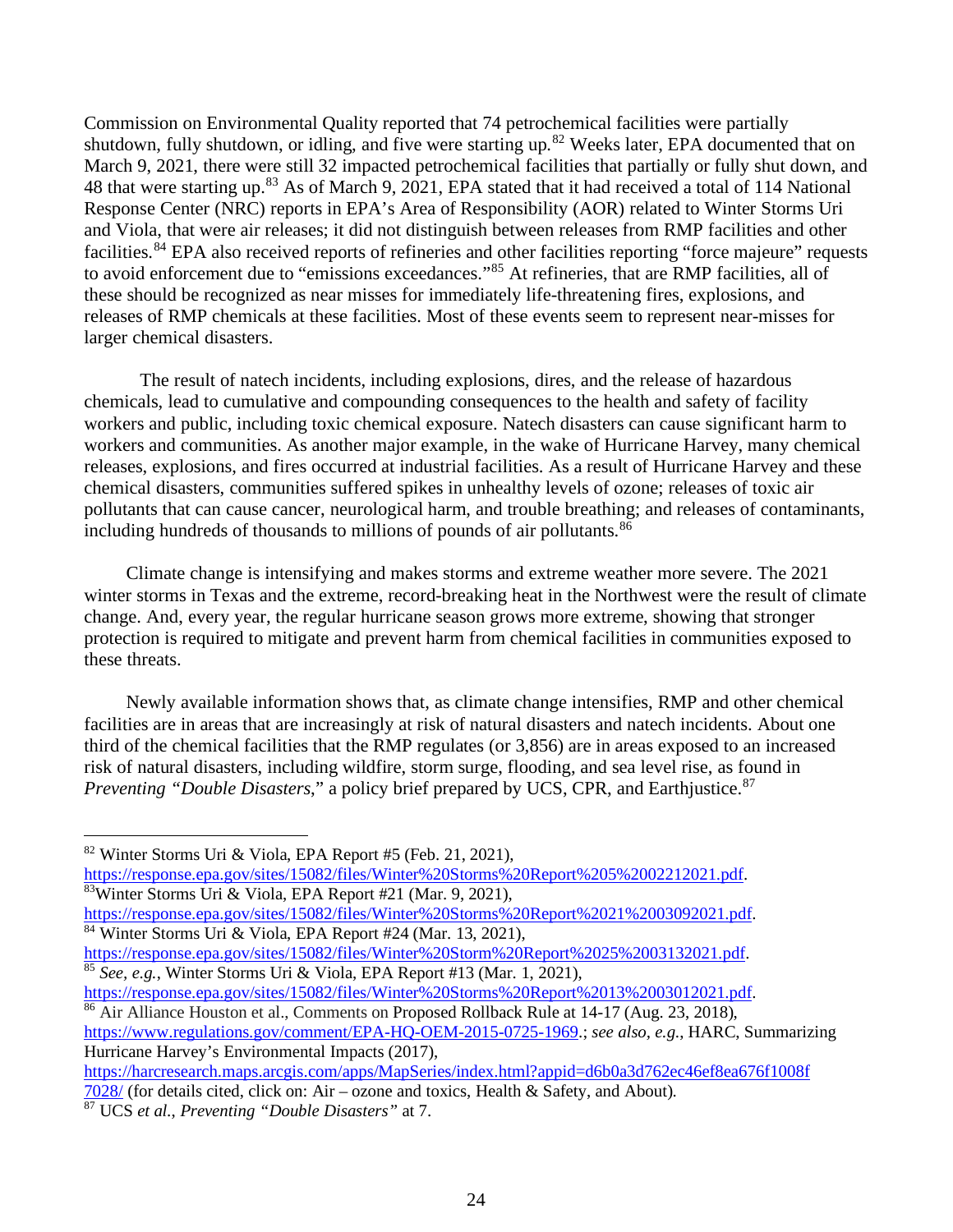Academic researchers in recent years have also spotlighted this serious problem. For example, one report identified 872 highly hazardous chemical facilities within 50 miles of the hurricane-prone U.S. Gulf Coast, with over 4.3 million people, 1,717 schools, and 98 medical facilities in near proximity (within 1.5 miles).<sup>88</sup> These numbers are underestimates because the available data is outdated. The cold snap in Texas in February 2021 and heat wave in the Pacific Northwest in July 2021 illustrate that the risks are broader than previously identified. In the Pacific Northwest, less data is available, but there is at least one example from the few days of extreme heat, where a chemical plant lost power and there was a concern about the potential for a major ammonia release at the RMP-covered Dyno chemical plant in Oregon.<sup>89</sup>

EPA's existing RMP does not include any explicit requirement to assess or plan for natech or natural disaster threats, or to implement mitigation requirements to protect the public during these events. As hurricanes, high winds, flooding, and other severe weather are predictable and welldocumented by science and recent years of experience, EPA must take this issue seriously and require regulations that protect people from the grave additional danger of chemical disasters during severe storms. With so many RMP facilities facing the extra risk of a chemical release, fire, or explosion that natural disasters or severe weather can create directly or due to loss of electrical power, it is essential for EPA to ensure that facilities are required to assess and address natech incidents. Therefore, a new chemical disaster prevention rule must implement appropriate mitigation requirements that specifically address climate change and natural disasters, as further discussed below. The CSB Chair has highlighted the need for action to address extreme weather.<sup>90</sup>

Without a new chemical disaster prevention rule that includes natech requirements, communities living near RMP facilities and in climate and natural disaster risk areas will continue to suffer harm from preventable natech disasters.<sup>91</sup> The new chemical disaster prevention rule must require regulated facilities to protect workers and communities from the devastating impacts of natech disasters, as discussed later in these comments.

https://www.regulations.gov/comment/EPA-HQ-OEM-2015-0725-1969 ("Harms to Public Health and Safety Caused by Chemical Disasters"); *see also* R. White, EJHA, Coming Clean et al., Life at the Fenceline:

Environmental Justice Health Alliance, Coming Clean, Campaign for Healthier Solutions,

<sup>88</sup> S. Anenberg & C. Kalman (Milken Inst. of Pub. Health, Geo. Wash. Univ.), Extreme Weather, Chemical Facilities, and Vulnerable Communities in the U.S. Gulf Coast: A Disastrous Combination (Apr. 16, 2019), https://agupubs.onlinelibrary.wiley.com/doi/full/10.1029/2019GH000197. 89 Scott Learn, *Oregon's Largest Fertilizer Plant Dyno Nobel Has Low Explosion Risk, Firefighters Say*,

OREGONVILLE (Apr. 25, 2013),<br>https://www.oregonlive.com/environment/2013/04/oregons largest fertilizer pla.html.

<sup>&</sup>lt;sup>90</sup> Statement from CSB Chairman Katherine Lemos on the Lessons from Hurricane Harvey Following Recent *Extreme Weather in Houston* (Mar. 4, 2021), available at: https://inspectioneering.com/news/2021-03-04/9560/statement-from-csb-chairman-katherine-lemos-on-the-lessons-from-hurricane-harvey.

<sup>&</sup>lt;sup>91</sup> Comment submitted by Earthjustice on behalf of Air Alliance Houston et al. at 21-29, Section I.F (Aug. 23, 2018),

Understanding Cumulative Health Hazards in Environmental Justice Communities at 2-5 (Sept. 2018),

https://new.comingcleaninc.org/assets/media/documents/Life%20at%20the%20Fenceline%20-%20English%20- %20Public.pdf.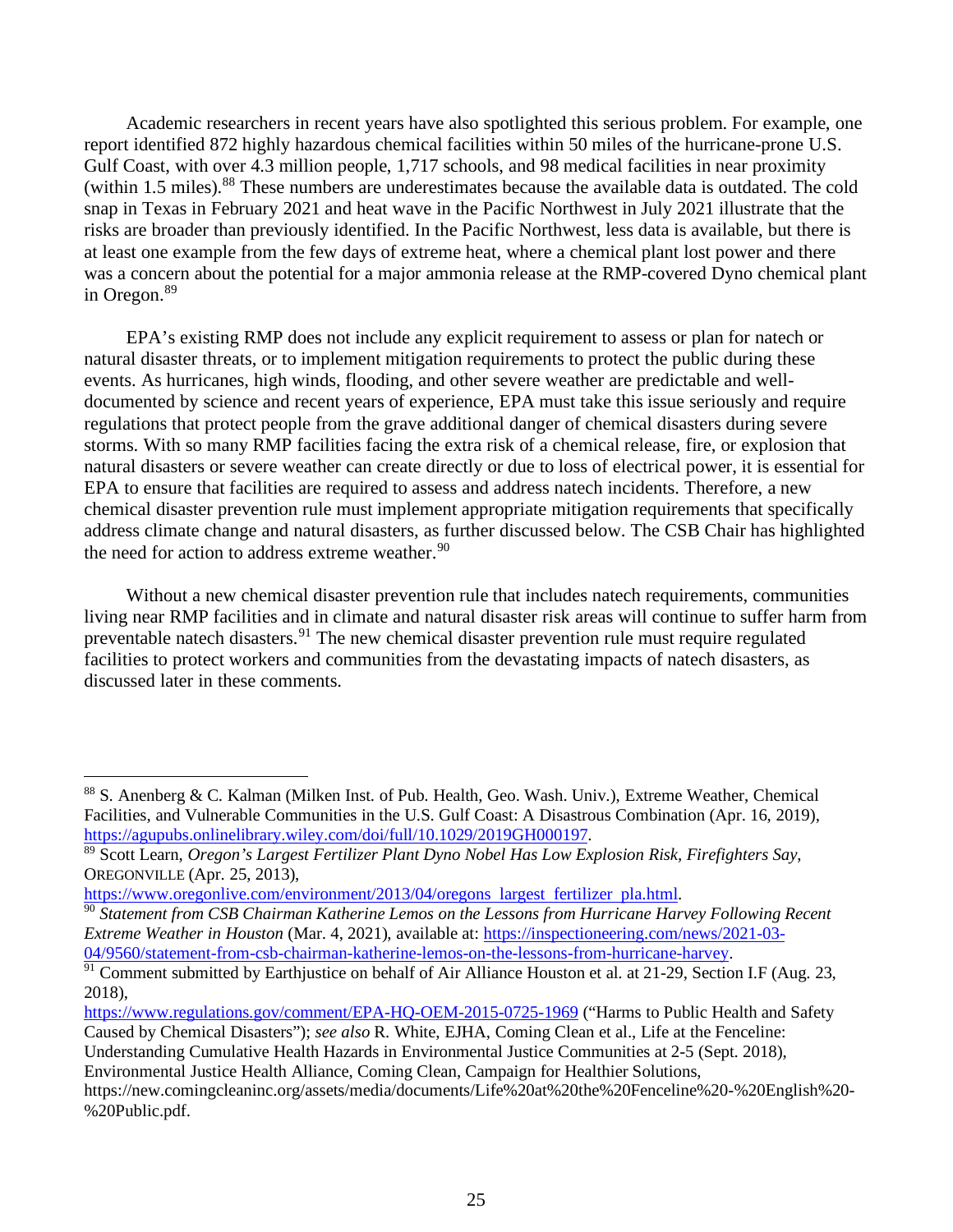#### **E. Fenceline communities need EPA action to issue a strong new rule that ends the chemical disaster problem and resulting environmental injustice.**

Equity requires strong new action. Impacts and threats from chemical disasters are compounded for communities with multiple RMP facilities, for communities with significant existing environmental and health burdens, and for communities with significant environmental justice concerns. EPA should prioritize strengthening this rule in part due to the unjust threats and impacts of chemical disasters. Overall, the communities with the most facilities and the worst experience of incidents and threats greatly need more regulatory protection for their health and safety.

Data show that RMP facilities are not spread equally across the country. Some communities have a much larger number of facilities. A fundamental factor that EPA should evaluate to show the need for stronger rules is the number of communities with more than one RMP facility.

Seventy counties, or 2.2% of all counties in the U.S., have 20% of all the RMP facilities in the U.S.<sup>92</sup> For example, there are at least 205 active RMP facilities in Harris County, Texas alone, and at least 109 in Los Angeles, CA. Other counties with the highest numbers of active RMP facilities, *i.e.*, twenty-five or more, include:

• Cook County, IL (Chicago), Dallas County, TX, Tarrant County, TX (Fort Worth), Jefferson County, TX (Port Arthur), Wayne MI (Detroit), Maricopa County, AZ (Phoenix), Bexar County, TX (San Antonio) Calcasieu, LA (Lake Charles), Duval County, FL (Jacksonville), Mobile County, AL, Polk County, FL (Lakeland), Orange County FL (Orlando), Fulton County, GA (Atlanta), and Tulsa County, OK.

The database shows that about 832 counties have five or more facilities, and about 1,349 have one to four.93

Newly available data show that the more facilities there are in a community, the more harm has occurred, and the more ongoing risk is present. People who live in communities with multiple RMP facilities face more incidents, more short and long-term health impacts, and a greater risk of chemical disasters.<sup>94</sup> As the number of RMP facilities increases in a community, the number of harmful incidents increases, and the harm increases. <sup>95</sup> Indeed, eight of the open CSB investigations involve chemical disasters in Texas, most in the Houston-Port Arthur area, as the *Houston Chronicle*'s graphic shows.<sup>96</sup>

 $92$  The 70 counties with 20 or more active facilities contain a total of 2,375 facilities, or 20% of the total 11,764 active facilities (as of May 2021 RMP Database). There are about 3,141 counties and significant equivalents. U.S. Geological Survey CoreFacts (Apr. 3, 2008), https://www.usgs.gov/media/audio/how-many-counties-are-thereunited-states.<br><sup>93</sup> Active RMP Facilities by County FIPS (as of May 2021 RMP Database).

<sup>&</sup>lt;sup>94</sup> UAW July 2021 Comments, *supra* note 47, at 11-13 & Figs. 8-10 (analyzing data from facilities and incidents in the same zip codes) ("Correlation analysis found a statistically significant relationship between the number of RMP-covered facilities that operated in the zip code for some part of the time between 2004 and 2015 and the number of impact accidents that occurred in a zip code during that time."). <sup>95</sup> *Id.*

<sup>96</sup> E. Foxhall & H. Dellinger, *Details emerge as investigators seek cause of deadly La Porte chemical leak*, Houston Chron. (July 29, 2021), https://www.houstonchronicle.com/news/houston-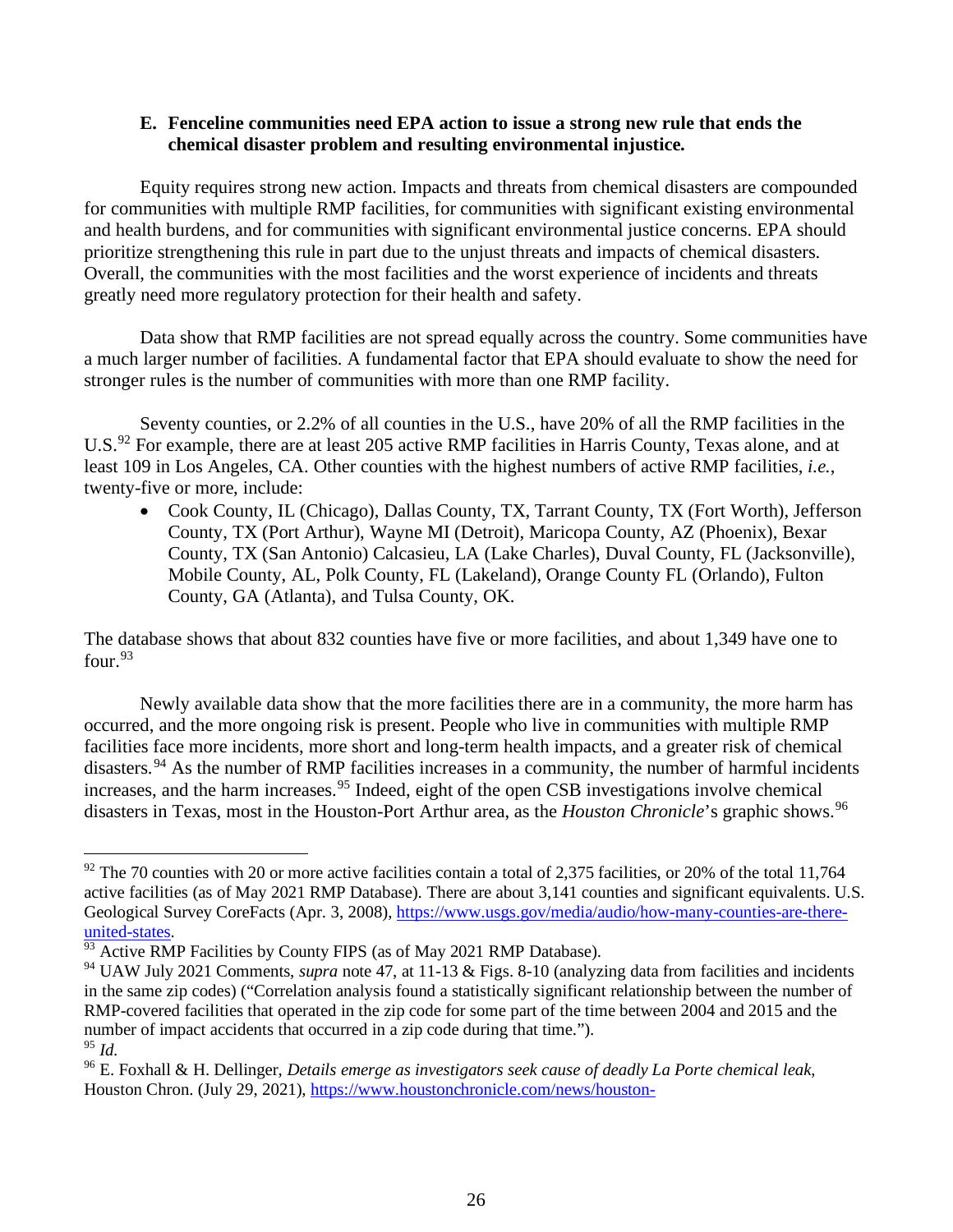Therefore, fenceline communities with multiple RMP facilities have a particularly great and urgent need for stronger rules.

Commenters have provided maps visually showing the disproportionate and severe hazards for example communities around the U.S. $\frac{97}{9}$  As these maps illustrate, RMP facilities are often located in communities that also have other high environmental health burdens, like cancer risk from toxic air pollution.<sup>98</sup> This multiplied impact shows a particular need to strengthen protection from chemical disasters, because many communities near RMP facilities are already facing high cumulative impacts from pollution.

New information especially highlights the inequity caused by EPA's failure to effectively regulate RMP facilities and prevent chemical disasters. Analysis of the most current RMP data shows that people who live closest to RMP facilities, and who face more incidents, injuries, and harm from chemical disasters are disproportionately people of color or low-income people.<sup>99</sup> This represents substantial, unjust harm<sup>100</sup> and EPA must not allow this inequity to stand.

EPA must require stronger chemical disaster prevention rules that assure protection nationwide and especially for people who need this protection the most: people with multiple RMP facilities in their community, people already facing other types of environmental health burdens like cancer risk from air pollution, and people of color and low-income people who face multiple layers of injustice including disproportionate chemical disasters and risks. EPA should listen to the advice of the National Environmental Justice Advisory Council, which has repeatedly urged EPA to strengthen, not weaken, the RMP rules. $101$ 

## **II. EPA Must Use Its Full Authority to Protect Public Health and End Chemical Disasters, Prioritizing Safety and Prevention as the Act directs.**

EPA has a tremendous responsibility and legal obligation to finally get the RMP rules right. The so-called "Bhopal provision" of the Clean Air Act, section  $112(r)$ , 42 U.S.C. § 7412 $(r)$ ,  $^{102}$  provides EPA

texas/environment/article/Details-emerge-in-deadly-La-Porte-chemical-leak-16347530.php (see staff graphic: Chemical incidents under investigation).

<sup>&</sup>lt;sup>97</sup> See Maps (created by Ava Farouche, Earthjustice) (July 2021) (attached).

<sup>98</sup> *See* Maps (created by Ava Farouche, Earthjustice) (July 2021) (attached). <sup>99</sup> UAW July 2021 Comments, *supra* note 47, at 9-11 & Figs. 5-7

<sup>100</sup> *See, e.g.*, R. White, UCS, *The Impact of Chemical Facilities on Environmental Justice Communities* (Aug. 2018) (attached).

<sup>&</sup>lt;sup>101</sup> NEJAC Letter to Adm'r Wheeler re: Recommendation to preserve the Chemical Disaster Safety Rule (May 3, 2019), https://www.epa.gov/sites/default/files/2019-08/documents/nejac-recommendations-risk-managementprograms-may-3-2019.pdf; NEJAC to Adm'r Jackson (Mar. 14, 2012),

https://www.epa.gov/sites/default/files/2015-02/documents/2012-preventing-chemical-plant-disasters.pdf (recommending that "EPA use its authority under the 1990 Clean Air Act, Section 112(r), to reduce or eliminate these catastrophic risks, where feasible, by issuing new rules and guidance").

<sup>102</sup> *See, e.g.*, 136 Cong. Rec. S16,985, S16,926-27 (Oct. 27, 1990), 1990 WL 164490 (legislative history states that the purpose of § 7412(r) "is to prevent accidents like that which occurred at Bhopal and require preparation to mitigate the effects of those accidents that do occur").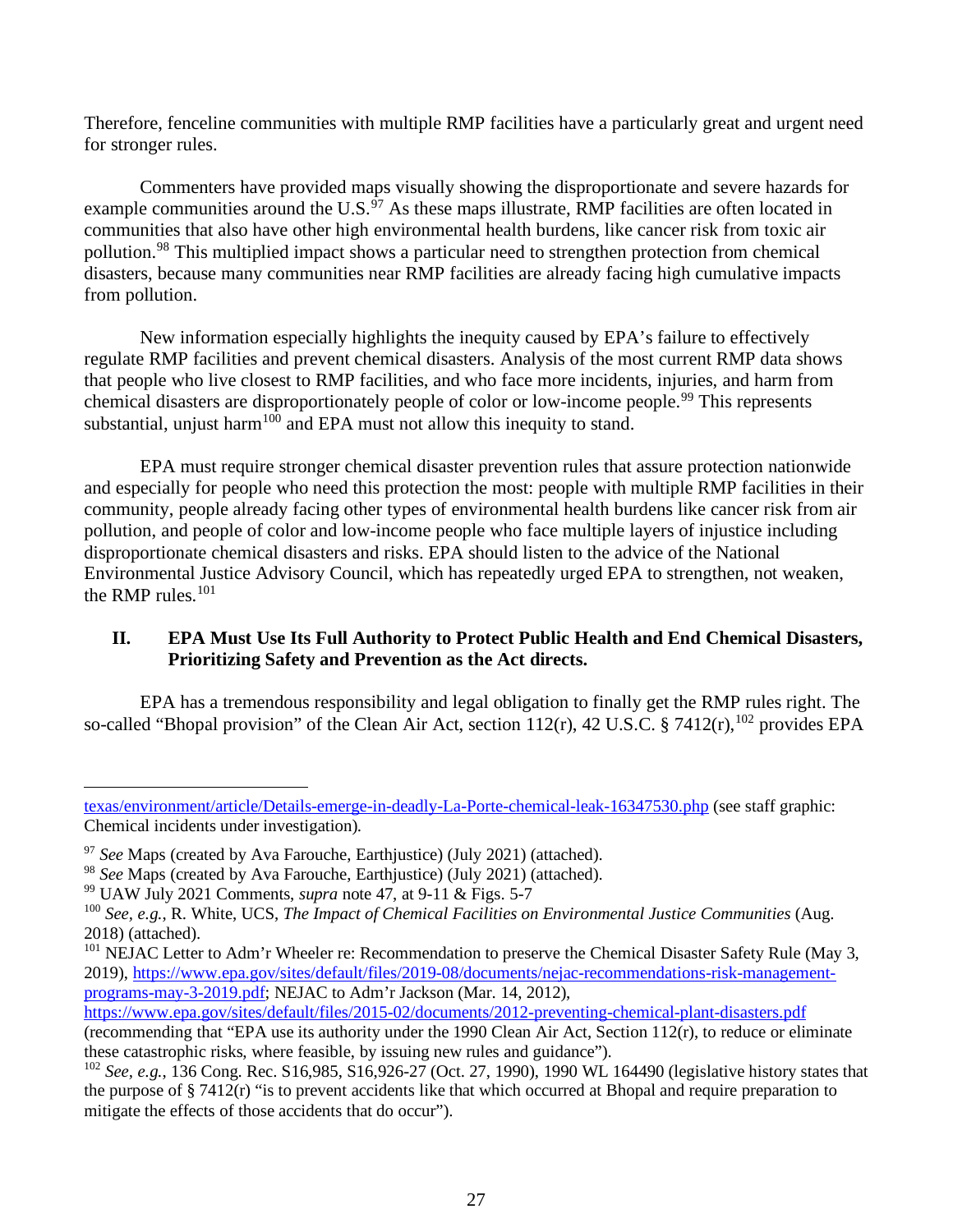with authority that it must use to provide, as Dr. Carlton Waterhouse described it, "the maximum protection possible" from chemical disasters.<sup>103</sup>

Section 112(r) of the Clean Air Act, 42 U.S.C. § 7412(r), entitled "Prevention of Accidental Releases," directs EPA to regulate facilities that use or store extremely dangerous chemical substances to prevent explosions, fires, plumes of poisonous gases, and other "accidental releases" that can cause catastrophic harm to human health and the environment. As the D.C. Circuit affirmed in 2018, section 7412(r) establishes that "[i]t shall be the objective of the regulations and programs authorized under this subsection to prevent the accidental release and to minimize the consequences of any such release" of highly hazardous substances.<sup>104</sup> Further, the title of section  $7412(r)(7)$  is synonymous with its purpose: "accident prevention," centering *prevention* of highly hazardous chemical releases as the guiding star and central requirement of the regulations this provision directs and authorizes EPA to promulgate.

In particular, the Act requires EPA to promulgate regulations that provide, "to the greatest extent practicable, for the prevention and detection of accidental releases . . . and for response to such releases."<sup>105</sup> In addition, "[i]n order to prevent accidental releases of regulated substances," section 7412(r) directs and authorizes EPA to "promulgate release prevention, detection, and correction requirements which may include monitoring, record-keeping, reporting, training, vapor recovery, secondary containment, and other design, equipment, work practice, and operational requirements."<sup>106</sup> EPA's RMP regulations must have an effective date "assuring compliance as expeditiously as practicable."<sup>107</sup>

The Act also creates an independent U.S. Chemical Safety Board and directs EPA to respond to its regulatory recommendations within 180 days by "indicat[ing] whether the Administrator will initiate a rulemaking or issue such orders as are necessary to implement the recommendation in full or in part, pursuant to any timetable contained in the recommendation" or decline to do as recommended and issue a statement of reasons for any such determination.<sup>108</sup>

Congress enacted these provisions in section  $7412(r)$  "in response to a number of catastrophic chemical accidents occurring worldwide that had resulted in public and worker fatalities and injuries, environmental damage, and other community impacts."<sup>109</sup> Congress aimed to prevent the type of "catastrophic failure" and "tragedy, of unimaginable dimension" that occurred when a chemical facility released a cloud of methyl isocyanate into Bhopal, India in 1984, killing and injuring thousands of

<sup>&</sup>lt;sup>103</sup> June 16, 2021 Virtual RMP Listening Session Zoom Captioned Transcript at 2 (Dr. Carlton Waterhouse, Deputy Assistant Administrator), EPA-HQ-OLEM-2021-0312-0011.

<sup>104</sup> 42 U.S.C. § 7412(r)(1); *see Air Alliance Houston v. EPA*, 906 F.3d 1049, 1050. An "accidental release" is "an unanticipated emission of a regulated substance or other extremely hazardous substance into the ambient air from a stationary source."  $42$  U.S.C.  $\S$  7412(r)(2)(A).

 $105$  42 U.S.C. § 7412(r)(7)(B).

 $106$  *Id.* § 7412(r)(7)(A).

<sup>107</sup> *Id.*; *see also id.* § 7412(r)(7)(B) (requiring EPA to assure regulations are applicable to a stationary source no later than 3 years after the date of promulgation, or 3 years after the date on which a regulated substance present at the source is more than threshold amounts).

<sup>&</sup>lt;sup>108</sup> *Id.* § 7412(r)(6)(I).

<sup>109</sup> 81 Fed. Reg. 13,638, 13,645 (Mar. 14, 2016).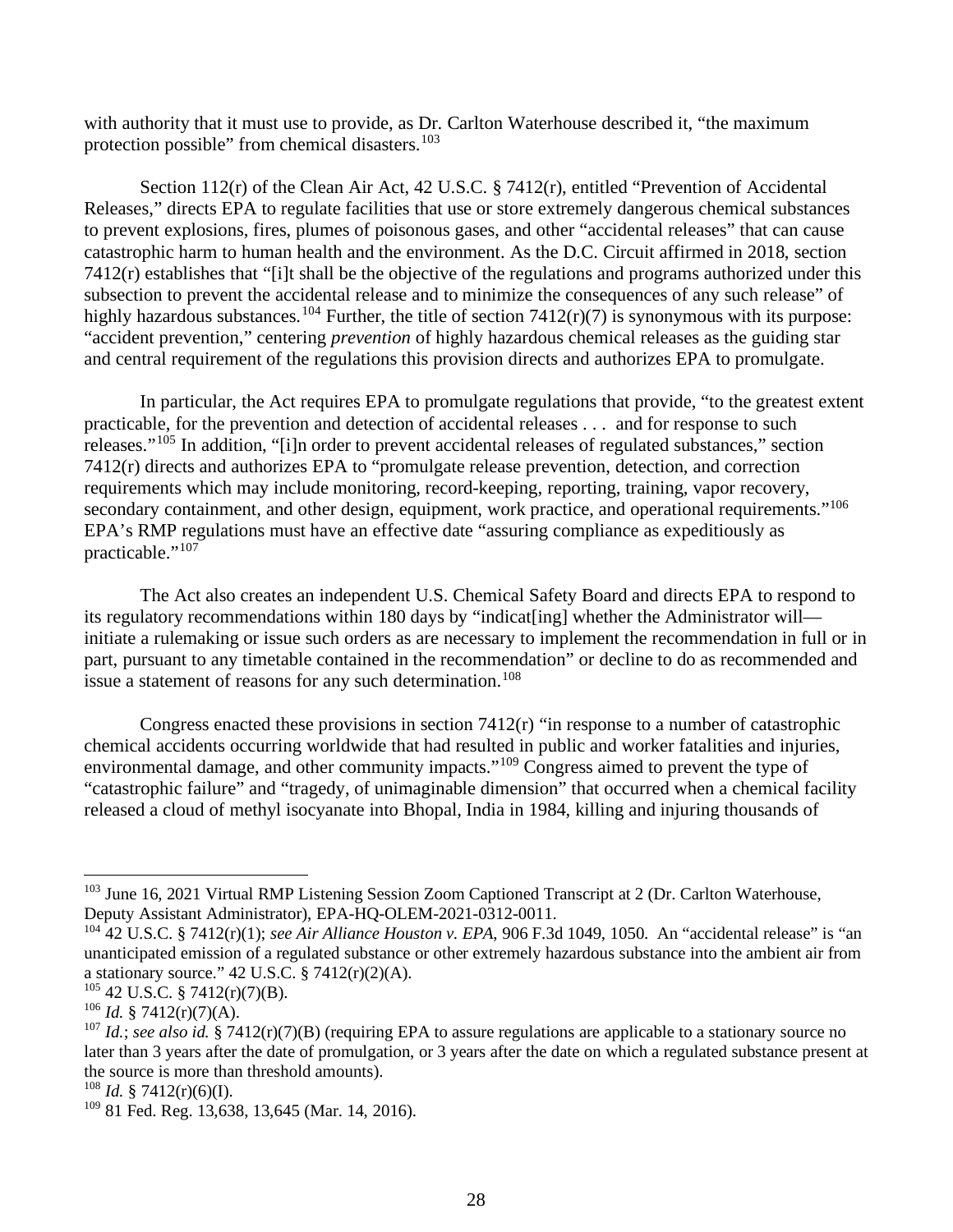people.<sup>110</sup> The purpose of section 7412(r) "is to prevent accidents like that which occurred at Bhopal and require preparation to mitigate the effects of those accidents that do occur."<sup>111</sup>

As the D.C. Circuit held, "[s]ection 7412(r)(7) is a comprehensive accident prevention regime affording EPA broad discretion as to regulatory tools, albeit with multiple requirements."<sup>112</sup> The Act's "plain text makes clear that Congress is seeking meaningful, prompt *action* by EPA to promote accident prevention."<sup>113</sup> Further, to lawfully regulate under this provision, EPA must ensure that it considers and advances section  $7412(r)(7)$ 's statutory objectives, summarized by the D.C. Circuit as:

- (1) To "prevent accidental releases,"
- (2) To "protect human health and the environment," and
- (3) To "include procedures and measures for emergency response after an accidental release."<sup>114</sup>

The Biden EPA can and should take a new position from the Trump EPA on issues relevant to this rulemaking because doing so is needed to satisfy section 7412(r)(7) based on the evidence before the agency. An agency need not justify a change in position with reasons more substantial than those required to adopt the initial policy.<sup>115</sup> Rather, the agency must merely "provide [a] reasoned explanation for its action," which "would ordinarily demand that it display awareness that it *is* changing position."<sup>116</sup> A "reasoned explanation"<sup>117</sup> for amending a rule includes that an agency "reasonably believed [the amended rule] would be more reliable, more effective, and safer than the original rule."<sup>118</sup> Additionally, "[a] change in administration" can provide part of the "perfectly reasonable basis for an executive agency's reappraisal of the  $\dots$  benefits of its programs and regulations."<sup>119</sup>

As the D.C. Circuit recognized in vacating the RMP Delay Rule, to change course "EPA need not show that 'the reasons for the new policy are *better* than the reasons for the old one.'"<sup>120</sup> Rather, "it must provide 'a reasoned explanation . . . for disregarding facts and circumstances that underlay or were engendered by the prior policy," and follow the Act. $121$ 

EPA has two compelling "reasoned explanation[s]" for strengthening the RMP rule. First, new data show that a stronger rule "would be more reliable, more effective, and safer than the original

<sup>120</sup> *Air All. Houston v. EPA*, 906 F.3d 1049 (citing *Fox*, 556 U.S. at 515-16).

<sup>110</sup> S. Rep. No. 101-228, at 134 (1989), *reprinted in* 1990 U.S.C.C.A.N. 3385, 3519 (also citing accidental release at Union Carbide in West Virginia that sent hundreds of workers and residents to seek medical care).

<sup>111</sup> 136 Cong. Rec. S16,985, S16,926-27 (Oct. 27, 1990), 1990 WL 164490; *see also* S. Rep. No. 101-228, at 143, 1990 U.S.C.C.A.N. 3528 ("Sudden, catastrophic events that result in the release of extremely hazardous substances are a significant (and perhaps, increasing) threat to public health and safety in the United States.").

<sup>&</sup>lt;sup>112</sup> *Air All. Houston v. EPA*, 906 F.3d 1049, 1063.<br><sup>113</sup> *Id* at 1064.<br><sup>114</sup> *Id.* (quoting § 7412(r)(1), (r)(7)(A), (r)(7)(B)).

<sup>115</sup> *F.C.C. v. Fox Television Stations, Inc.*, 556 U.S. 502, 514 (2009).

<sup>116</sup> *Nat'l Ass'n of Home Builders v. EPA*, 682 F.3d 1032, 1038 (D.C. Cir. 2012) (quoting *Fox*, 556 U.S. 515).

<sup>117</sup> *Fox*, 556 U.S. at 515,

<sup>118</sup> *Nat'l Ass'n of Home Builders*, 682 F.3d at 1039.

<sup>119</sup> *Id.* at 1043 (internal citation omitted); *see Chevron, U.S.A., Inc. v. NRDC.*, 467 U.S. 837, 865 (1984) ("[A]n agency to which Congress has delegated policy-making responsibilities may, within the limits of that delegation, properly rely upon the incumbent administration's views of wise policy to inform its judgments.").

<sup>121</sup> *Air All. Houston v. EPA*, 906 F.3d 1049 (citing *Fox*, 556 U.S. at 515-16).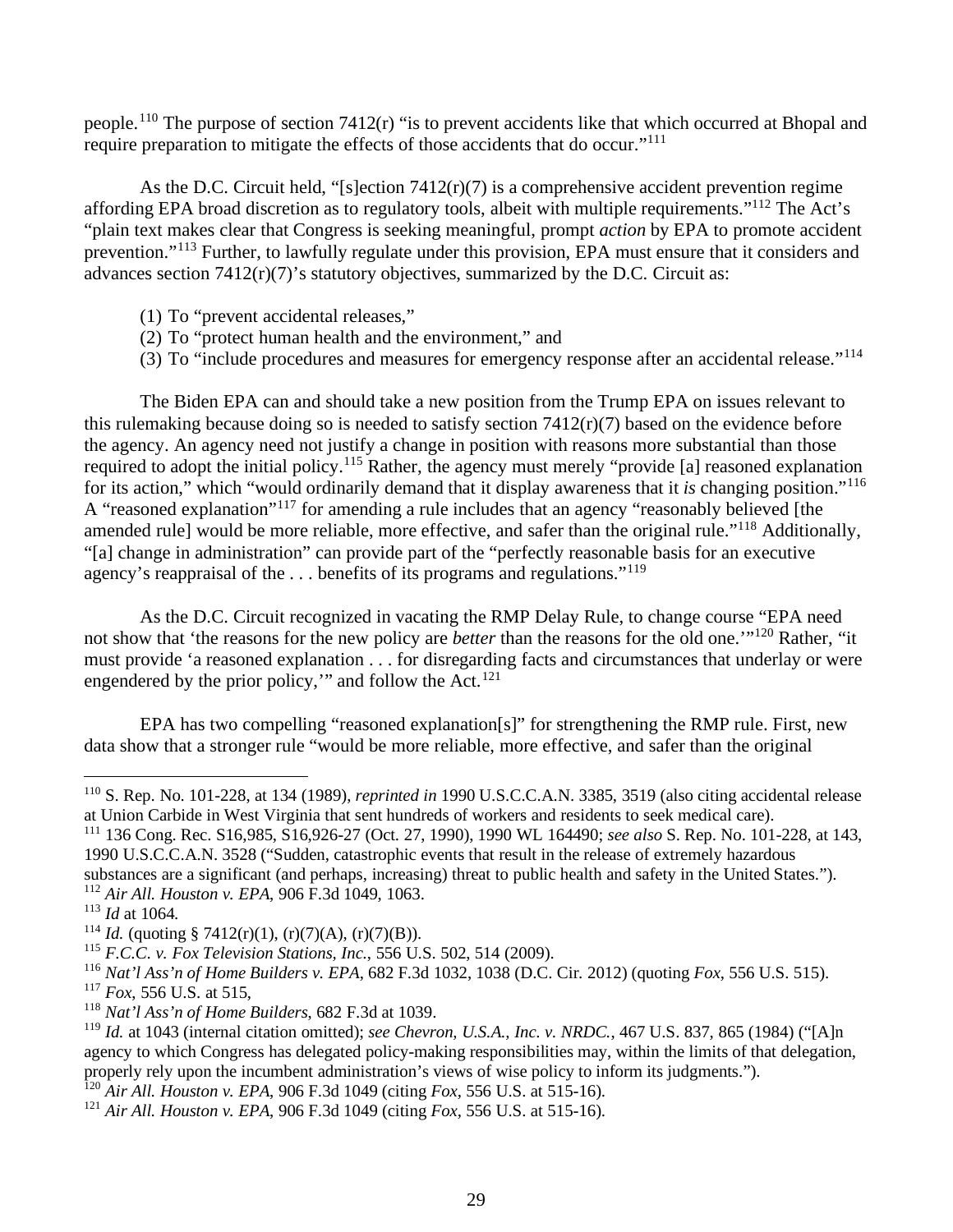rule."<sup>122</sup> EPA must consider newly available evidence on recent, frequent chemical disasters; the worsening problem of natech or "double disasters" due to increasing climate risks; and the disproportionate impact of chemical disasters on communities of color, low-income communities, and communities exposed to multiple RMP facilities. A new rule must include strong disaster prevention measures including requirements for safer chemical and technology alternatives, incident management and emergency preparedness and response, accountability and enforceability, and climate risk and natural disaster planning and mitigation, as well as expanded chemicals and facility coverage. Such a rule would necessarily be "more reliable, more effective, and safer than the original rule," <sup>123</sup> which has failed to prevent thousands of chemical disasters. In fact, a stronger rule would represent a change in course that is not only rational but also legally required and that would achieve the statutory objective of preventing chemical disasters.<sup>124</sup>

Second, the administration changed since the chemical disaster rule as promulgated. As shown in the new administration's Executive Order 13990, this President and EPA Administrator recognize important, different policy priorities from the prior Administration, placing greater value on public health and safety, environmental justice and environmental protection, science, and worker safety than the prior Administration.<sup>125</sup> Applying these policy priorities here should lead to a significantly stronger rule that recognizes greater benefits from health protection than the prior Administration admitted. Additionally, it should lead to a rule that acknowledges that it is appropriate for industry to invest in incident prevention and thus bear the necessary cost of saving lives and protecting health rather than allow community members to face harm that they are unable to prevent. And, importantly, these policy priorities are not only relevant factors for the agency to consider in regulating, but also more closely align with the objective of the Act itself than weakening the rules did. Again, this makes the agency's change in course not only rational but also lawful and necessary -- and would return EPA to the original path of safety on which the agency started years ago.

Due to the significant evidence before the agency now, and consistent with the Act's substantive and procedural requirements, EPA must substantially strengthen the RMP rules. It is expected that EPA will change course from the policy decisions of its predecessor administration, where evidence and the statuet support this need. As Judge Wilkinson explained years ago:

*There is nothing necessarily wrong with this sort of seesaw. No one expects agency views*  to be frozen in time or to be immune from electoral mandates that will predictably result *in alterations and modifications of agency rules and regulations. . . . [T]he APA contemplates what is essentially a hybrid of politics and law—change yes, but only with a measure of deliberation and . . . some fair grounding in statutory text and evidence*. 126

<sup>122</sup> *Nat'l Ass'n of Home Builders*, 682 F.3d at 1039; *see also Fox*, 556 U.S. at 515.

<sup>123</sup> *Nat'l Ass'n of Home Builders*, 682 F.3d at 1039.

<sup>124</sup> *See* 42 U.S.C. § 7412(r).

<sup>125</sup> *See Nat'l Ass'n of Home Builders*, 682 F.3d 1032 at 1043 (noting that a change in administration is a reasonable basis for an agency to change position).

<sup>126</sup> *N.C. Growers' Ass'n v. United Farm Workers*, 702 F.3d 755 (4th Cir. 2012). (Wilkinson, J., concurring in a decision that an agency action could not be upheld not because it changed course but because the agency had violated core notice-and-comment requirements).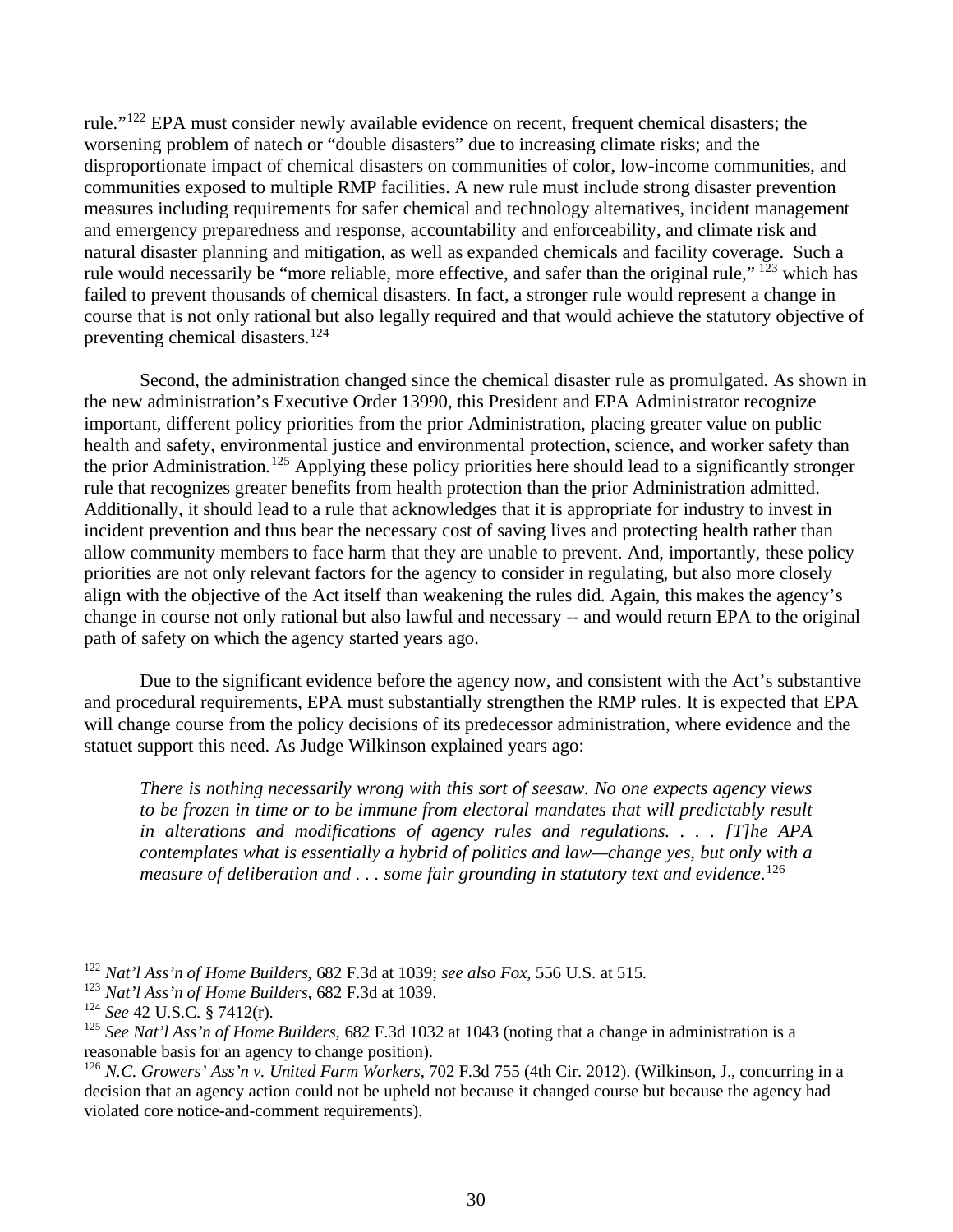A change here is warranted after the careful deliberation the agency now has in progress. Substantial evidence shows the need for stronger rules and would fulfill section 7412(r)(7)'s prevention objective and comply with the Clean Air Act's procedural requirements.<sup>127</sup>

A robust new chemical disaster prevention rule would also be consistent with the D.C. Circuit's affirmation that, "EPA retains authority under Section  $7412(r)(7)$  to substantively amend the programmatic requirements of [the RMP program rules] and pursuant to that authority, revise its effective and compliance dates, subject to arbitrary and capricious review."128

A new rule would be particularly well-supported and justifiable if, as directed by 42 U.S.C.  $\S 7412(r)(6)(I)$ , it gives significant weight to CSB recommendations, including the most current safety alerts and investigation reports. A strong new chemical disaster prevention rule that implements these recommendations would be an appropriate, affirmative "respon[se]" to such recommendations.<sup>129</sup>

Finally, in applying its statutory authority, EPA should reject industry commenters' requests to prioritize their low or zero compliance cost preferences and short-term financial profit above public health and safety. In rejecting their focus on economic cost, EPA should recognize the full, anticipated quantifiable *and unquantifiable* benefits of new regulatory requirements intended to save lives, prevent injury, and protect communities living under a constant threat of chemical disasters. Notably, the Act does not refer to cost at all, nor does it authorize EPA to use cost as a justification for failing to save lives or to prevent injuries, shelter-in-place orders, evacuations, toxic exposure, or harm to public welfare. Regardless, preventing incidents and reducing harm in the event of an incident would save economic and immeasurable human costs. The Act also does not require EPA to fully quantify all benefits from safety measures. Quantifying the full benefits from safety measures in financial terms is impossible because the lives of workers, first-responders, and community members are priceless, but EPA can and should recognize more of the benefits from preventing chemical disasters (as discussed below), based on newly available information.

Instead of prioritizing industry's preference in continuing the status quo under which fatal, devastating incidents have occurred repeatedly, EPA must fulfill the statutory objectives of preventing disasters and minimizing harm to public health and safety, which are the plain textual requirements of sections  $7412(r)(1)$  and  $7412(r)(7)$ .

#### **III. Specific Types of Regulatory Changes Are Necessary to Protect the Health of Fenceline Communities, Workers and First-Responders.**

## **A. Prevention of Chemical Disasters**

#### **1. Elimination and reduction of hazards: implementing inherently safer technology (IST), chemicals or systems**

It is critical in this rulemaking for EPA to take a new look at the methods currently available to eliminate and reduce hazards, e.g., through a hierarchy of controls analysis and hazard reduction plan,

<sup>127</sup> *See* 42 U.S.C. § 7607(d).

<sup>128</sup> *Air All. Houston v. EPA*, 906 F.3d at 1066.

 $129$  42 U.S.C. § 7412(r)(6)(I).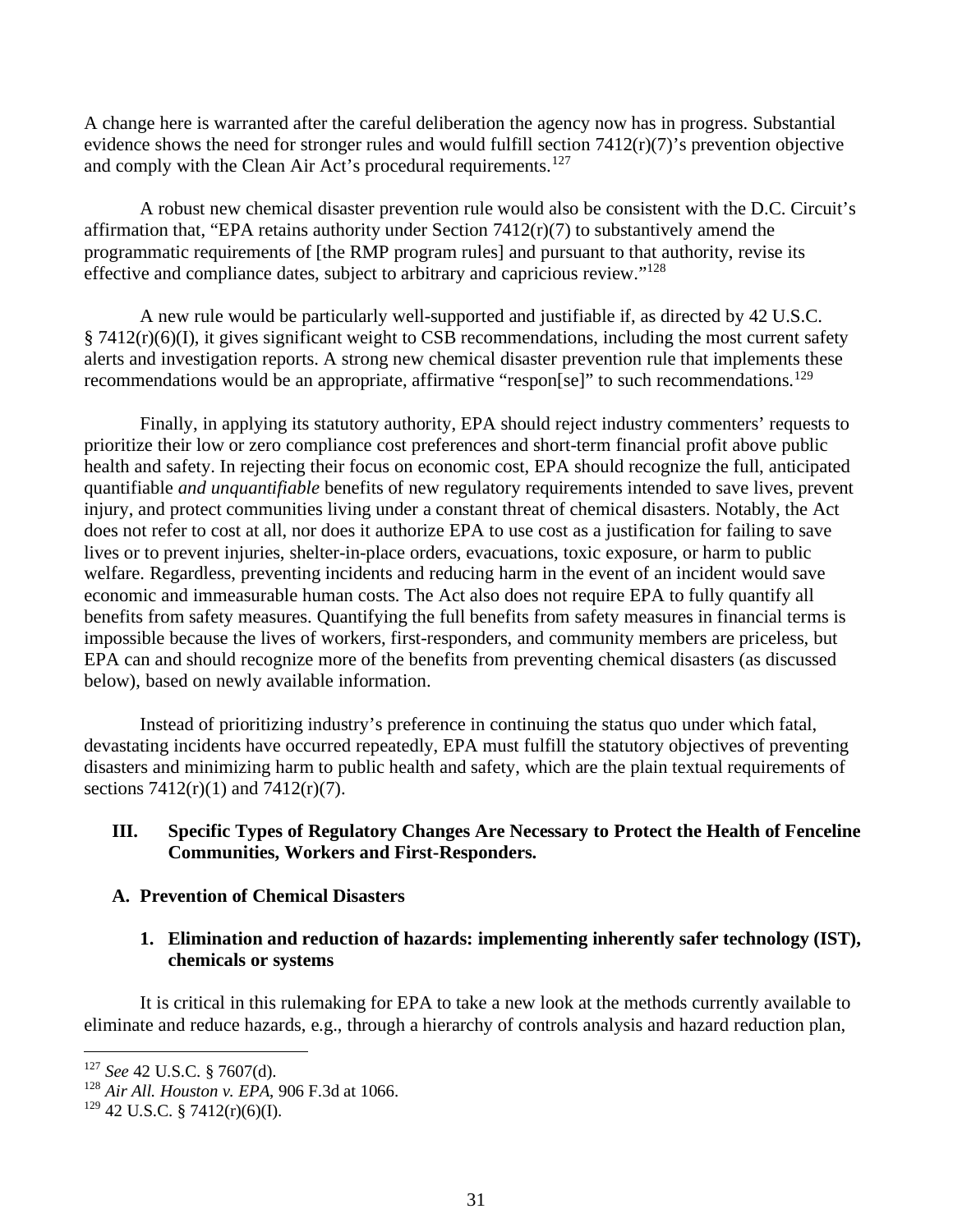because new information is available on this. It is the only guaranteed way to prevent catastrophic chemical disasters at existing chemical facilities. This method, therefore, must be a core component of EPA's new rule because the Act requires EPA to issue rules that fulfill the core "prevention" objective of section 7412(r), and 7412(r)(7).

While EPA has both recognized the value of this method and then rejected it in the past based on incomplete data, the most current information available shows that the agency should require it in a new rule.

First, there continues to be strong support for this method from EPA's sister agency, the Chemical Safety Board, whose recommendations the Act requires the agency to take seriously. Based on incident investigations, the Chemical Safety Board has repeatedly recommended that EPA require implementation of IST, as CSB investigator Amanda Johnson testified in the first listening session, summarizing significant open CSB recommendations on this issue.<sup>130</sup> Yet, so far EPA has not done so.

Second, the Trump EPA's attempted analysis to discount the efficacy of this approach (which the Obama-Biden EPA had recognized was valuable) was not reliable and will not hold up under a review for scientific integrity by the current EPA. The Trump EPA distorted incident data from states that had implemented IST. In addition to all of the problems with how that analysis looked at incidents (including by ignoring harmful incidents, refusing to recognize the delay in reporting, and more, as discussed above), that analysis had a central, fatal flaw. The raw number of incidents in states that have implemented IST or not is not the only or even appropriate metric to use to assess the efficacy of this approach, especially when different states have different types of facilities with varying IST methods available. Instead, more relevant metrics include, e.g., changes in processes, and if an incident occurred, what actually happened in terms of the amount and duration of a release, and any resulting harm.

Relevant new information showing the success of this type of requirement in state and local jurisdictions is available and discussed below. But, this should not be necessary for EPA to follow the lead of these other agencies. That is because, by definition, requiring assessment and implementation of inherently safer ways to operate *will automatically assure that a facility is less hazardous*. And, requiring an assessment of improvements due to implementation of IST would improve the available information for the facility, the EPA, and the public to use in implementing the rules and strengthening safety measures.

Eliminating and reducing hazards has the maximum possible guaranteed efficacy because "what you don't have, can't leak."<sup>131</sup> Thus, taking the most dangerous chemical away in the first place – whether that's hydrofluoric acid, chlorine, or another chemical – guarantees that the community will never face the deadly impacts of a release of that chemical. These are both chemicals that in some instances workers and facilities have recognized are too dangerous to use and begun to phase out –

<sup>130</sup> Johnson testimony for CSB (June 16 session) (citing CSB recommendations), https://www.regulations.gov/document/EPA-HQ-OLEM-2021-0312-0011.

<sup>131</sup> Paul Amyotte & Faisal Khan, *The Role of Inherently Safer Design in Process Safety*, 99 CANADIAN J. OF CHEM. ENG'RG. 853, 869 (Dec. 15, 2020) (quoting Prof. Trevor Kletz) (attached).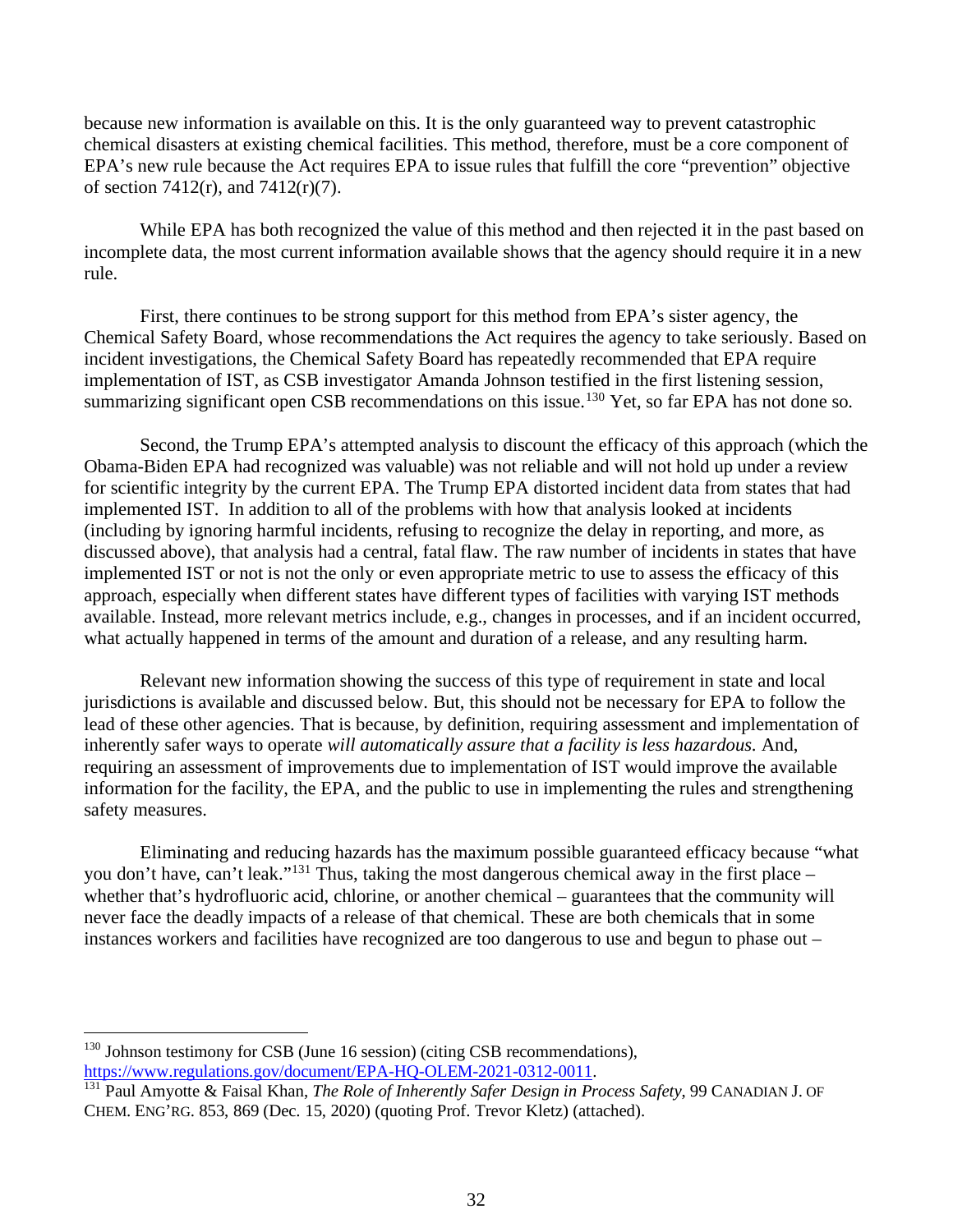making the communities near them 100% safe from these chemical releases, forever.<sup>132</sup> EPA has heard significant testimony highlighting the ability for refineries to phase out use of HF – and new information from industrial facilities doing just that illustrates that this is an important example of what EPA's rules should require.<sup>133</sup> Similarly, reducing the use of a hazardous process, or making another IST change has an immediate, guaranteed result of reducing harm by the same amount, and making the facility that much safer.

These comments provide the most current information that we could find, demonstrating the value of hazard elimination and reduction, including through assessing and implementing inherently safer technologies, chemicals, and systems. As publicly available information is limited, EPA should seek additional information on this directly from safety experts and from the state and local jurisdictions themselves.

The following state and local jurisdictions have implemented a version of IST requirements:

- Contra Costa County (1998)
- Richmond, CA  $(2013)$
- New Jersey (1988)
- California, in its refinery rule (Cal.ARP Program 4) (Oct. 1, 2017).
- Jefferson County, KY Air Pollution Control District (May 2021)

(All are attached in Appendix).

| Table 4. State and Local Jurisdictions'<br><b>Inherently Safer Requirements to Eliminate or Reduce Hazards</b><br>(i.e., methods to reduce potential consequences) |                                                                                                                                                                                                                                                                                                                                                                                                                               |  |  |
|--------------------------------------------------------------------------------------------------------------------------------------------------------------------|-------------------------------------------------------------------------------------------------------------------------------------------------------------------------------------------------------------------------------------------------------------------------------------------------------------------------------------------------------------------------------------------------------------------------------|--|--|
| California                                                                                                                                                         | <b>IST:</b> "an approach to safety that focuses on eliminating or reducing the hazards<br>., permanent and inseparable from the material or operation compared to a<br>process with only passive, active, and procedural safeguards." CAL. CODE REGS.<br>tit. 19, $\S$ 2735.3(cc).<br>"to reduce each hazard to the greatest extent feasible" and "effectively reduce"<br>remaining risks" using other safeguards. § 2762.13. |  |  |

<sup>132</sup> *See, e.g.*, USW, *A Risk Too Great* (2013), https://www.usw.org/workplaces/oil/oil-reports/A-Risk-Too-Great.pdf. The Chevron Salt Lake City refinery has now phased out use of hydrofluoric acid and shifted to use of a liquid alkylation technology known as ISOALKY developed by Chevron and licensed to Honeywell. *See* A. Doyle, Safer and more efficient alkylation process now at commercial scale, The Chem. Eng'r (May 5, 2021), https://www.thechemicalengineer.com/news/safer-and-more-efficient-alkylation-process-now-at-commercialscale/; *see also* Chevron and Honeywell Announce Start-up of World's First Commercial ISOALKY<sup>™</sup> Ionic Liquids Alkylation Unit (Apr. 13, 2021), https://www.chevron.com/stories/chevron-and-honeywell-announcestart-up-of-isoalky-ionic-liquids-alkylation-unit. And, an Oklahoma refinery is also in the process of phasing out HF and shifting to KBR Solid Acid Alkylation Technology. *See* CVR Energy Proceeds with KBR on Second Phase Scope for Alkylation Revamp Project (Feb. 4, 2021), https://www.prnewswire.com/news-releases/cvrenergy-proceeds-with-kbr-on-second-phase-scope-for-alkylation-revamp-project-301221805.html. 133 *See supra* note 132.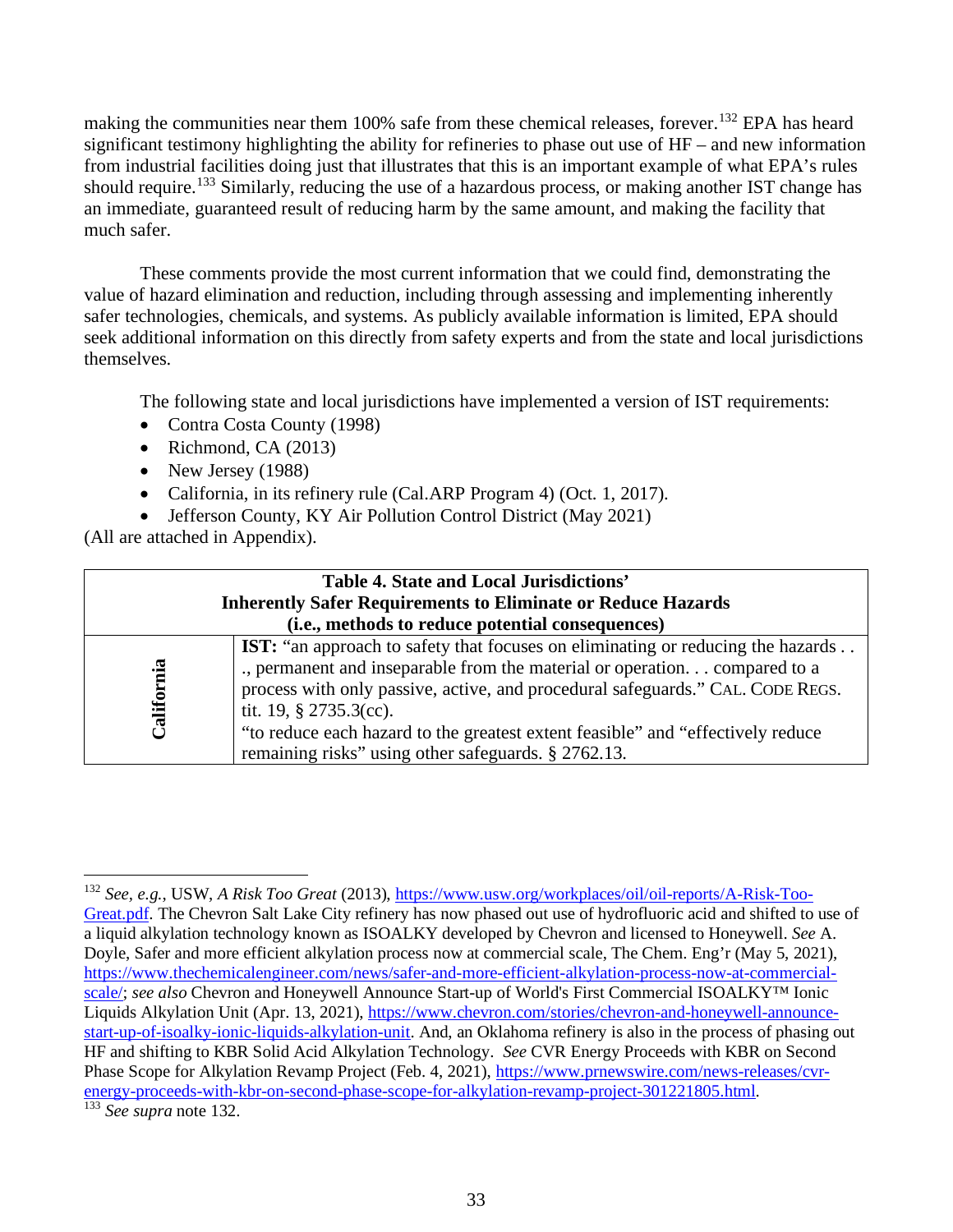|                                     | <b>IST:</b> "feasible alternative meant to eliminate, minimize, or reduce the risk of a |
|-------------------------------------|-----------------------------------------------------------------------------------------|
| <b>Costa/Richmon</b>                | major chemical accident or release by modifying a process rather than adding            |
|                                     | external layers of protection." Contra Costa County, Cal., Ordinances ch. 450           |
| Contra<br>$\overset{*}{\mathbf{d}}$ | § 8.014(g).                                                                             |
|                                     | "root cause analysis"; "select and implement each inherently safer system to            |
|                                     | the greatest extent feasible and as soon as administratively practicable not []         |
|                                     | based solely on evidence of reduced profits or increased costs." § 8.016(i).            |
|                                     | <b>IST:</b> minimize or eliminate the potential for an Extraordinarily Hazardous        |
|                                     | Substance release. N.J. ADMIN. CODE § 7:31-1.5(a).                                      |
|                                     | Reducing the amount of EHS material that potentially may be released;                   |
|                                     | Substituting less hazardous materials; using EHSs in the least hazardous                |
|                                     | process conditions or form; and designing equipment and processes to                    |
|                                     | minimize the potential for equipment failure and human error. N.J. ADMIN.               |
|                                     | CODE § 7:31-4.12.                                                                       |
| New Jersey                          | Feasibility                                                                             |
|                                     | Risk reduction: identifies the risk reduction measures, recommends corrective           |
|                                     | actions, and provides for scheduling and implementation of remedial actions. N.J.       |
|                                     | ADMIN. CODE § 7:31-1.5(a).                                                              |
|                                     | "recommendations resulting from the [incident] investigation to prevent a               |
|                                     | recurrence." $\S$ 7:31-4.1(c).                                                          |
|                                     | "feasible risk reduction measures" and justifications. § 7:31-4.2.                      |
|                                     | "recommendations to reduce risks"; remedial actions and alternatives to<br>$\bullet$    |
|                                     | correct the deficiencies. § 7.31-9.5.                                                   |
|                                     | Toxics Use Reduction: "reduce, avoid, or eliminate the use of toxic or hazardous        |
|                                     | substances, so as to reduce, without shifting risks " 310 MASS. CODE                    |
|                                     | REGS. 50.10:                                                                            |
|                                     | "Input substitution, product reformulation, production unit redesign or                 |
|                                     | modification, production unit modernization, improved operation and                     |
|                                     | maintenance of production unit equipment and methods, recycling, reuse,                 |
|                                     | or extended use of toxics." Id.                                                         |
|                                     | Requirements for developing toxics use reduction plans, id.50.40-50.49:<br>$\bullet$    |
| Massachusetts                       | Notify and solicit comments from employees<br>$\circ$                                   |
|                                     | o Policy to encourage reduction                                                         |
|                                     | o "[E] valuate the technical feasibility"                                               |
|                                     | "a statement of facility-wide management policy regarding toxics use                    |
|                                     | reduction." MASS. ANN. LAWS CH. 21I, § 11.                                              |

\* Contra Costa and Richmond Ordinances are identical except that Richmond includes "petroleum refinery."<sup>134</sup>

All of the above requirements are stronger than the EPA 2017 RMP Amendments' provisions and stronger than the EPA 2019 RMP rule which included no IST provisions at all. The State of

<sup>134</sup> *See* Richmond ordinance § 6.43.050(w) and 6.43.080.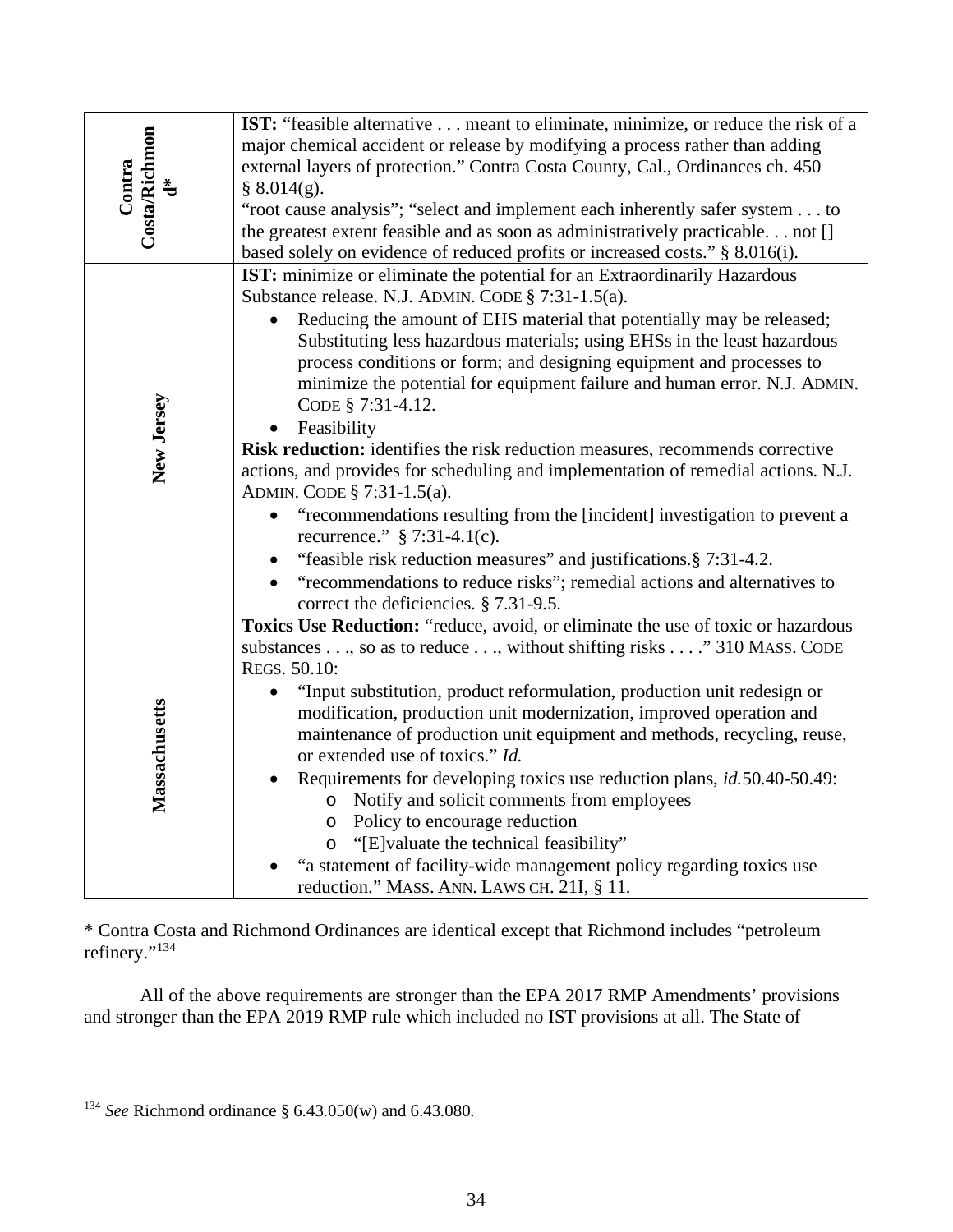Washington is in the process of passing a rule similar to California's.<sup>135</sup> An additional county (Jefferson Co., Kentucky) also recently implemented a version of the IST language – making that Kentucky county's rules stronger than the 2019 RMP rule, though not strong enough as it does not add any protections from existing facilities.<sup>136</sup>

The EPA 2019 RMP Rollback Rule included no requirements to eliminate or reduce hazards at all. The EPA 2017 RMP Amendments required a safer technologies alternatives analysis, but that provision was not strong enough.<sup>137</sup> It only required the analysis for facilities in the three industry sectors with the worst accident records (NAICS codes 322, 324, and 325: petroleum refineries, chemical manufacturers, and pulp/paper manufacturing). And, it did not require any implementation of safer alternatives found, no matter how feasible. But EPA's original recognition of the value of this type of requirement continues to be reliable, and EPA should return to and update this finding based on the most current information now available.<sup>138</sup>

Based on the information now available on IST and on the serious hazards and worst case scenarios that fenceline communities face, EPA should issue stronger and more expansive hazard reduction requirements in the new RMP rule to prioritize disaster prevention and public health and safety. Rather than basing the need for this provision solely or in part on recent incident data as EPA did in 2017 (which did not ensure protection from enough hazardous facilities), EPA should require this assessment for all RMP facilities based on the serious dangers from the chemicals regulated under this program, and the need to require facilities to do all that is possible to prevent hazardous releases.

If EPA determines that tiered protection should be implemented, at a minimum, it is essential for EPA to require IST assessment and implementation protection for the following types of facilities to protect nearby fenceline communities near:

<sup>135</sup> J. Allison, *State working to update oil refinery safety rules* (June 2, 2019), https://www.goskagit.com/news/local\_news/state-working-to-update-oil-refinery-safety-rules/article 81976a21-<br>ad9a-54e3-bd0e-bc9f043d32cf.html.

 $\frac{136}{136}$  Jefferson Co. Ky requires consideration of "inherently safer technology or design" which means "risk" management measures that minimize the use of regulated substances, substitute less hazardous substances, moderate the use of regulated substances, or simplify covered processes in order to make accidental releases less likely, or the impacts of such releases less severe (Jefferson County, Ky., Regulation 5.15 § 1.1.22). The county requires new petroleum refineries, chemical plants and pulp and paper mills to "consider, in the following order of preference inherently safer technology or design, passive measures, active measures, and procedural measures" (Jefferson County, Ky., Regulation 5.15 § 4.2.3.8.1) and to determine the practicability by April 21, 2025 (Jefferson County, Ky., Regulation 5.15 § 4.2.3.8; Jefferson County, Ky., Regulation 5.15 § 1.2.4.3). <sup>137</sup> 2019 Rollback Rule, 84 Fed. Reg. 69,834; Chemical Disaster Rule: Safer technologies alternatives analysis: Required petroleum refining, chemical manufacturing, and pulp and paper milling industries to conduct an

assessment of safer technologies or alternatives to their hazardous processes that could be used to reduce the risk of disaster. (Former  $\S 68.67(c)(8)$ ).

 $^{138}$  In 2017, EPA found "there is a benefit in requiring that some facilities evaluate whether they can improve risk management of current hazards through potential implementation of [inherently safer technologies] or risk management measures that are more robust and reliable." 81 Fed. Reg. 13,638, 13,663-68; *see also* 82 Fed. Reg. 4629; *see also* 2017 Response to Comments at 132-33 (describing National Academy of Sciences' finding after examining the 2008 BayerCropScience accident in West Virginia "that inherently safer process assessments can be valuable").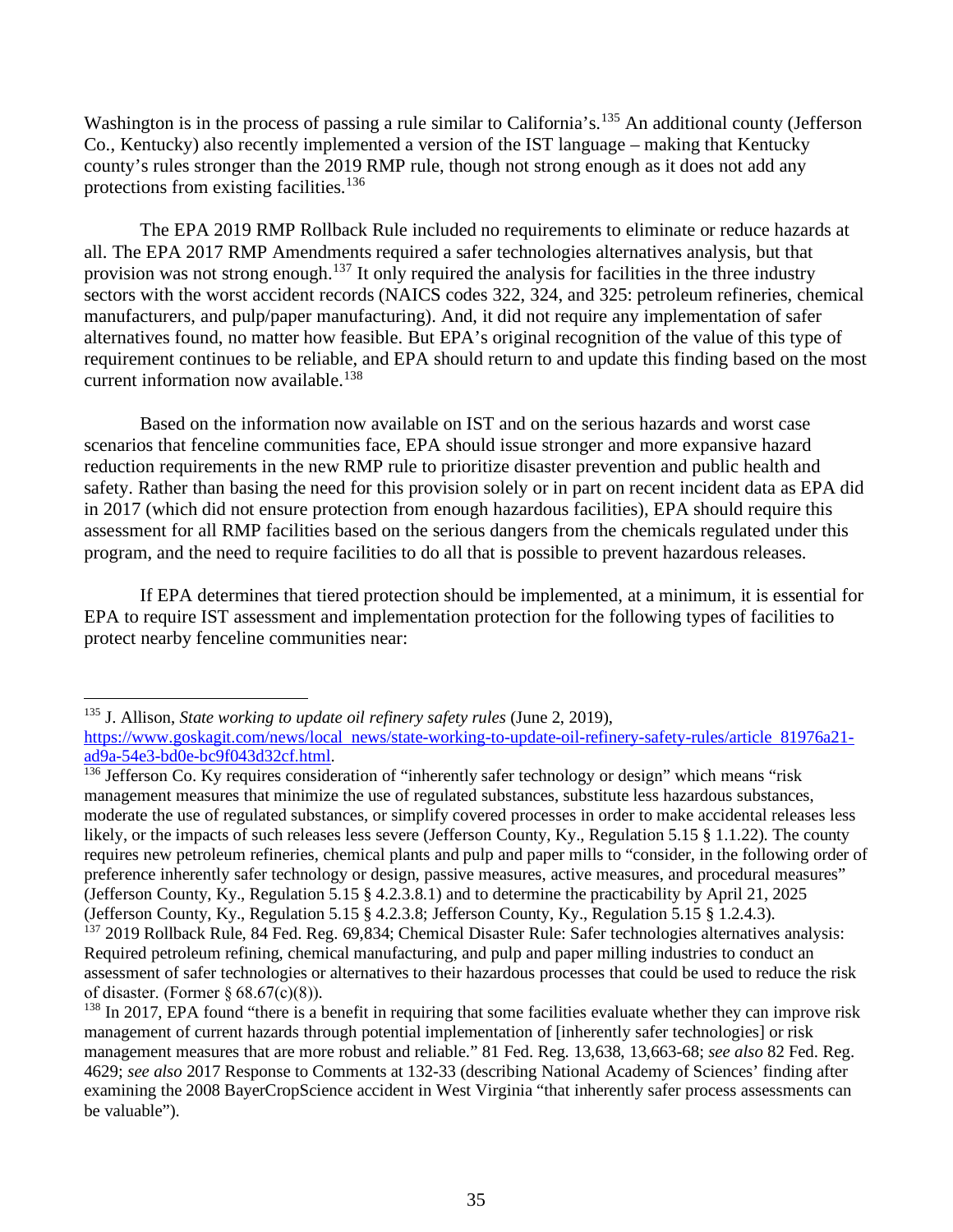- **Facilities in sectors with known available hazard elimination or reduction methods (IST).**  All facilities in industry sectors for which there is a known safer method or hazard elimination method available should be required to assess and implement this at their site, following the lead of similar facilities who have already done this. Important examples include facilities like Chevron that has phased out the use of hydrofluoric acid at its Salt Lake City, UT petroleum refinery and water treatment plants that have stopped using chlorine.<sup>139</sup> See the new report prepared by Paul Orum listing examples, as well as significant information provided in EPA's prior docket.<sup>140</sup> Wherever there are significant examples of some facilities making this kind of change to improve safety by eliminating or reducing hazards, it is important to require all similar facilities to evaluate and implement a similar change to the greatest extent feasible.
- **Facilities in natech or high climate risk and other natural disaster risk areas.** There is a strong reason to trigger the protection of IST assessment and implementation for communities facing an increased threat of harm from facilities sited in places for which there is available scientific data showing a higher risk of hurricanes, floods, high winds, wildfire, earthquakes, and other severe weather, or in places that have recently had such severe weather during the last 4 years. In *Preventing "Double Disasters,"* UCS found at least 3,856 facilities, or one-third of all existing facilities, are in areas with high climate risks.<sup>141</sup> Information on earthquake risks is also available and the risks are particularly well known in places like Utah and California. EPA should consult all data that it has and require facilities to perform an assessment based on the best available information on their locations, to ensure facilities in natural disaster risk areas must perform and implement IST.
- **Facilities in communities with more than one RMP facility.** Based on the increased hazards in communities with more than one RMP facility, and due to the increased harm shown from prior incident data,<sup>142</sup> there is a strong reason to trigger the protection of IST assessment and implementation for communities with more than one facility in the same or nearby zip codes, the same county, or within a nearby radius of one another.
- **Facilities that are using, storing, or managing the highest quantity and highest toxicity of regulated chemicals.** EPA should require this for the facilities that create the greatest hazards due to the volume or toxicological risk caused by their use, management, or storage of certain chemicals – based on the information that only facilities and EPA have. EPA should use the reported chemicals on site and the worst-case scenario data reported to ensure that every facility that could cause death or injury from the release of chemicals on site is required to perform and implement IST.
- **Incident trigger.** EPA should ensure that the most accident-prone facilities assess and employ IST. The incident data show that petroleum refineries and chemical or petrochemical manufacturing sectors are particularly prone to incidents and also have some of the greatest

<sup>&</sup>lt;sup>139</sup> *See supra* note 132.<br><sup>140</sup> Paul Orum, Comment on EPA's Risk Management Planning Program, Docket ID No. EPA-HQ-OLEM-2021-0312 (June 16, 2021), at 6-7, EPA-HQ-OLEM-2021-0312-0014; *see also* Coalition to Prevent Chemical Disasters 2016 comments at 6-7 (citing examples of shifting to less dangerous chemicals, including shifts away from chlorine) (attached).

<sup>&</sup>lt;sup>141</sup> *Double Disaster* Report at 6, https://cpr-assets.s3.amazonaws.com/documents/preventing-double-disastersfinal.pdf; *see* List of Identified Climate Risk RMP facilities (July 2021), compiled by UCS, attached in Appendix, *available at* Kalman, Casey, 2021, "Risk Management Plan (RMP) Estimated Climate Risks", https://doi.org/10.7910/DVN/J1V1NA, Harvard Dataverse, V1.

<sup>142</sup> *See, e.g.*, UAW July 2021 Comments, *supra* note 47, at 11-13 & Figs. 8-10.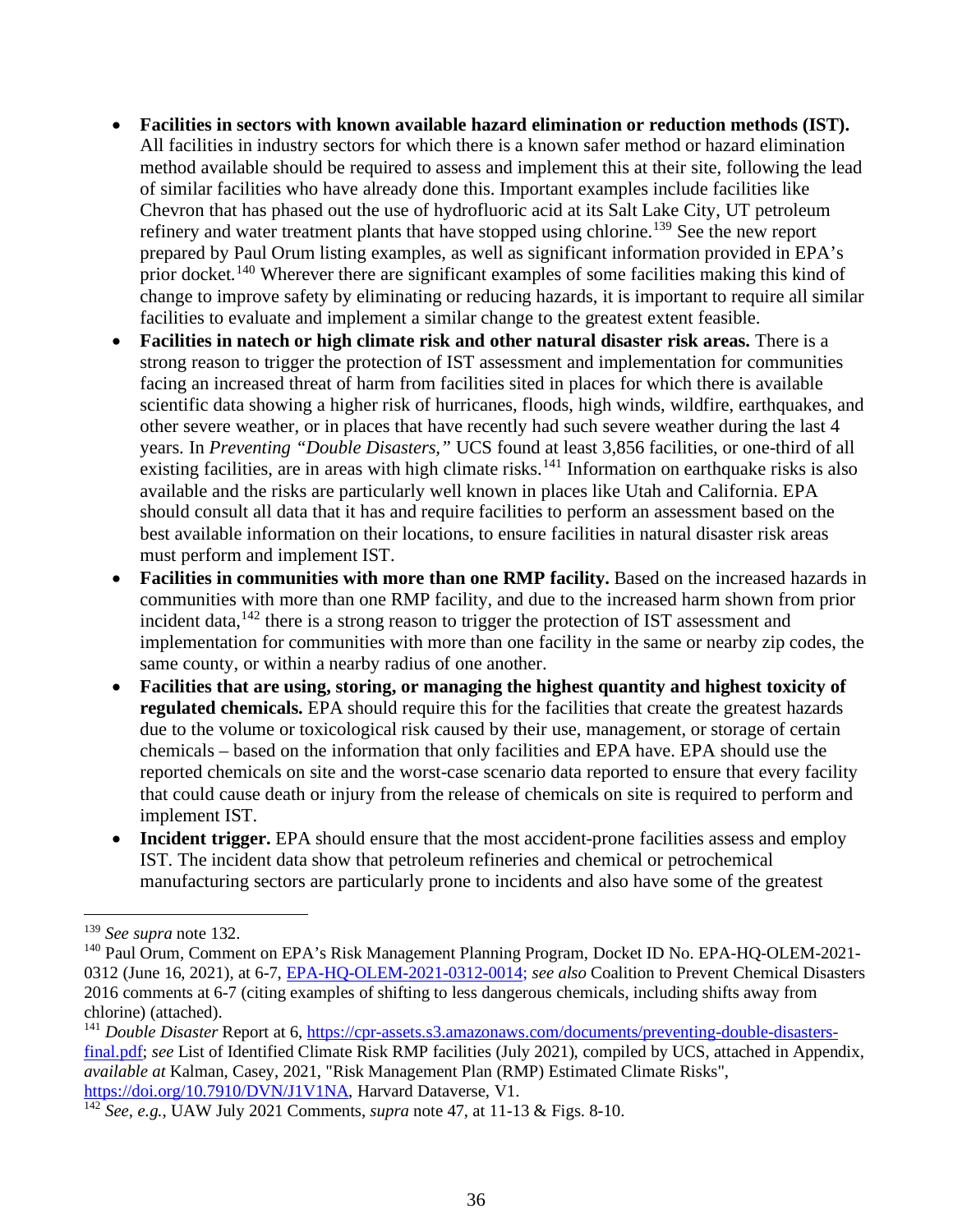hazards, and so they must be included in a new IST provision. But EPA should not limit this provision only to a small subset of industry sectors because there is strong reason, as summarized above, to issue more expansive IST requirements that prevent incidents at highly hazardous facilities that have not had recent incidents but would cause death and injury if they were to have one. In addition, EPA could and should require this for all facilities that have had a reportable incident in the last 10 years, causing *any type of harm* to people, property, or ecological harm (which is an indicator of unmeasured harm to public health and welfare). The rule should include an "accident trigger," requiring IST assessment and implementation for any facility that has a reportable harm incident after implementation of the new rule. This would provide an added incentive for facilities to prevent incidents, and to perform this early, so that they could know what action they might need to take if the requirement were triggered.

The Contra Costa Industrial Safety Ordinance Annual Report from February 2021 shows the substantial decline in major chemical accidents and releases at the three refineries and three chemical facilities in its jurisdiction, since it implemented its rules.<sup>143</sup> The success in this county provides definitive evidence that its rules not only have reduced hazards but also prevented incidents completely. This report is newly available evidence that EPA has not previously considered.

Although years ago, when EPA looked at the California Refinery Accident Prevention Program, no implementation had yet occurred, the California refinery rule has now been partly implemented – with 50% of refineries required to implement the inherently safer requirements by October 1, 2020. Information on changes made pursuant to this program are not currently publicly available – but the facilities and California EPA should be able to provide this information. EPA should expeditiously seek information from California on changes made under this program, showing that refineries in California have started to remove hazards. Chemical incidents have declined at California refineries since the 2017 rules were implemented – even though full compliance has not yet been required for all provisions.<sup>144</sup>

There is also significant evidence available from New Jersey's program – showing that 45 of the facilities covered by its IST rules (more than half) implemented a total of 205 IST measures.<sup>145</sup> Commenters do not have the most current information available from New Jersey – so EPA should request new information from the state on changes made and the success of this program in recent years.

In addition to the information available on implementation of these stronger rules, Professor Paul Amyotte has also released new research illustrating the value of this method, which is based on four main principles: minimization, substitution, moderation, and simplification – when used as part of process hazard analysis.<sup>146</sup> One of these studies evaluated the effectiveness of the Contra Costa County ordinance – finding that it has had benefits in removing hazards and improving safety – for example, in

<sup>&</sup>lt;sup>143</sup> Contra Costa Indus. Safety Ord. Annual Perf. Rev. & Eval. Report at 17 (Feb. 5, 2021), https://cchealth.org/hazmat/pdf/iso/iso-report.pdf (attached).

<sup>&</sup>lt;sup>144</sup> UAW July 2021 Comments, *supra* note 47, at 7-9 (showing reduced incidents and harm at California refineries in recent years from May 2021 RMP database).

<sup>145</sup> NJDEP comments dated June 28, 2018, EPA-HQ-OEM-2015-0725-0973; *see also* Inherently Safer Technology (IST) Implementation Summary (Jan. 15, 2010), EPA-HQ-OEM-2015-0725-0412.

<sup>146</sup> K. Rayner Brown et al*.*, *Inherently safer design protocol for process hazard analysis*, 149 PROCESS SAFETY & ENVTL PROT. 199 (May 2021) (attached); *see also* Paul Amyotte & Faisal Khan, *The Role of Inherently Safer Design in Process Safety*, 99 CANADIAN J. OF CHEM. ENG'RG. 853, 869 (Dec. 15, 2020) (attached).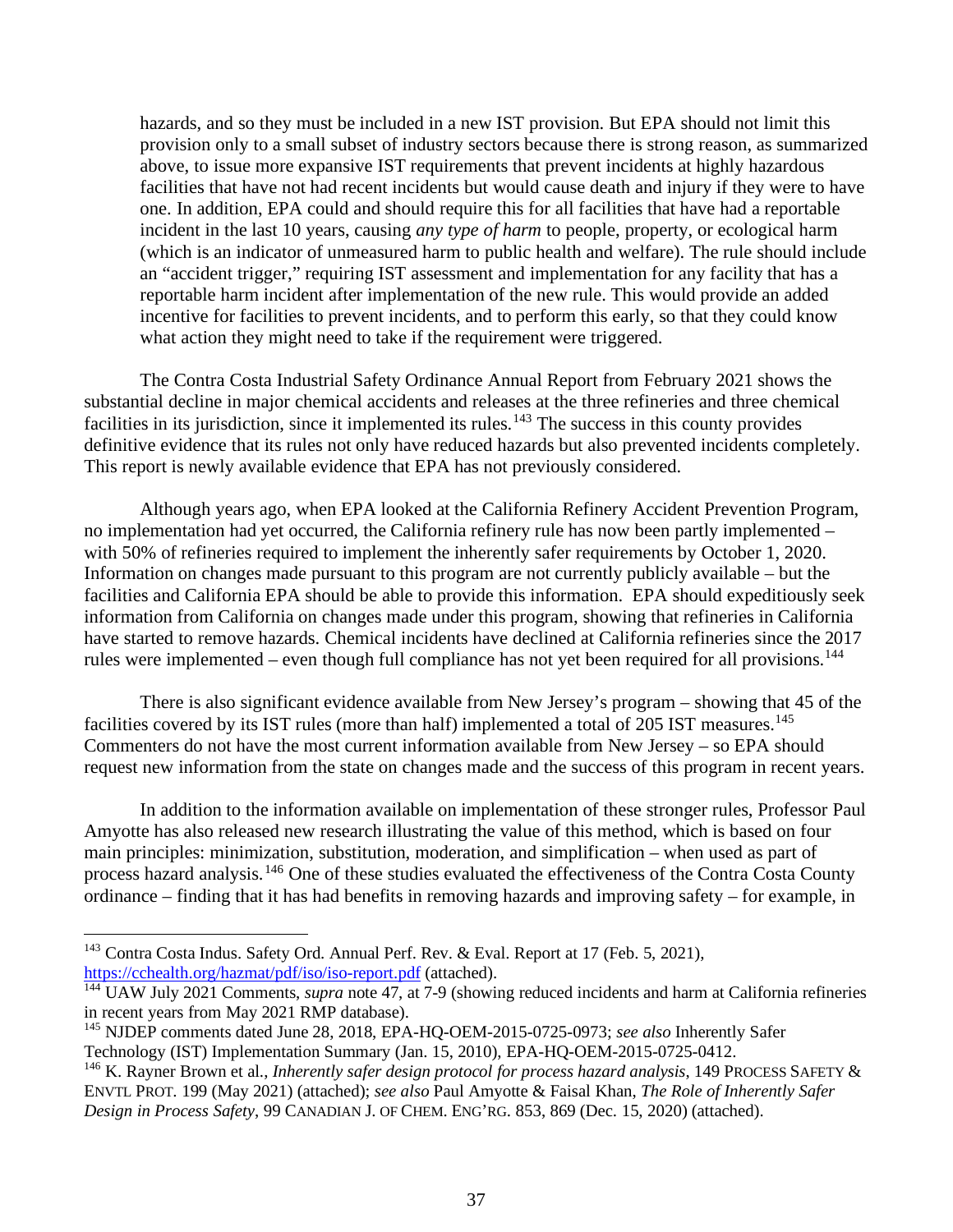thirty CCHS incident investigations, there were 227 recommended corrective actions, including administrative (75%), active engineered (11%), passive engineered (5%) and inherently safer design  $(8\%)$ .<sup>147</sup> As this research shows, providing example-based guidance of inherently safer methods to address particular hazards is likely to increase the effectiveness of even this already strong program.<sup>148</sup> Therefore, EPA should implement the most protective regulatory language – drawing on that from Contra Costa's Industrial Safety Ordinance and the California refinery rules – and strengthen the language by issuing a new chemical disaster prevention rule that follows these recommendations. Because, as research shows, making examples of hazard elimination and reduction methods available can improve the effectiveness of IST assessments, EPA should create a clearinghouse of information on IST by industry sector, and should require reports of the results of IST assessments and implementation to be made directly to EPA, and publicly available.

President Biden has long supported requiring strong prevention measures – including IST. EPA should now implement what President Biden has recognized is the most rational and health-protective policy: "I believe that requiring chemical facilities to transition to safer technologies whenever it is practical should be a priority that we establish. Doing this would completely and permanently eliminate the threat to millions of Americans."<sup>149</sup>

Finally, it is important to highlight the growing cybersecurity threat to industrial facilities, illustrated by recent cyberattacks on U.S. energy facilities and infrastructure.<sup>150</sup> Eliminating chemical hazards and reducing risks present at industrial chemical facilities will not only prevent disasters in the event of an "accident," but will also prevent and reduce harm in the event of an intentional act. As EPA has previously considered potential security concerns connected to the RMP facilities as a source of risk for a chemical release, if EPA continues to consider those to be present it should use those as an additional reason to require strong hazard elimination measures in the new RMP rule.

#### **2. Additional Necessary Prevention Measures**

Commenters also support inclusion in the proposed rule of the other well-supported prevention measures that EPA had previously recognized were needed, but rescinded in 2019, as shown in the below chart. <sup>151</sup> In each instance, EPA should further strengthen these requirements by taking the stronger language from state and local rules – in California and Contra Costa County – as a starting point. For example, the strong worker involvement requirements in the California rule, that have now

<sup>147</sup> Lauren Turner et al., *Hierarchy of controls in Contra Costa Health Services (CCHS) incident investigations*, PROCESS SAFETY PROGRESS (Apr. 3, 2021) (attached).

<sup>148</sup> *Id.* at 8.

<sup>&</sup>lt;sup>149</sup> See Sen. Joe Biden, Senate Committee on the Environment & Public Works Hearing on Inherently Safer Technology in the Context of Chemical Site Security (June 21, 2006), *available at* 

<sup>&</sup>lt;sup>150</sup> See, e.g.,S. Neuman, *What We Know About the Ransomware Attack on a Critical U.S. Pipeline, Houston* Public Media, NPR (May 11, 2021, 9:33am), https://www.houstonpublicmedia.org/articles/news/energyenvironment/2021/05/11/397892/what-we-know-about-the-ransomware-attack-on-a-critical-u-s-pipeline/; *see also* Air Alliance Houston et al. Comments of Aug. 23, 2018 at 130 & n.355.

<sup>151</sup> *See, e.g.*, 82 Fed. Reg. 4597-98, 4600, 4683-84 & tbl.4; *see also* 81 Fed. Reg. 13,640-41, 13,642, 13,648-49, 13,655-56, 13,663, 13,671-73, 13,674-75, 13,677-78; *see also* Air Alliance Houston *et al.* Comments of 2018, https://www.regulations.gov/comment/EPA-HQ-OEM-2015-0725-1969; *see also* Opening and Reply Briefs of Community Petitioners (attached); Air Alliance Houston *et al.*, Pet'n for Recon.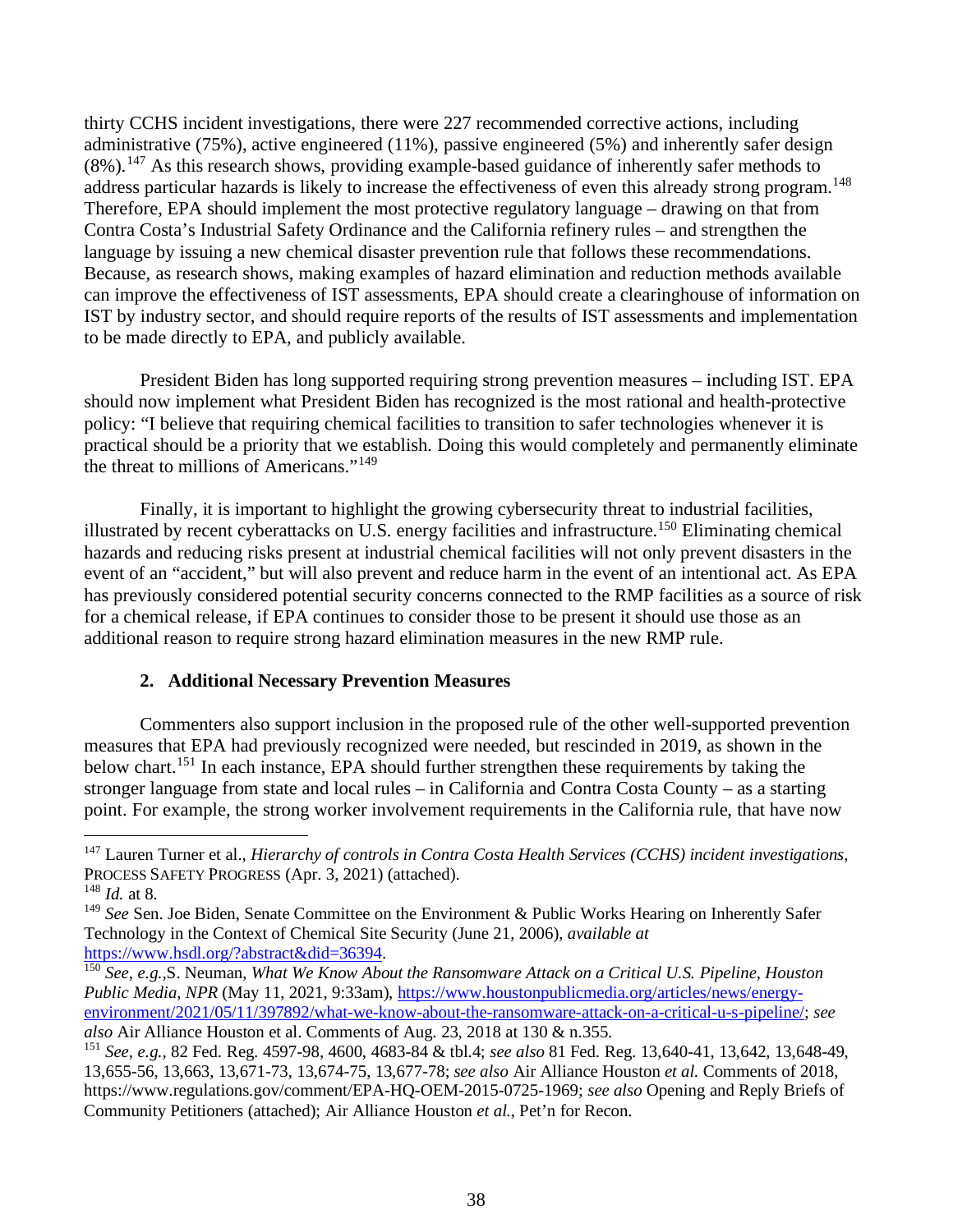been fully implemented, illustrate the value of increased employee safety training and worker involvement in all requirements. The Chemical Safety Board's investigation reports and newly available information on incidents since that prior rule also show the need for these requirements – and EPA should reiterate its prior findings, and expand on these requirements, relying on the most current information available.<sup>152</sup> EPA should also require compliance reports to EPA, as discussed in the last part of these comments.

| <b>Table 5. Requirements rescinded</b>                                                                                                                                                                                                                                                                         | 2017                                                                                                       | <b>Restore and expand</b>                                                                                                                                                                                                               |
|----------------------------------------------------------------------------------------------------------------------------------------------------------------------------------------------------------------------------------------------------------------------------------------------------------------|------------------------------------------------------------------------------------------------------------|-----------------------------------------------------------------------------------------------------------------------------------------------------------------------------------------------------------------------------------------|
| by Trump EPA that were in                                                                                                                                                                                                                                                                                      | regulatory                                                                                                 |                                                                                                                                                                                                                                         |
| 2017 Obama EPA rule                                                                                                                                                                                                                                                                                            | provision                                                                                                  |                                                                                                                                                                                                                                         |
| Employee safety training<br>requirements<br>Expanded the safety training<br>requirements to include<br>supervisors and all others<br>involved in operation of a<br>covered process.                                                                                                                            | §§ 68.54, 68.71                                                                                            | EPA should expand<br>employee safety training and<br>include training on all new<br>RMP requirements to fully<br>involve workers in RMP<br>planning and<br>implementation; require<br>compliance report to EPA<br>(as discussed below). |
| Process Safety Information<br>Requirement to keep process<br>safety information up to date                                                                                                                                                                                                                     | §68.65                                                                                                     | Restore and require<br>compliance report to EPA<br>(as discussed below).                                                                                                                                                                |
| <b>Incident Investigation Requirements</b><br>Revised the incident<br>investigation process to require a<br>12-month deadline for<br>investigations to be completed<br>and produce a report of findings;<br>required schedule for addressing<br>recommendations.                                               | $\S$ § 68.60(d)(7),<br>68.81(d)(7)                                                                         | Restore and strengthen,<br>following California refinery<br>rule incident investigation<br>requirements (and require<br>compliance report to EPA,<br>as discussed below).                                                               |
| Third-Party Compliance Audit<br>Required facilities to have an<br>independent third party do their<br>next compliance audit (every 3<br>years), if either: (a) they had an<br>accidental release that caused<br>harm or (b) the (state) agency<br>implementing the RMP program<br>identified conditions at the | §§ $68.58(f)$ ,<br>$68.58(g)$ ,<br>68.58(h), 68.59,<br>68.79(f),<br>$68.79(g)$ ,<br>68.79(h), and<br>68.80 | Restore and require<br>compliance report to EPA<br>(as discussed below).                                                                                                                                                                |

<sup>&</sup>lt;sup>152</sup> *See, e.g.*, 81 Fed. Reg. at 13,646-54; 82 Fed. Reg. 4675 (describing the need for audit requirements); EPA found third-party compliance audits necessary because, despite prior self-auditing requirements, "[i]ncident investigations often reveal that these facilities have deficiencies in some prevention program requirements." 81 Fed. Reg. 13,654-62 (providing examples and noting "CSB identified a lack of rigorous compliance audits as a contributing factor behind the March 23, 2005[,] explosion and fire at the BP Texas City Refinery"); 81 Fed. Reg. 13,686 (explaining updates are needed to help facilities "to better comply" and because "necessary" for process hazard analysis).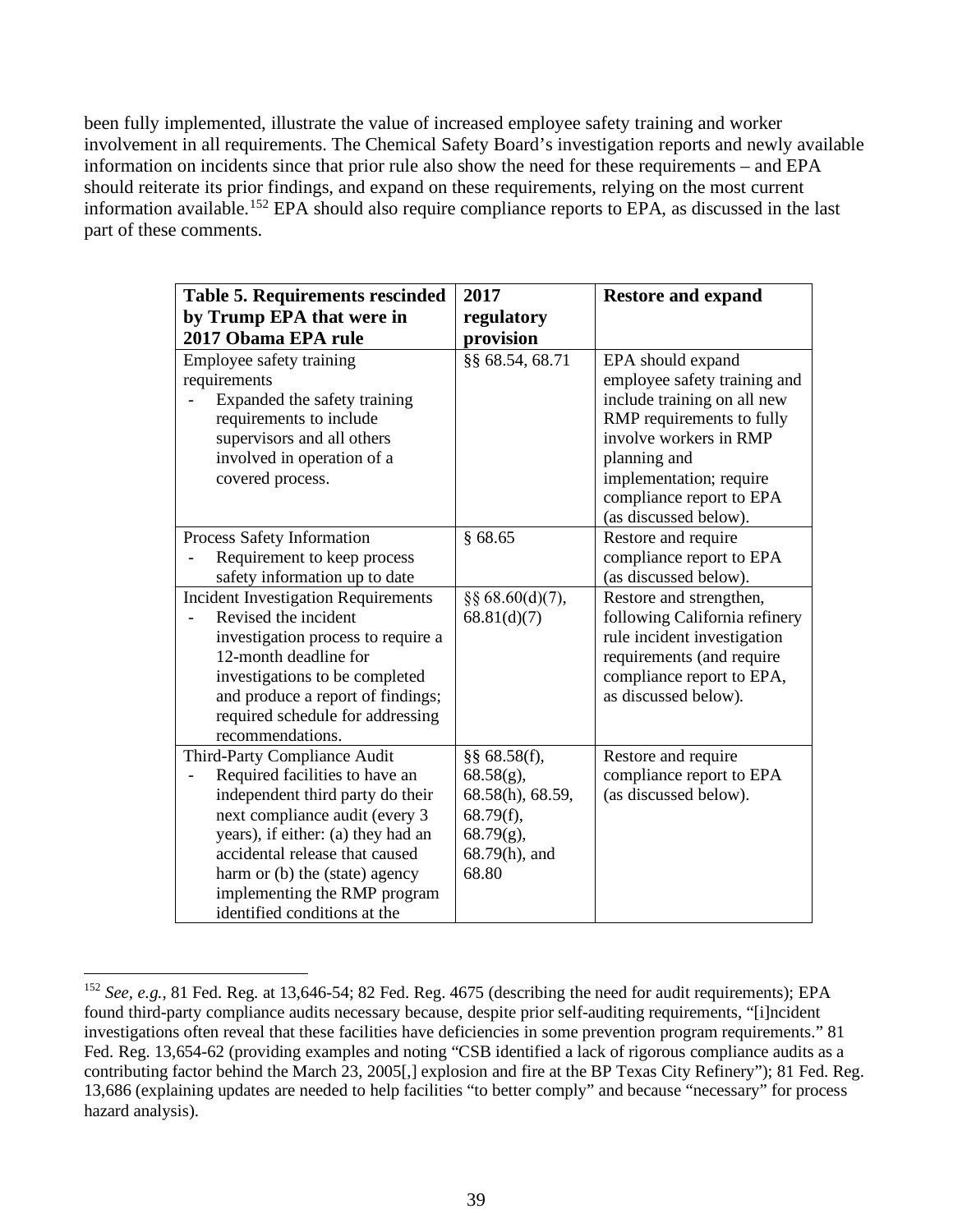| <b>Table 5. Requirements rescinded</b>                                                                                                                                                                                                                                                  | 2017             | <b>Restore and expand</b>                                                                                     |
|-----------------------------------------------------------------------------------------------------------------------------------------------------------------------------------------------------------------------------------------------------------------------------------------|------------------|---------------------------------------------------------------------------------------------------------------|
| by Trump EPA that were in                                                                                                                                                                                                                                                               | regulatory       |                                                                                                               |
| 2017 Obama EPA rule<br>source that could lead to an                                                                                                                                                                                                                                     | provision        |                                                                                                               |
| accidental release.                                                                                                                                                                                                                                                                     |                  |                                                                                                               |
| <b>Audit all Covered Processes</b>                                                                                                                                                                                                                                                      | §§ 68.50,        | Restore and require                                                                                           |
| Revised the Risk Management<br>Program to ensure facilities audit<br>"each covered process" and not<br>just a sample of processes.                                                                                                                                                      | 68.67(c)(2)      | compliance report to EPA<br>(as discussed below).                                                             |
| Process Hazard Analysis                                                                                                                                                                                                                                                                 | §§ 68.50,        | Restore and expand to add                                                                                     |
| Revised hazard analysis review<br>and process to require<br>consideration of findings from<br>incident investigations.                                                                                                                                                                  | 68.67(c)(2)      | natech requirements (as<br>discussed below), and<br>require compliance report to<br>EPA (as discussed below). |
| Root Cause Analysis                                                                                                                                                                                                                                                                     | §§ 68.60(d)(7),  | Restore and require                                                                                           |
| Required a "root cause analysis"<br>as part of all incident<br>investigations, to ensure sources<br>identified all facts that led to the<br>release.                                                                                                                                    | 68.81(d)(7);     | compliance report to EPA<br>(as discussed below).                                                             |
| Near Miss Investigations                                                                                                                                                                                                                                                                | \$68.60          | Restore and require prompt                                                                                    |
| Required facilities to investigate<br>near misses, including fires,<br>explosions, or other dangerous<br>situations that could have led to<br>release of a listed chemical but<br>did not ("near miss").                                                                                |                  | reports to EPA of all near<br>misses.                                                                         |
| <b>Investigation after Process Destroyed</b>                                                                                                                                                                                                                                            | §§ 68.60, 68.190 | Restore and require                                                                                           |
| or Decommissioned<br>Required facilities to investigate<br>accidents where the affected<br>process was decommissioned or<br>destroyed during a disaster<br>(currently these are not<br>investigated), and to meet all<br>applicable reporting<br>requirements before<br>deregistration. |                  | compliance report to EPA<br>(as discussed below).                                                             |

## **B. Climate Risk and Natural Disaster Planning and Mitigation to Prevent and Reduce Harm from Natech Incidents or "Double Disasters"**

Significant new evidence and analysis illustrates the need and importance of including natech requirements in the RMP rule, as described in *Preventing "Double Disasters*," a policy brief prepared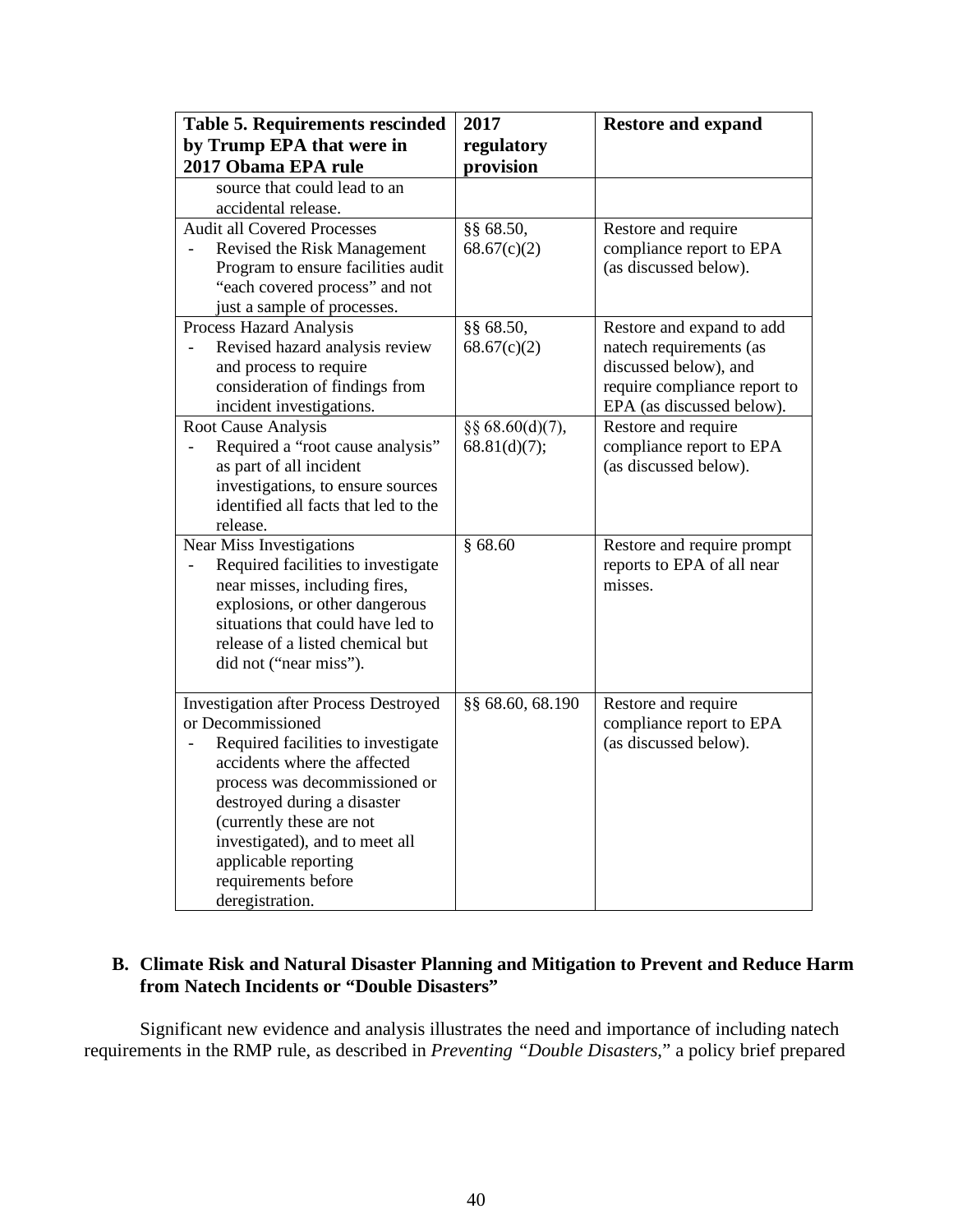by UCS, CPR, and Earthjustice.<sup>153</sup> The new rule must tailor all requirements discussed in these comments to natech incidents and also include additional requirements addressing the unique challenges natech incidents pose.

At a minimum, the new rule must require RMP facilities to consider climate change and natural disasters in every aspect of risk management. As part of process hazard analysis and risk management plans, facilities must be required to:

- (1) assess natech risks as part of the process hazard analysis and include natech risks in release prevention and emergency response trainings for workers; and
- (2) adopt natech incident prevention measures that must include chemical release prevention and incident management practices that can withstand climate- and natural disaster-related hazards: (a) facility changes, including inherently safer technology for hazard elimination and tank design changes, such as floating roof tanks;  $154$  (b) back-up power and maintenance and repair of infrastructure; (c) changes to startup and shutdown procedures, including enhanced preparation and emergency procedures before, during, and after natural disasters to reduce releases and hazards during shutdown and restart;<sup>155</sup>(e) requirements to conduct the community-level emergency response discussed below to prepare for and during natech incidents; (f) real-time fenceline monitoring collection and reporting during or immediately after natural disasters. 156

And, EPA must expand RMP coverage to include more facilities in areas prone to natural disasters.<sup>157</sup>

<sup>155</sup> EPA, Enforcement Alert: Risk of Chemical Accidents During Process Startup (Feb. 2021),

https://www.epa.gov/sites/production/files/2021-02/documents/ncistartupsafety-enforcementalert.pdf; CSB, Safety Digest: CSB Investigations of Incidents during Startups and Shutdowns (2018),

<sup>153</sup> *See* UCS *et al.*, *Preventing "Double Disasters"* at 12-18.

<sup>154</sup> *See, e.g.*, CSB Comment Letter to EPA at 6 (July 20, 2018),

https://www.csb.gov/assets/1/6/csb comments epa rmp 20180720.pdf; CSB Comment Letter to EPA at 4-5 (May 10, 2016), https://www.regulations.gov/comment/EPA-HQ-OEM-2015-0725-0428; CSB Comment Letter to EPA at 13-17 (Nov. 5, 2014), https://www.regulations.gov/comment/EPA-HQ-OEM-2014-0328-0689; see also e.g., CSB, Tesoro Refinery Investigation Report (May 2014), available at https://www.csb.gov/tesoro-refineryfatalexplosion-and-fire/; CSB, Chevron Final Report at 17 ("Using inherently safer design concepts to eliminate the hazard . . . will prevent future similar failures in refineries."); CSB, Interim Investigation Report: Chevron Richmond Refinery Fire at 45 (Aug. 2012), https://www.csb.gov/chevron-refinery-fire/ ("Chevron Interim Report") ("Chevron and other process plant's implementation of inherently safer systems to the greatest extent feasible would provide a higher degree of protection from incidents like the one that occurred on August 6, 2012.").

https://www.csb.gov/assets/1/17/csb start shut 02.pdf?16301; CSB, 2020 Hurricane Season: Guidance for Chemical Plants During Extreme Weather Events (2020), https://www.csb.gov/assets/1/6/extreme weather final w links.pdf; CSB, Safety Bulletin: After Katrina: Precautions Needed During Oil and Chemical Facility Startup, No. 2005-01-S (Sept. 2005), https://www.csb.gov/after-katrina-special-precautions-needed-during-oiland-chemical-facility-startup/; CSB, After Harvey: Precautions Needed During Oil and Chemical Facility Startup (2017), https://www.csb.gov/assets/1/20/csb harvey2017 05.pdf; CSB, Safety Digest: CSB Investigations of Incidents during Startups and Shutdowns (2018), https://www.csb.gov/assets/1/17/csb start shut 02.pdf?16301. 156 For more information, *see* UCS *et al.*, *Preventing "Double Disasters."*

<sup>157</sup> CSB, *Organic Peroxide Decomposition, Release, and Fire at Arkema Crosby Following Hurricane Harvey Flooding*, Report No. 2017-08-I-TX (May 2018), https://www.csb.gov/arkema-inc-chemical-plant-fire-/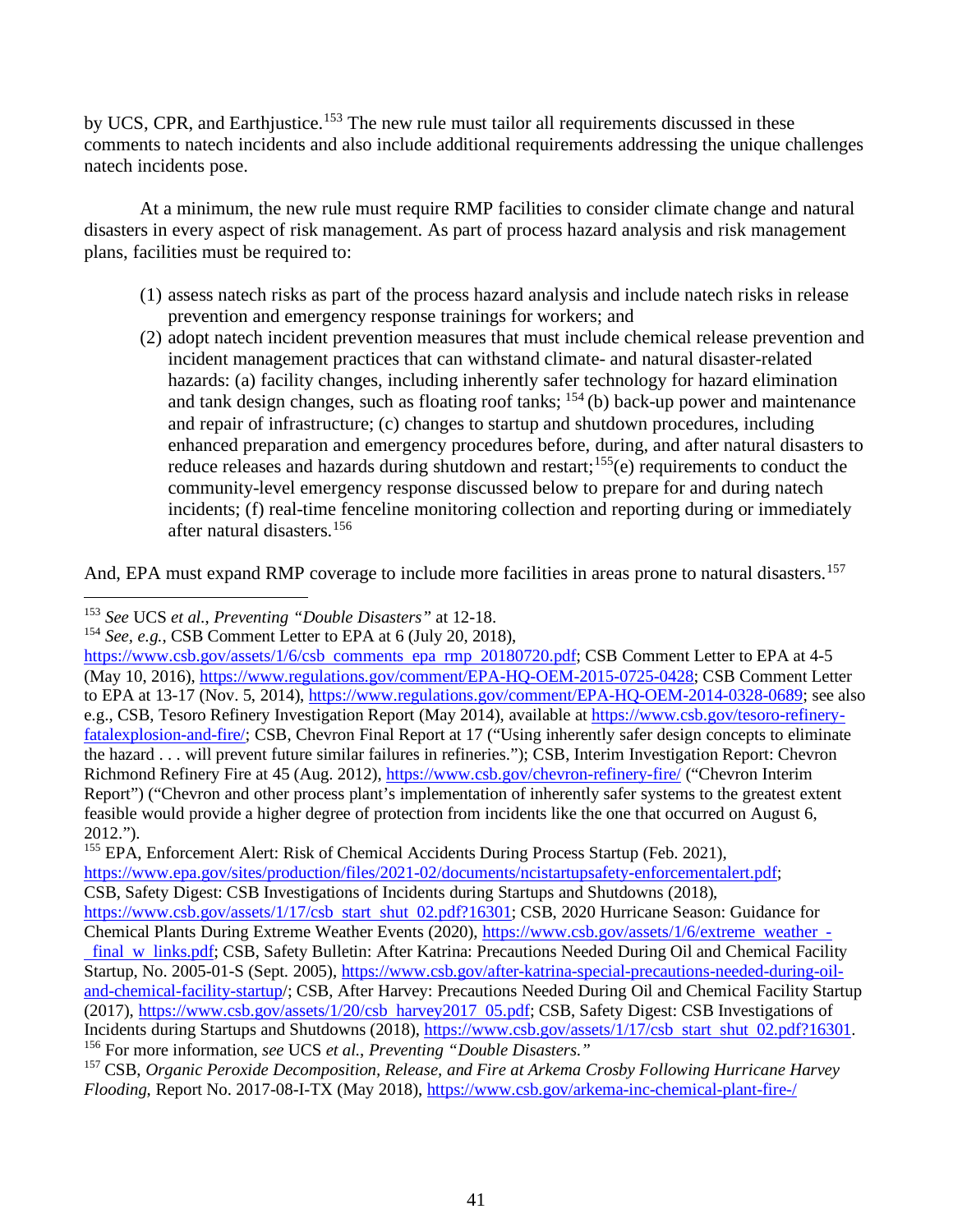These measures are based on reports and recommendations from the EPA's Office of Inspector General and Office of Enforcement and Compliance Assurance, <sup>158</sup> the U.S. Chemical Safety and Hazard Investigation Board, <sup>159</sup> and the Center for Chemical Process Safety, <sup>160</sup> all of which have acknowledged the need to assess, prevent, and mitigate natech risks.<sup>161</sup>

In designing natech-specific risk management and mitigation measures, EPA should look to the implementation of successful state regulations. Some states have already required facilities to evaluate and plan for natech risks. For example, California's Accidental Release Prevention ("CalARP") Program already requires certain facilities to submit information on prevention programs with information on the "types of natural and human caused external events," Cal. Code Regs. tit. 19**,** § 2745.7(q)(1), including "seismic events," § 2760.2(c)(8). Further, the California Refinery Rule, Contra Costa County ordinance, and New Jersey IST requirements (discussed above) all provide examples of rules for hazard elimination or reduction, that are especially important to implement in natech-prone areas.

International bodies have also acknowledged the need to assess, mitigate, and prevent natech disasters.162 The EU's Seveso III Directive also requires operators to consider natural disasters in multiple aspects of risk management. For example, operators must identify "domino effects"—that is, "all lower-tier and upper-tier establishments or groups of establishments where the risk or consequences of a major accident may be increased because of the geographical position and the proximity of such establishments, and their inventories of dangerous substances."<sup>163</sup> Operators who have identified such

<sup>(</sup>attached); CSB, *Investigation Report: West Fertilizer Company Fire and Explosion*, No. 2013-02-I-TX (Apr.

<sup>2013),</sup> https://www.csb.gov/west-fertilizer-explosion-and-fire-/.<br><sup>158</sup> EPA, Enforcement Alert: Risk of Chemical Accidents During Process Startup (Feb. 2021),<br>https://www.epa.gov/sites/production/files/2021-02/documents/nci

 $159$  See supra notes 155-157.<br>  $160$  See EPA Office of Inspector General, EPA Needs to Improve Its Emergency Planning to Better Address Air Quality Concerns During Future Disasters, Report No. 20-P-0062 (Dec. 16, 2019), https://www.epa.gov/officeinspector-general/report-epa-needs-improve-its-emergency-planning-better-address-air-quality; CSB, 2020 Hurricane Season: Guidance for Chemical Plants During Extreme Weather Events (2020),

https://www.csb.gov/assets/1/6/extreme weather - final w links.pdf; Ctr. for Chem. Process Safety (CCPS), Am. Inst. of Chem. Engrs, CCPS Monograph: Assessment of and planning for natural hazards (2019), https://www.aiche.org/sites/default/files/html/536181/NaturalDisaster-CCPSmonograph.html.

<sup>&</sup>lt;sup>161</sup> See EPA Office of Inspector General, EPA Needs to Improve Its Emergency Planning to Better Address Air Quality Concerns During Future Disasters, Report No. 20-P-0062 (Dec. 16, 2019), https://www.epa.gov/officeinspector-general/report-epa-needs-improve-its-emergency-planning-better-address-air-quality; CSB, 2020 Hurricane Season: Guidance for Chemical Plants During Extreme Weather Events (2020),

https://www.csb.gov/assets/1/6/extreme weather - final w links.pdf; Ctr. for Chem. Process Safety (CCPS), Am. Inst. of Chem. Engrs, CCPS Monograph: Assessment of and planning for natural hazards (2019), https://www.aiche.org/sites/default/files/html/536181/NaturalDisaster-CCPSmonograph.html.

 $h^{162}$  Natech Hazard and Risk Assessment (2017) – UNISDR; Implementation Guide for Man-Made and Technological Hazards (2014) – UNISDR. *See also* Cai and Marson (2021) A regional Natech risk assessment based on a Natech-prone facility network for dependent events; Advances and Gaps in Natech Quantitative Risk Analysis (2020); Risk analysis in Natech events: State of the art (2020); Asia-Pacific Regional Framework for NATECH (Natural Hazards Triggering Technological Disasters) Risk Management (2020).

<sup>&</sup>lt;sup>163</sup> Directive 2012/18/EU of the European Parliament and of the Council of 4 July 2012 on the control of majoraccident hazards involving dangerous substances, amending and subsequently repealing Council Directive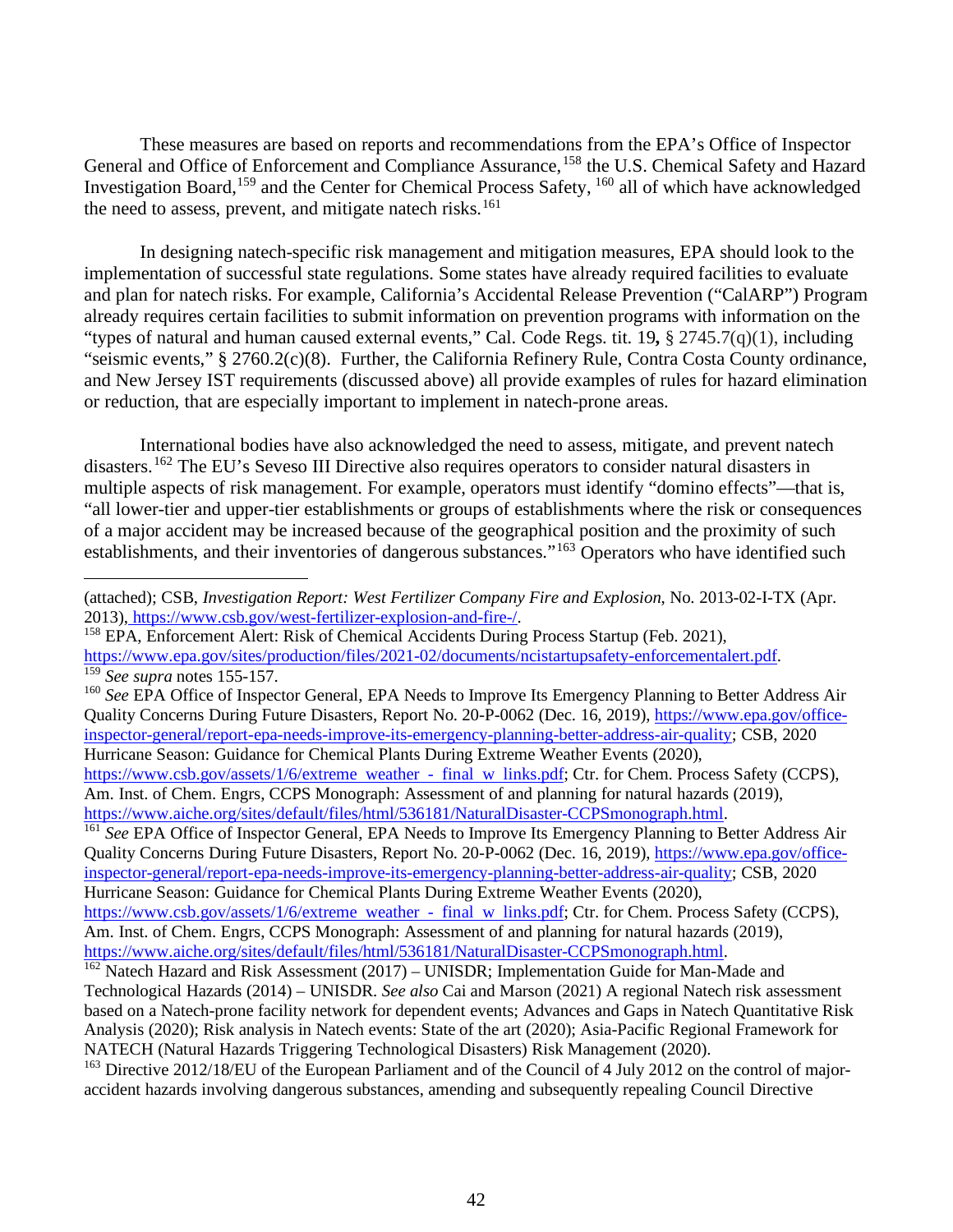"domino effects" must "take account of the nature and extent of the overall hazard of a major accident in their [prevention policy], safety management systems, safety reports and internal emergency plans, as appropriate" and "cooperate in informing the public and neighbouring sites that fall outside the scope of this Directive, and in supplying information to the authority responsible for the preparation of external emergency plans."<sup>164</sup> Key here, the safety report must also include a "detailed description of the possible major-accident scenarios" and the conditions under which they could occur, including "natural causes, for example earthquakes or floods."<sup>165</sup> Germany has also issued two rules requiring operators of industrial facilities to address natech risks.<sup>166</sup>

*Preventing "Double Disasters"* provides more detail on the natech problem and these solutions.<sup>167</sup> We attach and incorporate that policy brief here and call for EPA to consider and implement all solutions it discusses.

## **C. EPA Must Expand the Coverage of the RMP to Protect More People by Expanding Chemical Coverage and Facility Coverage.**

Present and past incidents of hazardous chemical release indicate that EPA's current chemical and facilities coverage is incomplete and insufficient. Therefore, EPA must expand the list of hazardous chemicals and facilities regulated under the RMP. Additionally, the threshold quantities (TQ) of many of the regulated hazards are unreasonably high. The high TQ exempts many facilities from RMP requirements, leading to accidents that could have been mitigated.

## **1. EPA must expand the coverage of facilities so that a facility covered in part under the RMP must be covered in full.**

When incidents have occurred at facilities that are only partially covered and have caused fires and explosions involving the rest of the facility, this has shown that EPA must expand coverage so any facility covered in part is fully covered by the RMP rules.

To do so, EPA should ensure any facility that stores or uses a chemical regulated under the RMP must follow RMP requirements for all processes and all equipment and must ensure that all hazardous chemicals at the site are accounted for – including any that could cause risk, fire, explosion or release o of the RMP covered chemicals.<sup>168</sup> When a facility is already using a hazardous chemical in part of the facility, not covering the rest of the facility brings absurd results. The effectiveness of RMP is dramatically undermined or even negated.

<sup>96/82/</sup>EC, 2012 (L197/1) 8, *available at* https://eur-lex.europa.eu/legalcontent/EN/TXT/PDF/?uri=CELEX:32012L0018&from=EN.

<sup>164</sup> *Id.* at 9.

<sup>165</sup> *Id.* at 27.

<sup>&</sup>lt;sup>166</sup> TRAS 310: Vorkehrungen und Maßnahmen wegen der Gefahrenquellen Niederschläge und Hochwasser [Technical Rule on Installation Safety 310: Precautions and Measures against the Hazard Sources of Precipitation and Flooding Short Version], Dec. 15, 2011 (Ger.).

<sup>167</sup> UCS *et al.*, *Preventing "Double Disasters"* at 6.

<sup>168</sup> *See* CHEM. SAFETY BD., EXXONMOBIL TORRANCE REFINERY 50 (2015) (requiring risk assessments only for units within 50 feet of the intended ESP location).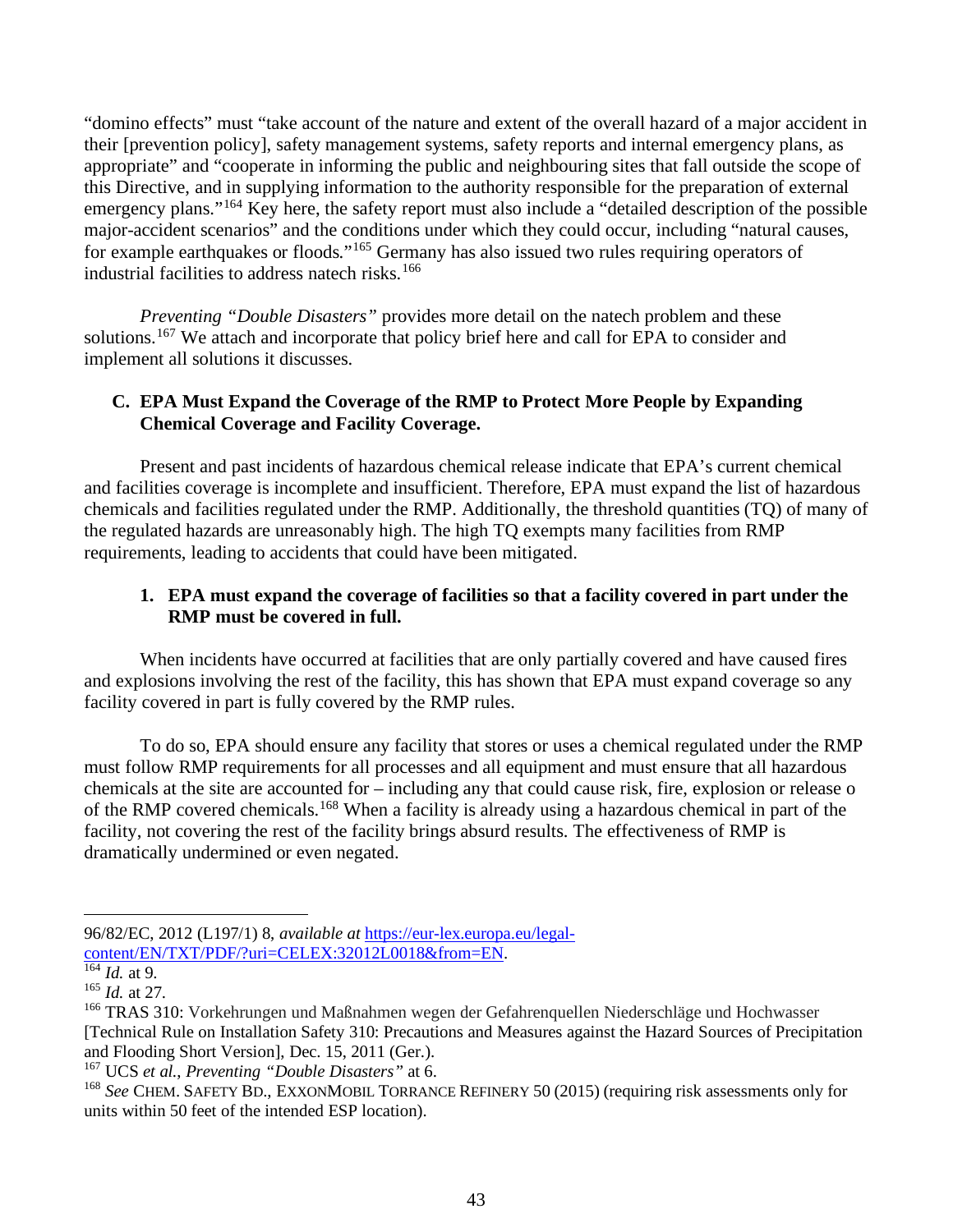The infamous 2013 West, Texas fertilizer plant explosion and the 2017 Arkema fire are two of the most well-known examples of facilities that were only partially covered by EPA's rules.<sup>169</sup> As another example, a fire that happened at a storage building at a chemical facility forced workers to evacuate.<sup>170</sup> And on July 27, 2021, another fatal chemical disaster occurred in LaPorte, Texas, at an RMP petrochemical manufacturing facility, LyondellBasell Acetyls LLC, that appears to have been only covered in part.<sup>171</sup> The CSB deployed a team to respond to this incident.<sup>172</sup> At least some of the chemicals reported to have been involved in this incident do not appear to be RMP-covered chemicals, showing that EPA must expand coverage (as further discussed below).

And, although a facility may be covered under RMP because of HF, if the wider facility is not covered, there are potential dangers of grim hazards. Such potential can be seen by several of the near misses of HF tanks in refineries.<sup>173</sup> A recent explosion at the Pryor gas well killed five workers.<sup>174</sup> CSB, among many things, lamented that the RMP does not cover the oil drilling process – and EPA should change this.<sup>175</sup> Incidents for which CSB is currently conducting investigations show that facilities that are covered under the RMP *and* those that are not covered under the RMP still are at risk of dangerous accidents.<sup>176</sup>

Two important ways to ensure broader coverage of RMP facilities, as well as to expand coverage to more facilities and thus to protect more people, are: adding more chemicals to the RMP list, and lowering the threshold quantities for coverage, as discussed next.

## **2. EPA must expand the list of chemicals covered to include more highly hazardous substances, including ammonium nitrate, and facilities that use these.**

There are major gaps in the RMP because this program does not regulate all of the highly hazardous chemicals that, if released, could cause death, injury, toxic exposure, and other harm.

<sup>171</sup> P. DeBenedetto & K. Watkins, *2 Dead, 30 Hospitalized After 'Mass Casualty' Incident At LyondellBasell Chemical Plant Near La Porte*, Houston Pub. Media (July 27, 2021),

https://www.houstonpublicmedia.org/articles/news/energy-environment/2021/07/27/404355/at-least-2-dead-afterleak-at-lyondellbasell-chemical-plant-in-la-porte/; https://rtk.rjifuture.org/rmp/facility/100000158553.<br>
<sup>172</sup> https://www.csb.gov/csb-deploying-to-lyondellbasell-incident/.<br>
<sup>173</sup> See, e.g., CSB, *Philadelphia Energy Sol* 

 $\overline{\overline{175}}$  *Id.* 

<sup>&</sup>lt;sup>169</sup> CSB, Investigation Report, Organic Peroxide Decomposition, Release, and Fire at Arkema Crosby Following Hurricane Harvey Flooding (Aug. 29, 2017), Report No. 2017-08-I-TX (May 2018),

https://www.csb.gov/arkema-inc-chemical-plant-fire-/; CSB, Investigation Report, West Fertilizer Company Fire and Explosion (Apr. 17, 2013), Report No. 2013-02-I-TX, https://www.csb.gov/west-fertilizer-explosion-and-fire- /.

<sup>170</sup> *Fire Forces Evacuation of Dow Chemical Plant in Louisiana*, POWDER BULK SOLIDS (Apr. 29, 2018), https://www.powderbulksolids.com/wire-cloth/fire-forces-evacuation-dow-chemical-plant-louisiana.

https://www.csb.gov/philadelphia-energy-solutions-pes-refinery-fire-and-explosions-/ (injuring five workers); Danielle Kaeding, *3 Years After an Explosion Rocked Wisconsin's Only Refinery, Superior Is Still Waiting For Answers*, WI. PUB. RADIO (Apr. 28, 2021), https://www.wpr.org/3-years-after-explosion-rocked-wisconsins-onlyrefinery-superior-still-waiting-answers (injuring thirty-six workers).

<sup>&</sup>lt;sup>174</sup> CSB, Investigation Report: Gas Well Blowout and Fire at Pryor Trust Well 1H-9 13 (2019), https://www.csb.gov/pryor-trust-fatal-gas-well-blowout-and-fire/.

<sup>&</sup>lt;sup>176</sup> *See* Table 3, above, showing Ongoing CSB Investigations.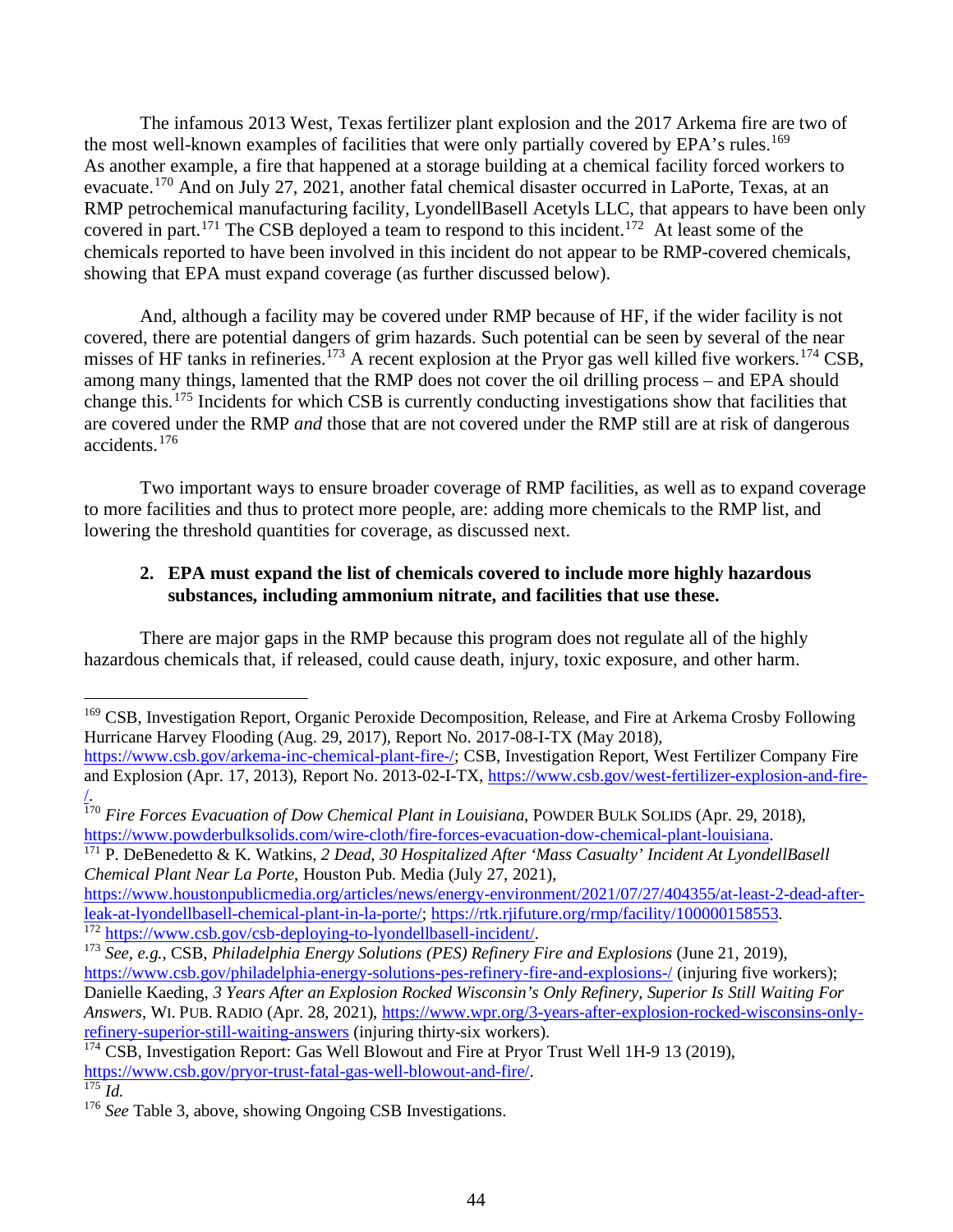Recent incidents illustrate the need for an expansion in the list of chemicals covered.<sup>177</sup> Another example incident occurred just days ago at the Dow Bayport chemical plant in La Porte, TX, causing a shelter-in-place and evacuation order in the Houston area involving the non-RMP covered chemical hydroxyethyl acrylate.<sup>178</sup> Then, on July 27, 2021, a fatal chemical incident involved additional chemicals that appear not to be covered.<sup>179</sup>

A major area of reform is the inclusion of reactive chemicals. Lack of regulation in this regard has led to accidents resulting from these chemicals. For example, in 2017, a reactive accident caused by organic peroxides led to a fire at Arkema in Crosby, Texas.<sup>180</sup> Another incident occurred because of stored ammonium nitrate, another reactive chemical not covered under the RMP.<sup>181</sup> Nitrous oxide is yet another reactive chemical that is not covered under the RMP.<sup>182</sup> The incident at Airgas killed one worker.<sup>183</sup> Incidents elsewhere, like the catastrophe in Beirut in 2020, also illustrate the need for stronger RMP regulation of ammonium nitrate and other reactive chemicals.<sup>184</sup>

Related to reactive chemicals are flammable chemicals that are not covered because they fall outside of the RMP-covered flammability rating.<sup>185</sup> CSB has already recommended multiple times that EPA expand the current RMP to include reactive hazards, including ammonium nitrate.<sup>186</sup> Most

 $1^{79}$  P. Benedetto & K. Watkins, Houston Pub. Media (July 27, 2021),

 $^{183}$ *Id.* at 9.

<sup>177</sup> *Id.*; *see also* CSB, *T2 Laboratories Inc. Reactive Chemical Explosion* (Sept. 15, 2009),

https://www.csb.gov/t2-laboratories-inc-reactive-chemical-explosion/ (killing four and injuring thirteen). <sup>178</sup> https://www.click2houston.com/news/local/2021/07/21/shelter-in-place-issued-for-la-porte-following-process-<br>upset-at-dow-chemical-facility-office-of-emergency-management-says/.

https://www.houstonpublicmedia.org/articles/news/energy-environment/2021/07/27/404355/at-least-2-dead-afterleak-at-lyondellbasell-chemical-plant-in-la-porte/ ("Harris County Fire Marshal Laurie Christensen identified the chemicals as methyl iodide, hydrogen iodide, and methyl acetate-- a chemical acid used in food-grade vinegar that can cause severe burn, and is harmful if swallowed, toxic if inhaled, and harmful to the skin, she said.").

<sup>&</sup>lt;sup>180</sup> CSB, ORGANIC PEROXIDE DECOMPOSITION, RELEASE, AND FIRE AT ARKEMA CROSBY FOLLOWING HURRICANE HARVEY FLOODING 13 (2018); *see also* CSB, FACTUAL UPDATE: FIRES AND EXPLOSIONS AT TPC GROUP PORT NECHES OPERATIONS FACILITY 11 (2018) (injuries to three resulting from explosion of butadienebased polymer).

<sup>&</sup>lt;sup>181</sup> CSB, INVESTIGATION REPORT: TOXIC CHEMICAL RELEASE AT THE DUPONT LA PORTE CHEMICAL FACILITY 64 (2018); *see also* CSB, INVESTIGATION REPORT: WEST FERTILIZER COMPANY FIRE AND EXPLOSION 57–58 (2016) (killing fifteen and injuring more than 260).

 $182$  CSB, NITROUS OXIDE EXPLOSION: INVESTIGATION REPORT 9–10, 92 (2016). This explosion was certainly not the only one that occurred due to nitrous oxide. *See id.* at 23–35 (listing nitrous oxide explosion incidents that happened from 1973).

<sup>184</sup> *See supra* note 38; *see also* Giorgia Guglielmi, *Why Beirut's Ammonium Nitrate Blast Was So Devastating*, NATURE (Aug. 10, 2020), https://www.nature.com/articles/d41586-020-02361-x; *Statement from CSB Chairman Katherine Lemos on Massive Explosion and Fire in Beirut*, CHEM. SAFETY. BD., https://www.csb.gov/statementfrom-csb-chairman-katherine-lemos-on-massive-explosion-and-fire-in-beirut/. 185 *See, e.g.*, CSB, INVESTIGATION REPORT: CARIBBEAN PETROLEUM TANK TERMINAL EXPLOSION AND

MULTIPLE TANK FIRES: FINAL REPORT 58 (2009). The facility was not covered under the EPA RMP rule because it is a bulk petroleum storage tank terminal storing NFPA 704, Class 3 flammable liquids.

<sup>&</sup>lt;sup>186</sup> 2016 CSB Comment, https://www.csb.gov/assets/1/6/csb comments epa-hq-oem-2015-0725 51020161.pdf; *see also* Summary of CSB Explosive and Toxic Incident Recommendations, 1988-2013 (Recommendation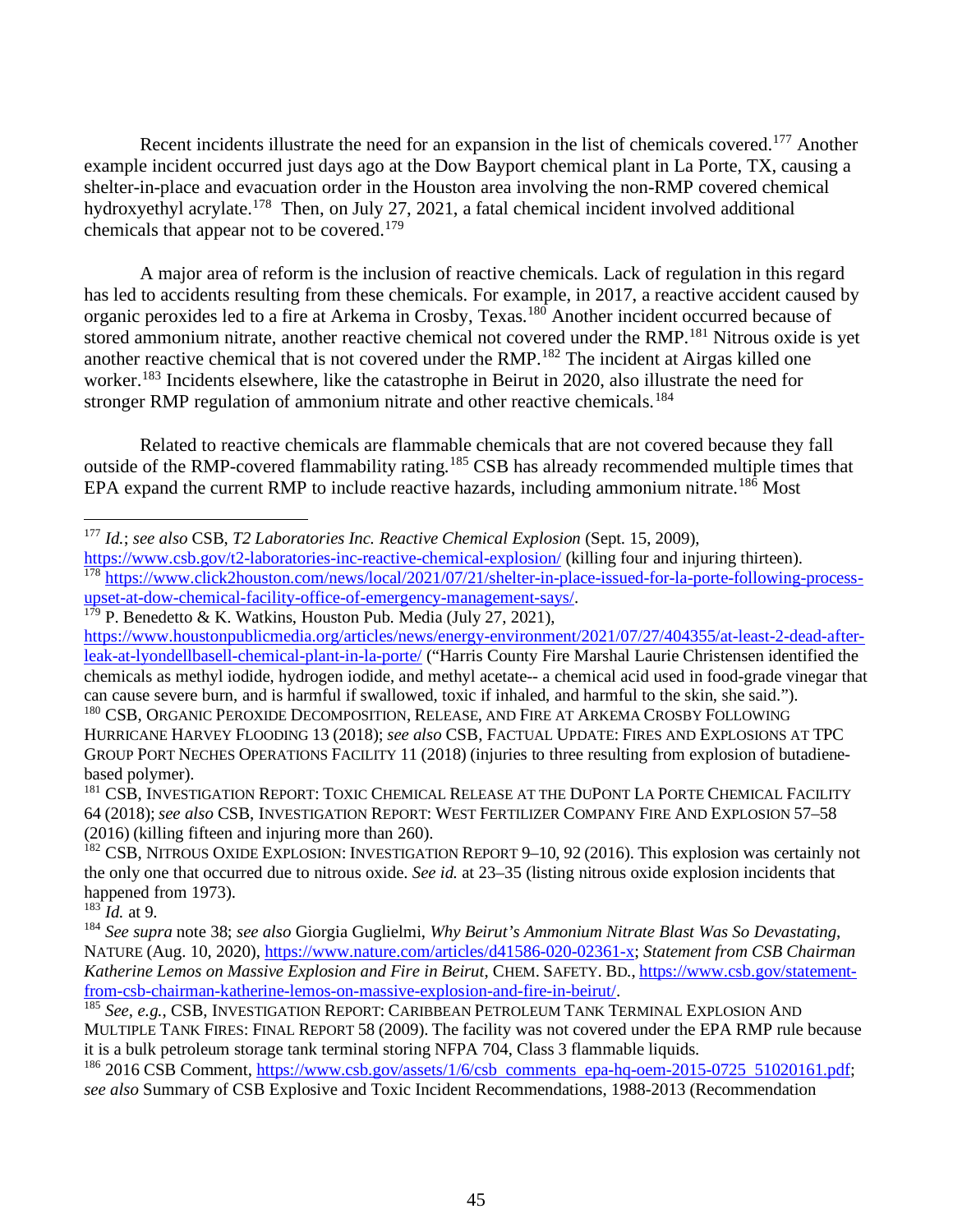significantly, CSB completed a study on accidents caused by reactive chemicals, and published it in 2002.<sup>187</sup> This study found that between 1980 and 2001, 167 incidents involved uncontrolled chemical reactivity.<sup>188</sup> Even after the publication of the report, incidents involving such reactive chemicals<sup>189</sup> have continued to occur, as shown above.

On June 16, Amanda Johnson, Recommendations Specialist with the CSB reiterated CSB's repeated recommendation to the EPA to expand the RMP to "catastrophic [reactive] hazards that seriously impact the public."<sup>190</sup> This is a recurring problem in incidents, harming workers and the public for years. EPA must stop the trend by expanding RMP coverage.

Other state rules and regulations offer additional guidance on chemicals EPA should add to the RMP program. The most extensive of such lists is the CalARP rule<sup>191</sup> as well as its local ordinances.<sup>192</sup> California rules and ordinances adopt the Emergency Planning and Community Right-To-Know Act (EPCRA) list from 40 C.F.R. § 355, which establishes emergency response planning requirements for facilities that store or use extremely hazardous substances regulated under this part.<sup>193</sup> California rules also regulate MCMT and sulfuric acid, two of the chemicals that are not covered under the EPA RMP rule but have caused incidents. EPA should add all of these to the RMP.

Another notable state regulation is the New Jersey Toxic Catastrophe Prevention Program (TCPA).<sup>194</sup> Most significantly, the New Jersey Code also includes reactive chemicals in their regulated hazardous substance list.<sup>195</sup> When the New Jersey TCPA was first passed, it included only regulated eleven compounds, thought to have "the most potential for causing a Bhopal-like disaster."<sup>196</sup> However,

number 2001-H-XX-R3, https://www.csb.gov/assets/1/20/summary excel for boxer office.pdf?14970;

Comment submitted by Vanessa Allen Sutherland, Chairperson and Member et al., CSB 7 (May 10, 2016), EPA-HQ-OEM-2015-0725-0428; CSB, Comment submitted by Rafael Moure-Eraso, PhD, CIH, Chairperson, on EPA's Request for Information 4–9 (Oct. 29, 2014), EPA-HQ-OEM-2014-0328-0689; CSB, Testimony of Rafael Moure-Eraso, PhD Chairperson of U.S. Chemical Safety Board, Before the U.S. Senate Committee on Environment and Public Works 9 (June 27, 2013), EPA-HQ-OEM-2015-0725-0272; CSB, HAZARD INVESTIGATION: IMPROVING REACTIVE HAZARD MANAGEMENT 84 (2007); CSB, ORGANIC PEROXIDE DECOMPOSITION, RELEASE, AND FIRE AT ARKEMA CROSBY FOLLOWING HURRICANE HARVEY FLOODING 102 (2018); CSB, INVESTIGATION REPORT: T2 LABORATORIES, INC. RUNAWAY REACTION 36 (2018); CSB, INVESTIGATION REPORT: WEST FERTILIZER COMPANY FIRE AND EXPLOSION 183 (2016). <sup>187</sup> CSB, HAZARD INVESTIGATION: IMPROVING REACTIVE HAZARD MANAGEMENT (2002).

<sup>188</sup> *Id.* at 5.

<sup>190</sup> CSB, Testimony of Amanda Johnson, Recommendations Specialist of U.S. Chemical Safety Board, Before the EPA Listening Session on the RMP Rule 15 (June 16, 2021), EPA-HQ-OLEM-2021-0312-0011.

<sup>191</sup> CAL. CODE REGS. Tit. 19, Appendix A & B.

<sup>&</sup>lt;sup>189</sup> U.S. CSB, Comment submitted by Rafael Moure-Eraso, PhD, CIH, Chairperson, on EPA's Request for Information 5–6 (Oct. 29, 2014), EPA-HQ-OEM-2014-0328-0689.

<sup>&</sup>lt;sup>192</sup> Contra Costa County, Cal., Ordinances ch. 450-8, § 14(i); Richmond County, Cal., Ordinances ch. 6.43, §  $6.43.050(i)(1)$ . Both ordinances were adopted to "expand[] the application of certain provisions of the Federal and State accidental release prevention programs to processes not covered by the Federal or State accidental release prevention programs." Contra Costa County, Cal. ch. 450-8, § 4(7); Richmond County, Cal., Ordinances ch. 6.43, § 6.43.030.

 $193$  40 C.F.R. 533 Appendix A.

<sup>194</sup> N.J. ADMIN. CODE § 7:31-6.3, tbl.I.

 $^{195}$  *Id.* 

<sup>196</sup> John J. Pisano, *Toxic Catastrophe - Chemical Spills, Releases*, 9 SETON HALL LEGIS. J. 659, 659 (1986).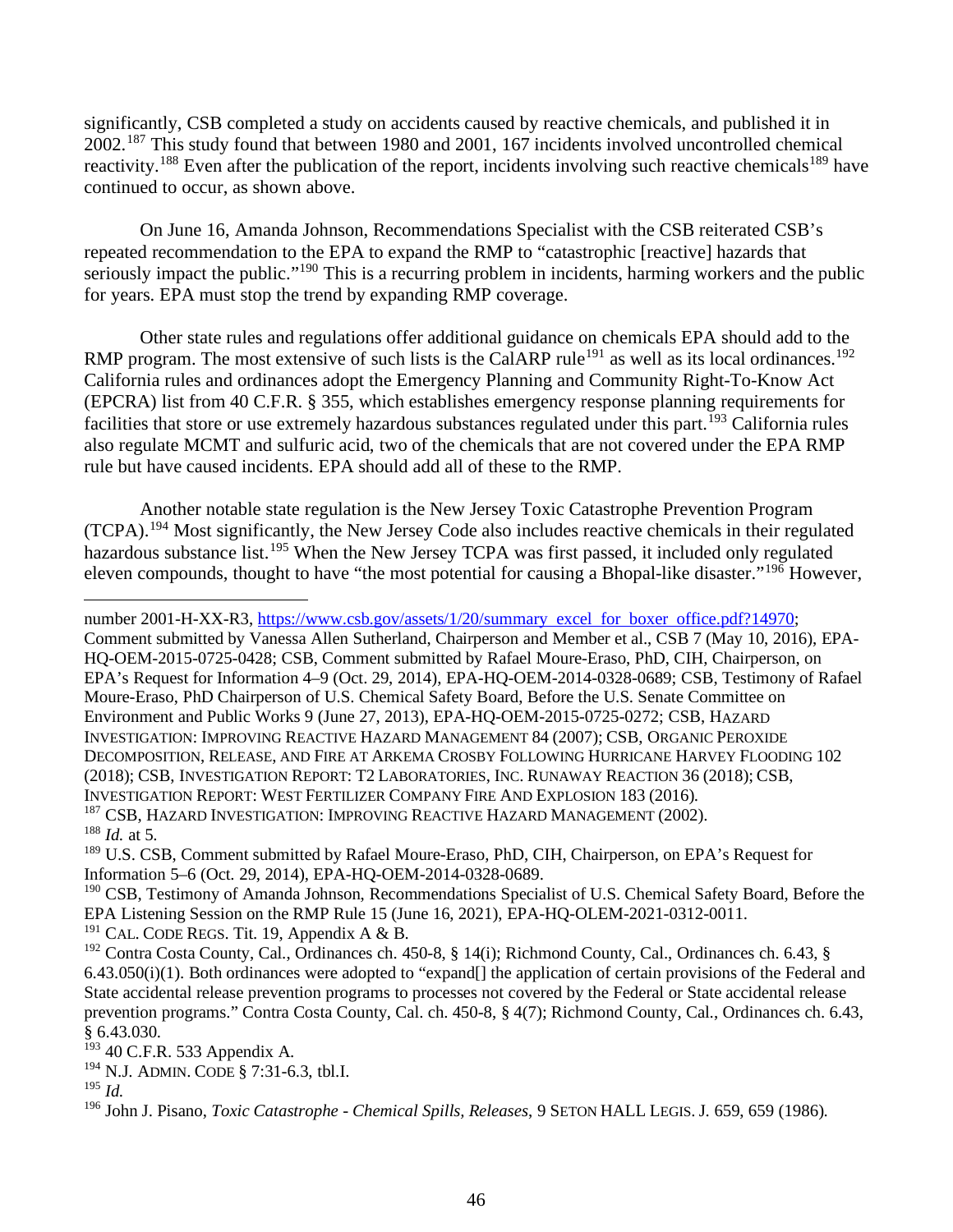with time, NJ added reactive hazard substances and liquified petroleum gas in 2003 based on accidents that were caused by reactive hazard substances.<sup>197</sup> In 2009, the Department added organometallics to the list because it deemed that the CSB provided "sufficient information to justify" the inclusion of the class in order to "reduce the risk of a catastrophic release."<sup>198</sup>

Another potential source in reforming the list of regulated hazardous chemicals is other agencies that regulate hazardous chemicals to protect the health of workers, such as OSHA's PSM program<sup>199</sup> or OSHA's list of air contaminants.<sup>200</sup> Unifying the list of hazardous chemicals under OSHA PSM and EPA RMP may be beneficial in providing some clarity and consistency in regulations as well as improving protection for communities outside of the fenceline who are not directly protected by the OSHA rules.

Commenters have attached a "Chemical List" showing the approximately 395 chemicals regulated by California, New Jersey, and the OSHA PSM that are not listed RMP chemicals – and showing the lower thresholds at which some chemicals are regulated in these jurisdictions.<sup>201</sup> This spreadsheet shows that there are 20 chemicals regulated by at least two of these jurisdictions that EPA's RMP does not regulate, and 4 chemicals regulated by all three of these jurisdictions that EPA's RMP does not regulate: methyl bromide, methyl vinyl ketone, propargyl bromide, and tellurium hexafluoride.<sup>202</sup> EPA should list these as RMP chemicals, relying on the evidence and determinations made by these sister regulatory agencies.

Finally, EPA should evaluate recent incidents like BioLab in Westlake, Louisiana, and Chemtool in Rockton, IL, and other similar non-RMP facility chemical hazard incidents, to see why those facilities are not covered by the RMP.<sup>203</sup> There are primarily news reports available on these incidents now – but

<sup>&</sup>lt;sup>197</sup> Adoption of Toxic Catastrophe Prevention Program 37 (July 7, 2003), https://www.ni.gov/dep/enforcement/tcpa/downloads/tcpareaf.pdf.

 $\frac{198}{198}$  Adoption of Toxic Catastrophe Prevention Program (Mar. 16, 2009), https://www.nj.gov/dep/rules/adoptions/adopt 090316a.pdf.<br><sup>199</sup> 29 C.F.R. § 1910.119.

<sup>200</sup> 29 C.F.R. § 1910.1000.

<sup>&</sup>lt;sup>201</sup> Chemical List Comparing RMP Chemicals to Other Jurisdictions' Chemicals and Threshold Quantities (created by Earthjustice) (attached in Appendix).

<sup>&</sup>lt;sup>202</sup> See id. (chemicals highlighted in orange are regulated by at least two of the other jurisdictions, and chemicals highlighted in green are highlighted by at least three of the other jurisdictions, but not listed under EPA's current Risk Management Program rules). The following chemicals are regulated by at least two of these other jurisdictions, but not the RMP: allyl chloride, bromine chloride, bromine pentafluoride, butyl hydroperoxide, carbonyl fluoride, chlorine pentafluoride, chlorine trifluoride, 1-chloro-2,4-dinitrobenzene, chloropicrin, cumene hydroperoxide, cyanogen chloride, cyanuric fluoride, diazomethane, dibenzoyl peroxide, dichloroacetylene, diispropyl peroxydicarbhonate, ethyl nitrite, hexafluoroacetone, hydrogen bromide, ketene, methacrylaldehyde, methacryloyl chloride, methacryloyloxyethyl isocyanate, Methyl fluoroacetate, Methyl fluorosulfate, Methyl iodide, Nitrogen Dioxide, ozone, Pentaborane, Perchloryl fluoride, Phosphorus trifluoride, Phosphoryl chloride, sarin, Selenium hexafluoride, Stibine, Sulfur pentafluoride, Tetrafluorohydrazine, Thionyl chloride, Trichloro(Chloromethyl)Silane, Trichloro(Dichlorophenyl)Silane, Trimethoxysilane. *Id.* 203 Rachel Adams-Heard & Kevin Crowley, *Chemical Plant That Caught Fire After Hurricane Lays Off Workers*,

BLOOMBERG (Oct. 1, 2020), https://www.bloomberg.com/news/articles/2020-10-01/chemical-plant-thatexploded-after-hurricane-lays-off-workers; Brett Chase, *After Rockton Chemical Explosion, Protecting Rock*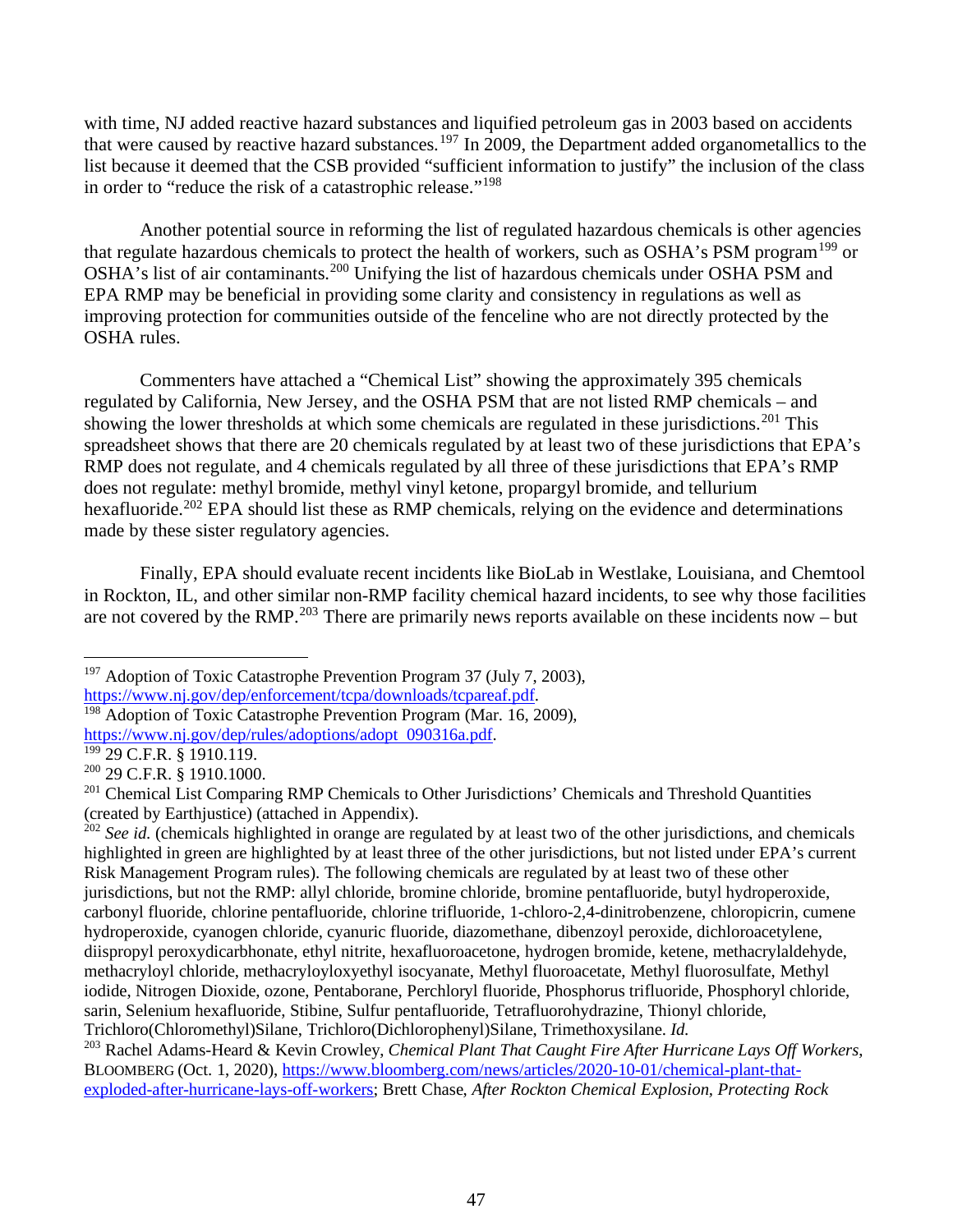the CSB is investigating and EPA should seek information and the final investigation reports on these incidents from the CSB.<sup>204</sup> If it was because of chemicals not regulated, that shows the need to add more chemicals. If it was because they used chemicals in volumes under EPA's threshold quantities for regulations, that shows the need to reduce those thresholds. These are just two examples – there are also many other recent incidents that occurred at facilities that do not appear to be covered by the RMP – including over 90 since 2020, and about 40 so far in 2021, at least three of which the Chemical Safety Board is investigating.<sup>205</sup> EPA should review the information available on these incidents and determine whether they show the need to add more chemicals to the RMP list or lower the threshold quantity.

## **3. EPA must lower the threshold quantity (TQ) for coverage of the regulated hazardous chemicals.**

The above-mentioned stricter rules not only regulate more chemicals than the national EPA list under 40 C.F.R. 63 but also regulate highly hazardous chemicals at much lower threshold quantities. EPA should review the other jurisdictions' regulated threshold quantities and reduce the federal RMP TQs accordingly.<sup>206</sup> For example, the danger present because of the high threshold quantities is illustrated by the Packaging Corporation of America Explosion. Even though this facility uses hydrogen sulfide and methyl mercaptan, both of which are covered by the EPA RMP, it used these chemicals at a lower concentration than the 10,000 lbs. threshold.<sup>207</sup> The processes within the facility that used these chemicals therefore were not regulated under the RMP. The explosion killed three and injured seven.<sup>208</sup> Another chemical that is covered under the RMP but still causing numerous accidents and explosions is ammonia.<sup>209</sup> While EPA's TQ for anhydrous ammonia is 20,000 lbs., California rules cap allowable ammonia at 500 lbs. and New Jersey at 5,200 lbs.

*River from Oil Handed to Plant Owner*, CHI. SUN TIMES (June 25, 2021, 12:45 PM), https://chicago.suntimes.com/2021/6/25/22549407/chemtool-chemical-plant-explosion-lubrizol-aftermath-rockriver-pollution-oil-rockton-illinois-epa.<br><sup>204</sup> CSB, *Bio Lab Chemical Fire and Release*, https://www.csb.gov/bio-lab-chemical-fire-and-release-/.

<sup>&</sup>lt;sup>205</sup> See Table 3, *supra* (listing ongoing CSB investigations); *see also* List of Recent Chemical Hazard Incidents as of Spring 2021, created by the Coalition to Prevent Chemical Disasters (2021) (attached); Additional Information<br>on Recent Chemical Hazard Incidents as of Spring 2021 (created by Earthjustice, July 2021).

<sup>&</sup>lt;sup>206</sup> See Chemical List Comparing RMP Chemicals to Other Jurisdictions' Chemicals and Threshold Quantities (created by Earthjustice) (attached in Appendix).

<sup>&</sup>lt;sup>207</sup> CSB, NON-CONDENSABLE GAS SYSTEM EXPLOSION AT PCA DERIDDER PAPER MILL 72 (2017). <sup>208</sup> *Id.* at 21.

<sup>209</sup> *See, e.g.*, Malena Ward, *At Least 20 Treated After Ammonia Leak at Lexington Tyson Plant*, KEARNEY HUB (Sept. 4, 2018), https://kearneyhub.com/news/local/at-least-treated-after-ammonia-leak-at-lexington-tysonplant/article 1fce217a-b0a4-11e8-a4aa-7f62b8ac43b2.html (evacuating a beef packing plant); Neil Johnson, *WI Ammonia Leak Hospitalizes 15 People*, FIREHOUSE (July 30, 2018), https://www.firehouse.com/rescue/hazardousmaterials/news/21015508/darien-wi-birds-eye-food-packaging-plant-ammonia-leak-firefighters (injuring fifteen workers); Luis Hernandez, *Ammonia Spill at Tulare Cheese Plant Sends Two to Visalia Hospital*, VISALIA TIMES DELTA (June 23, 2018), https://www.visaliatimesdelta.com/story/news/2018/06/23/ammonia-spill-tulare-saputoplant-sends-two-visalia-hospital/728600002/ (injuring two workers); Sarah Brookband, Cheryl Vari & Cameron Knight, *Winton Hills, St. Bernard Were Put Under Shelter-In-Place Order After Ammonia Leak Tuesday*, CINCINNATI.COM (June 12, 2018), https://www.cincinnati.com/story/news/2018/06/12/ammonia-leak-promptsshelter-place-call/693604002/ (placing shelter-in-place order); *Tyson Foods Plant Evacuated After Fire, HazMat Incident*, POWDER & BULK SOLIDS (Apr. 19, 2018), https://www.powderbulksolids.com/wire-cloth/tyson-foods-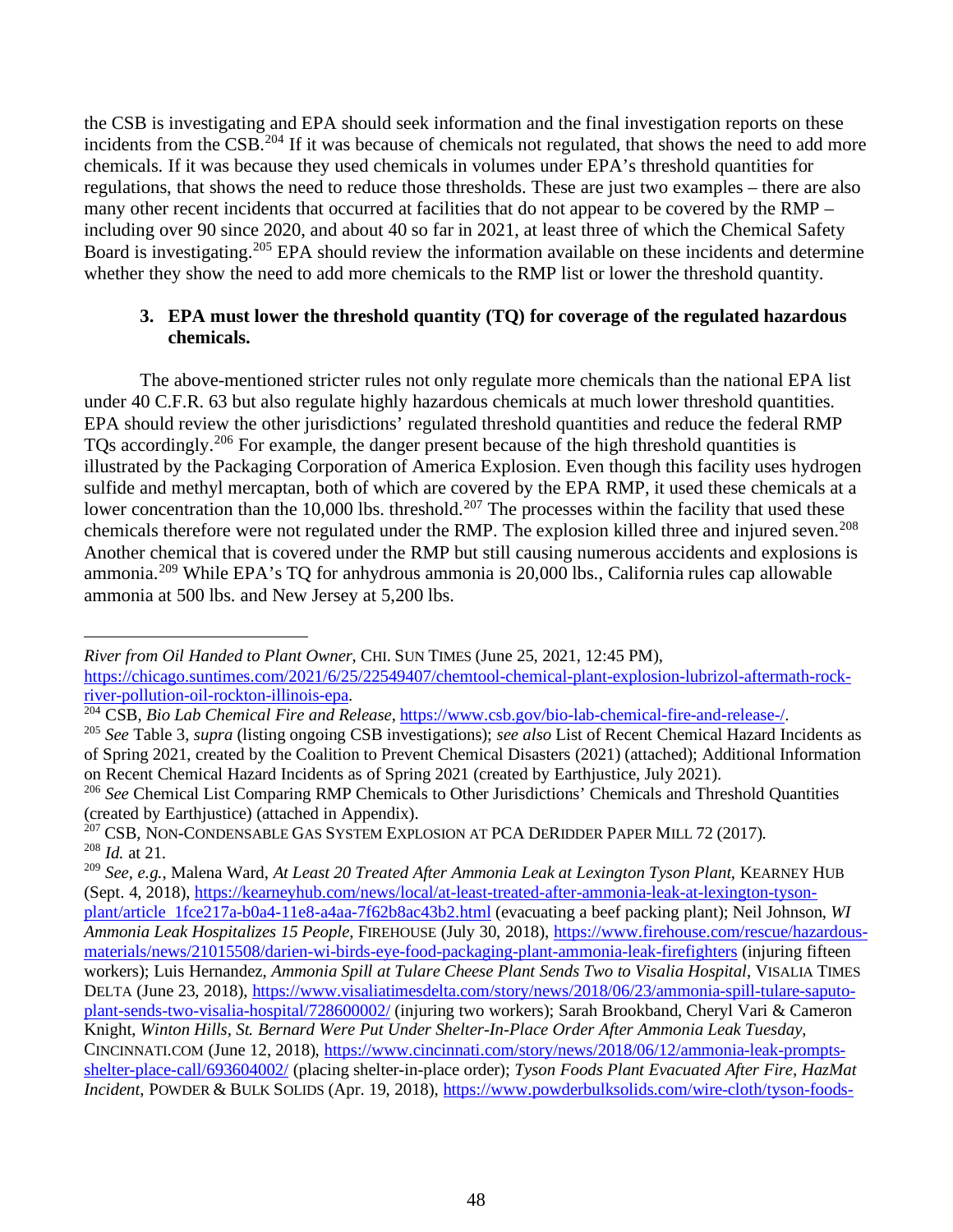#### **D. EPA Must Improve Incident Management and Emergency Preparedness and Response to Reduce and Prevent Harm.**

While strong prevention measures like hazard reduction are the most essential component – because the 149 incidents per year, on average, simply need to end – Commenters also highlight the need to strengthen incident management and emergency preparedness and response measures to lessen and avoid harm in the event a problem of some kind does occur. The public has a need and a right to know if a local industrial facility is at risk of releasing a chemical that could be life-threatening. These requirements are critical to saving the lives of workers and fenceline communities, as well as limiting environmental damage. These requirements are also necessary to advance EPA's environmental justice objective, to ensure facilities and EPA do all they possibly can to protect workers and fenceline communities who have faced incident after incident without any corrective action or assistance, and to ensure that communities have the tools and information they need to prepare if there is a dangerous incident. The new chemical disaster prevention rule must adopt the following measures:

• **Require RMP facilities to evaluate and fix aging infrastructure** by maintaining, repairing, or replacing pipes and other equipment and infrastructure as necessary to ensure the most effective incident management and emergency response, and ensuring a regular repair and maintenance schedule. Damage to an RMP facility's infrastructure, such as its power supply, water supply, or telecommunications, could cause or exacerbate a chemical disaster and delay the facility's emergency response. **Relatedly**, **back-up power is an essential component of a protective rule.** The new chemical disaster prevention rule must require RMP facilities to have functioning backup power generators, microgrids, and other available forms of additional on-site power to ensure full backup power capacity needed for safety reasons. The Arkema disaster demonstrated the consequences of a failed backup generator: when the generator failed, nine chemical containers holding 500,000 pounds of volatile organic peroxides caught on fire.<sup>210</sup> The rule must also require RMP facilities to report on the reliability of their backup power and infrastructure. For example, under the EU's Seveso III Directive, member states must require operators of certain facilities to produce a safety report "demonstrating that adequate safety and reliability have been taken into account in the design, construction, operation and maintenance of any

plant-evacuated-after-fire-hazmat-incident; *Ammonia Leak Disrupts Production at Butterball Plant*, WATTPOULTRY.COM (Nov. 6, 2017), https://www.wattagnet.com/articles/32529-ammonia-leak-disruptsproduction-at-butterball-plant; *Fire Forces Evacuation of Unilever Ice Cream Plant*, POWDER & BULK SOLIDS (Oct. 25, 2017), https://www.powderbulksolids.com/wire-cloth/fire-forces-evacuation-unilever-ice-cream-plant; Chicago Tribune Staff, *7 People Taken To Hospital After Ammonia Leak At Streamwood Food Plant: Officials*, CHI. TRIBUNE (June 6, 2017), https://www.chicagotribune.com/suburbs/elgin-courier-news/ct-streamwoodhazmat-0607-20170606-story.html; Erica Shaffer, *Ammonia Leak Forces Tyson Foods Plant Evacuation*, MEAT + POULTRY (May 18, 2017), https://www.meatpoultry.com/articles/16398-ammonia-leak-forces-tyson-foods-plantevacuation.

 $210$  UCS, Community Impact: Chemical Safety, Harvey, and Delay of the EPA Chemical Disaster Rule at 4 (Oct. 17, 2017), http://www.ucsusa.org/HarveyRMP.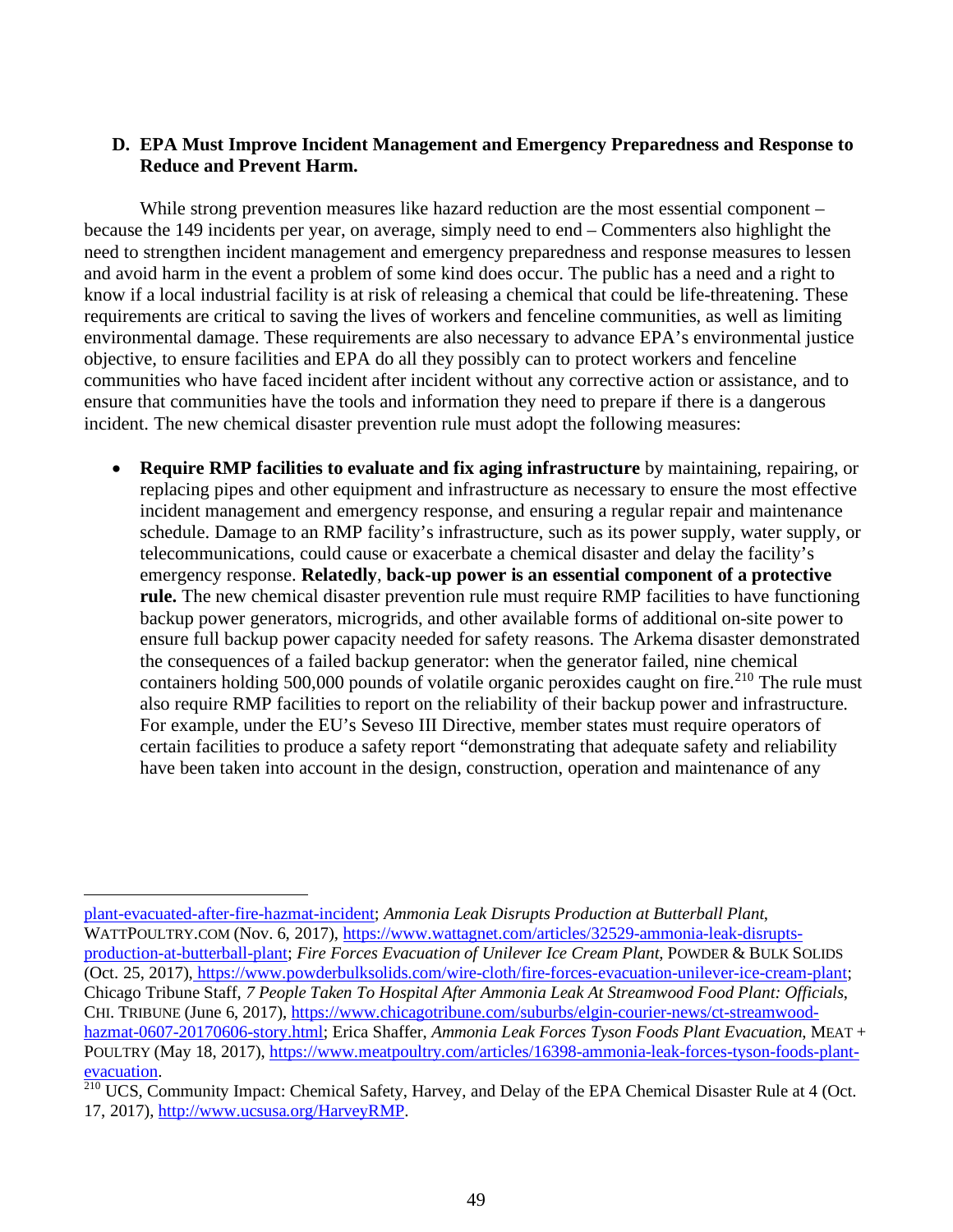installation, storage facility, equipment and infrastructure connected with its operation which are linked to major-accident hazards inside the establishment."<sup>211</sup>

• **Require RMP facilities to conduct fenceline monitoring and leak detection and repair, and to report on the data and leaks in real time to workers and fenceline communities**. If the data or leaks are concerning, the facility must send community text and cell phone alerts in multiple languages with a clear message about the risk and information on how to prepare in case of an emergency. RMP facilities must also be required to take corrective action if the data or leaks come within a range of levels that may harm public health. Real-time data and reports will enable the facility, first responders, workers, and fenceline communities to respond more quickly and effectively to risks or disasters.

The Clean Air Act authorizes EPA to interpret and disseminate real-time monitoring data collected at the fenceline of RMP facilities. <sup>212</sup> Real-time data collection and reporting is also consistent with Section 222(b)(ii) of Executive Order 14008 (Jan. 27, 2021), which requires that "The Administrator of the Environmental Protection Agency shall, within existing appropriations and consistent with applicable law: [...] (ii) create a community notification program to monitor and provide real-time data to the public on current environmental pollution, including emissions, criteria pollutants, and toxins, in frontline and fenceline communities—places with the most significant exposure to such pollution." Some facilities already conduct and report fenceline monitoring data in real time. EPA has required this in consent decrees for certain refineries and chemical plants.<sup>213</sup> Maine, for example, requires continuous fenceline emissions monitoring of aboveground petroleum storage tanks.<sup>214</sup> Local regulations in Los Angeles for petroleum refineries require open-path monitoring with real-time

content/EN/TXT/PDF/?uri=CELEX:32012L0018&from=EN.<br><sup>212</sup> 42 U.S.C. §§ 7412(r)(7)(A), (B), 7413, 7414.

https://www.afpm.org/sites/default/files/issue resources/Fenceline-Monitoring-for-Benzene-B-FAQ.pdf; *Petroleum Refinery Sector Rule (Risk and Technology Review and New Source Performance Standards)*, EPA, https://www.epa.gov/stationary-sources-air-pollution/petroleum-refinery-sector-rule-risk-and-technology-reviewand-new; *Tracking Emissions Using New Fenceline Monitoring Technology*, EPA (June 18, 2018), https://www.epa.gov/sciencematters/tracking-emissions-using-new-fenceline-monitoring-technology. EPA's enforcement office has a number of examples of real-time fenceline monitoring required in consent decrees. *See, e.g.*, 2017 Exxon Mobil enforcement consent decree included an organic chemical manufacturing plant, required fenceline monitoring. https://www.epa.gov/enforcement/exxon-mobilcorporationexxonmobil-oil-corporationclean-air-act-settlement. Norco is a chemical plant, where EPA required fenceline monitoring. https://www.epa.gov/enforcement/shell-chemical-lp-norco-louisiana-clean-air-act-settlement. Shell Deer Park, chemical plant in Houston, TX – required fenceline monitoring, https://www.epa.gov/enforcement/shell-deerpark-settlement. Flint Hills, chemical plant in Port Arthur – required flare fenceline monitoring improvements. https://www.epa.gov/enforcement/flint-hills-resources-port-arthur-clean-air-act-settlement; Dyno Nobel, Del. –

chemical plant, civil enforcement, but notes that criminal plea implemented fenceline monitoring for ammonia. https://www.epa.gov/enforcement/dyno-nobel-informationsheet. 214 *See* ME. STAT. tit. 38, § 590 (2021).

<sup>&</sup>lt;sup>211</sup> Directive 2012/18/EU of the European Parliament and of the Council of 4 July 2012 on the control of majoraccident hazards involving dangerous substances, amending and subsequently repealing Council Directive 96/82/EC, 2012 (L197/9), *available at* https://eur-lex.europa.eu/legal-

<sup>213</sup> *EPA's Fenceline Monitoring Program*, AM. FUEL & PETROCHEMICAL MFRS.,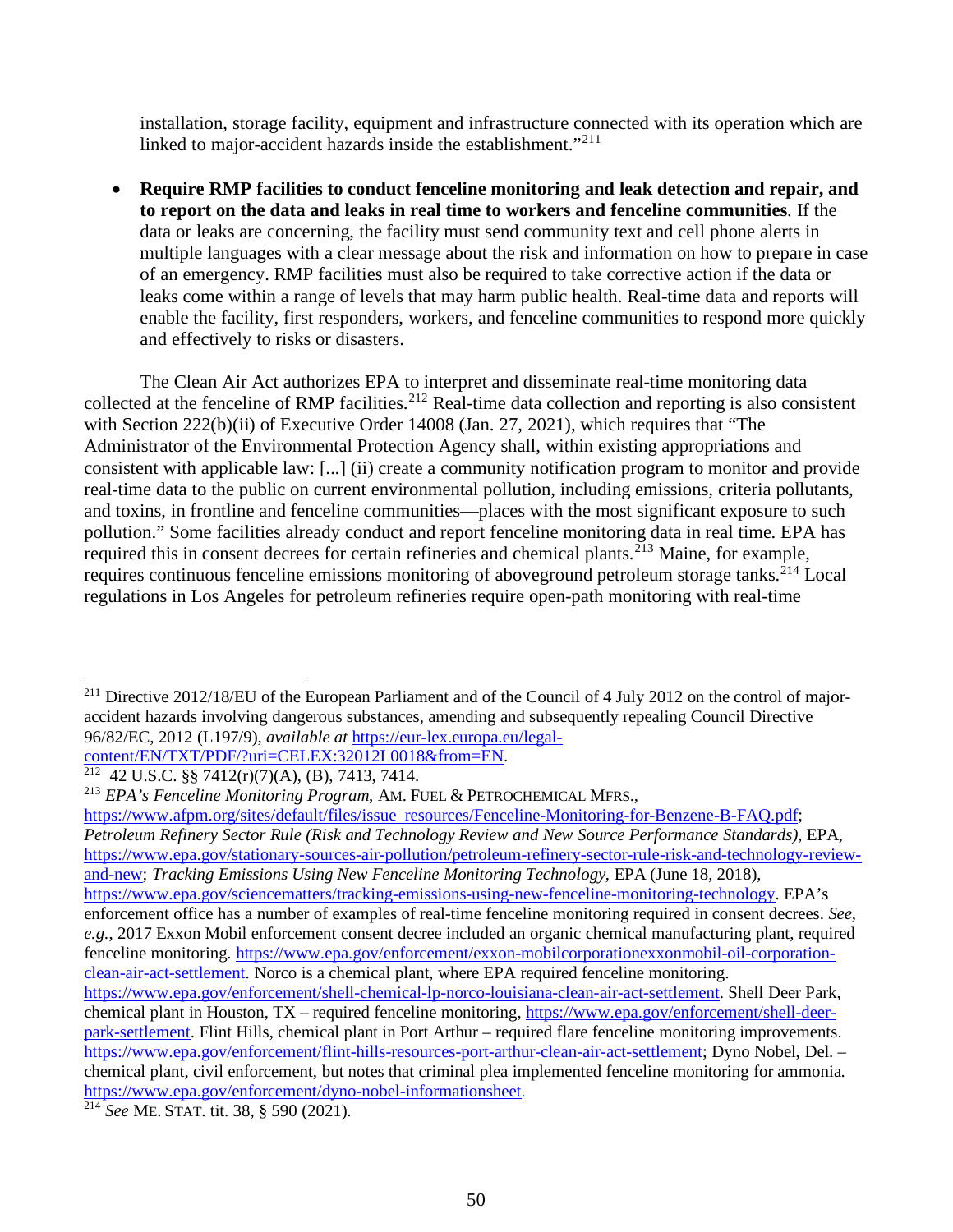alerts.<sup>215</sup> EPA has required industry-wide fenceline monitoring for benzene from petroleum refineries since 2015 using passive samplers – and there is strong justification to add real-time, open-path monitoring under the RMP in addition to that technique because passive samplers (while important and valuable) do not allow for real-time alerts when there is a spike in emissions.<sup>216</sup>

- **Reaffirm emergency exercise requirements, including clear, expeditious deadlines, to ensure the success of a facility's emergency response**. As EPA acknowledged in the 2017 Chemical Disaster Rule, field exercises ensure accurate and complete emergency contact information and enable coordination between a facility, emergency responders, workers, and fenceline communities.<sup>217</sup> EPA retained emergency response exercise requirements in 2019 and should ensure these requirements continue. Unfortunately, EPA delayed the requirements and removed the compliance deadline completely for field exercises.<sup>218</sup> Without a compliance deadline, the provision to conduct emergency field exercises is purely symbolic. Because it cannot be enforced, it is an empty requirement. EPA must not delay exercises and must satisfy the Act's requirements to make all compliance deadlines "as expeditiously as practicable."<sup>219</sup> Five- to ten-year deadlines as EPA issued previously allow more time than necessary to comply and would allow another generation of children to grow up without even the protection of a basic emergency response exercise at the facility near them. The communities with the most facilities need prompt emergency response exercises the most. If more time is needed in some areas, EPA could and should simply provide for a tiered compliance timeline starting with the most hazardous and the most accident-prone facilities as the most urgent.
- **Require robust worker training in hazard mitigation, process safety, and emergency response procedures.** Both prevention and emergency response measures, worker safety trainings are critical to saving lives, ensuring worker safety, and minimizing the impact of a hazard or disaster on workers, fenceline communities, and the environment. Facilities must be required to provide robust, frequent worker training (to all employees, including supervisors and not limited to operators) and information on implementation of all requirements in the new chemical disaster prevention rule, especially and including emergency response, and including "climate and natural disaster risks and how they may impact hazardous chemical processes, onsite emergency responses, and worker health and safety."<sup>220</sup>

<sup>215</sup> *See* S. Coast Air Qual. Mmgt. Dist. Rule 1180 (Dec. 2017); Rule 1180 Refinery Fenceline Air Monitoring Plan Guidelines (Dec. 2017), http://www.aqmd.gov/docs/default-source/rule-book/support-documents/1180/rule-1180 guidelines.pdf. Some EPA enforcement consent decrees also have required real-time fenceline monitoring and reporting at refineries and chemical plants. *See, e.g.*, Shell Norco CD, EPA (2018), https://www.epa.gov/sites/production/files/2018-02/documents/shellchemicallp021218-cd.pdf.

<sup>&</sup>lt;sup>216</sup> Petroleum Refinery Sector Risk and Technology Review and New Source Performance Standards, 80 Fed. Reg. 74,965, 75,178 (Dec. 1, 2015) (codified at 40 C.F.R. pt.63 subpart CC). <sup>217</sup> *See* 82 Fed. Reg. 4594, 4659.

<sup>218</sup> *See* 82 Fed. Reg. at 4659 (requiring field exercises at least once every ten years); 84 Fed. Reg. at 69,840 (removing the minimum frequency requirement for field exercises).

 $219$  42 U.S.C. § 7412(r)(7)(B).

<sup>220</sup> UCS *et al.*, *Preventing "Double Disasters"* at 15. *See, e.g.*, CalARP, Cal. Code Regs. tit. 19, § 2765.2(a)(3) (requiring an emergency response program to include training for all employees in relevant procedures).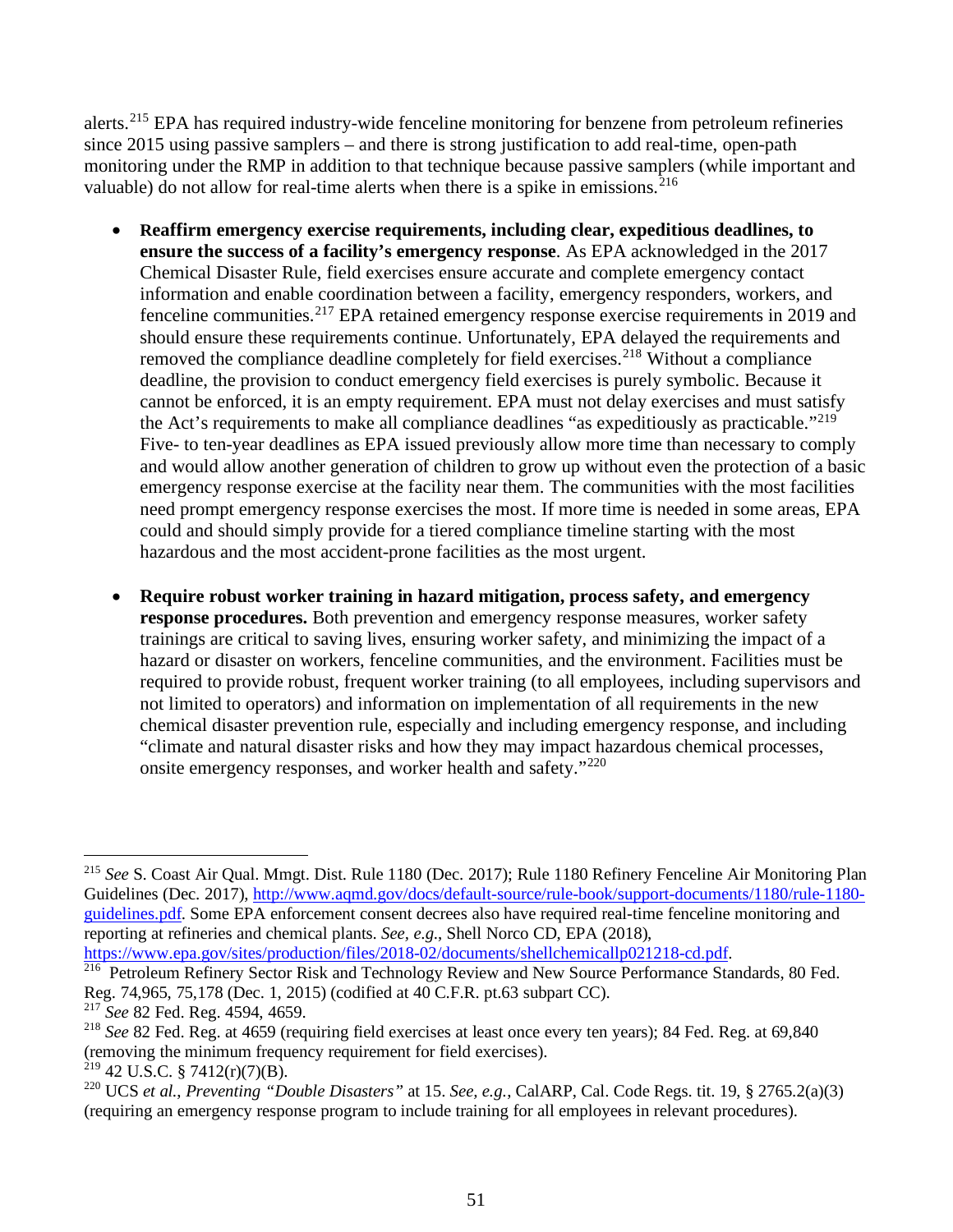• **Community Information Access.** Community members are unable to respond effectively in an emergency without basic information on the hazards and emergency response plan. Fenceline community members need information *before* an incident occurs. Advance community notification from EPA to communities in RMP facility impact zones would be an effective, new approach to ensure that information is targeted to the community members who need and want this. Community members should not have to ask a facility for information that it does not want to provide. Nor should community members have to try to find a Freedom of Information Act (FOIA) reading room to access information they do not even know exists. Therefore, EPA should arrange for advance notification to people in an RMP impact area, through their cell phones, with a phone number or website that the affected community members can use to easily access specific information on hazards and emergency response relevant to them. This type of systematic alert notification exists in only some jurisdictions,<sup>221</sup> and it is essential for all communities, including those in the Gulf and in high climate-risk or natech areas to have this through an EPA-provided alert system. Having this information before an incident occurs would allow community members to prepare and understand when a community alert goes out. The advance community notification and community alerts in response to an incident must each be available in all relevant languages for the community, to ensure equitable access to this information.<sup>222</sup> Improving implementation of the RMP through the Clean Air Act Title V program (as further discussed below) would both assure compliance and would also increase public information for community members near the approximately 1,891 RMP facilities that are also major air pollution sources.

#### **E. Compliance-Focused Rule Design, Accountability and Enforceability**

The importance of strong compliance-focused design could not be more important than here, in the Risk Management Program where people can die if facilities do not comply. Therefore, in writing this rule, EPA should build in sufficient reporting, monitoring, and automatic penalties so that it is easy for anyone – including EPA, state and local governments, workers, and community members— to be able to tell at any time whether a facility is meeting the regulatory requirements or is in violation. This is a program where the goals need to be met fully and continuously, which requires strong compliance, accountability, and enforceability to be built in from the start.

Former EPA official and enforcement expert Cynthia Giles has recently published new papers detailing the value of this approach, after finding widespread noncompliance under the Clean Air Act and other environmental statutes.<sup>223</sup> As her research found in spring 2020, "noncompliance with environmental rules is worse than you think" – finding that "[s]ignificant [environmental law] violation

<sup>221</sup> *See, e.g.*, Contra Costa Health Services, Hazardous Materials Incident Notification Policy, https://cchealth.org/hazmat/pdf/incident notification policy.pdf (describing Community Warning System).

<sup>&</sup>lt;sup>222</sup> See EPA Order 1000.32, Compliance with Executive Order 13166: Improving Access to Services to Persons with Limited English Proficiency; Exec. Order 13,166; https://www.epa.gov/ogc/assisting-people-limited-englishproficiency.<br><sup>223</sup> C. Giles, Harvard Univ. Envt'l & Energy Law Program, Next Generation Compliance: Environmental

Regulation for the Modern Era (2020), https://eelp.law.harvard.edu/2020/09/next-generation-complianceenvironmental-regulation-for-the-modern-era/.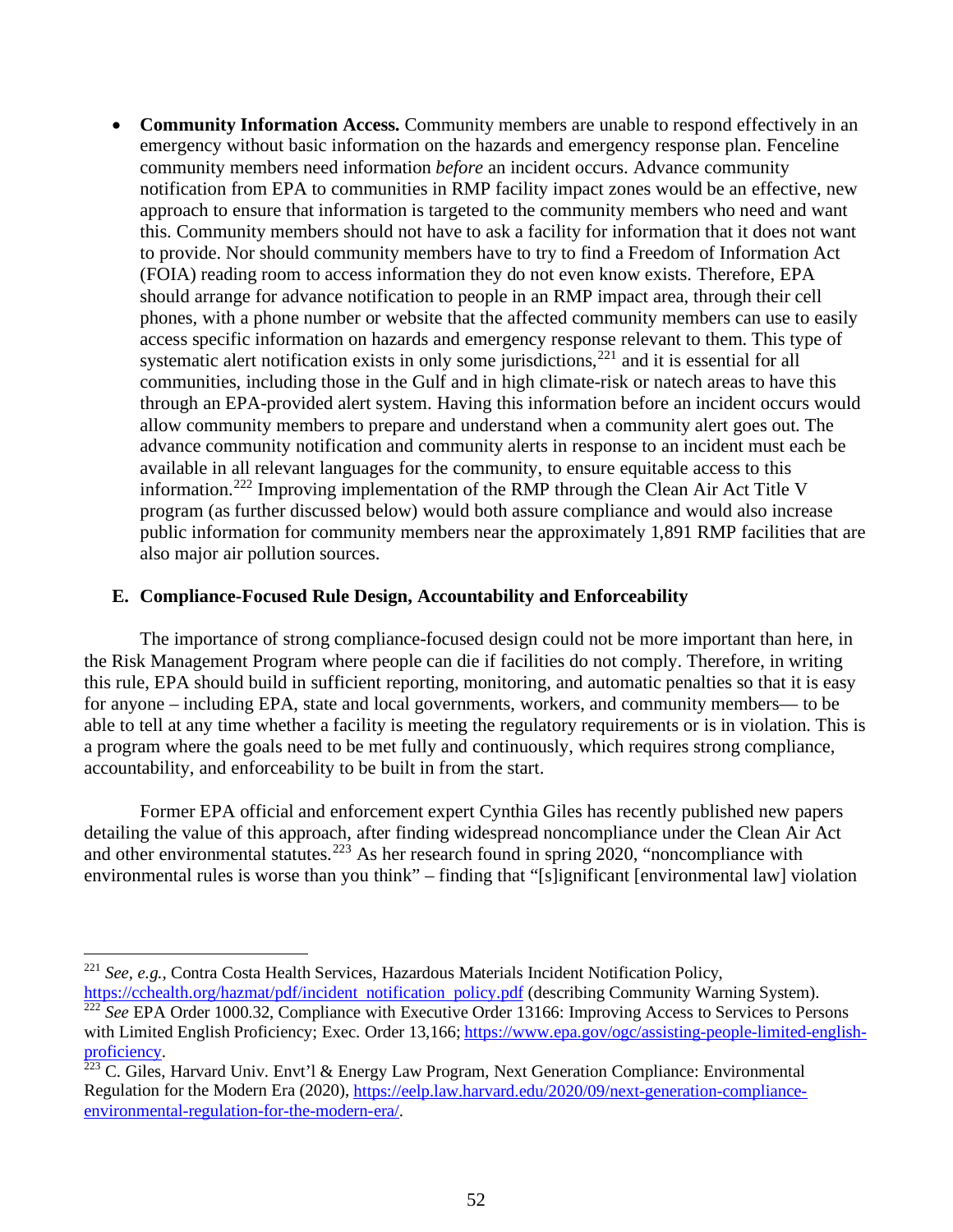rates of 50% to 70% are not unusual."<sup>224</sup> These data show that strengthening the compliance design of the RMP rule will be an important way to improve health and safety by providing the incentive to comply and prevent incidents and harm resulting from failures to comply.

Currently, EPA has limited resources but even with a massive infusion of funds, EPA still could only engage in active enforcement each year at some of the 11,760 existing RMP facilities. And, as discussed earlier, enforcement of the existing rules, alone, has failed to address serious problems in a timely way or to prevent future problems. Writing compliance-design focused rules will increase compliance without any further action from EPA, serve the core goal of preventing incidents before they occur, and provide more information EPA can use to assist in enforcement where this is needed.

For facilities that have repeated problems, including in the chemical, petroleum refinery, and petrochemical sectors, stronger compliance design is especially important. There seems to be little or no incentive for these facilities to make the investment, to take the time, to involve workers, or to make other process safety changes needed to avoid these problems. These facilities are ticking time bombs and yet they are only reporting RMPs to EPA every five years. Increased reporting, automatic liability admission, and penalty requirements, as well as stronger mechanisms for workers and communities to evaluate and assist in assuring compliance, are especially needed to end the cycle of incidents in these sectors.

For the subset of facilities that have not had incidents during the last five to ten years, strong compliance design is also important. Without adequate compliance reports, worker near-miss reporting, and permit implementation, EPA may not be able to see early warnings of problems at facilities where it might not otherwise anticipate an incident occurring.

Therefore, to fulfill the goal of assuring strong compliance design in the new rule, EPA should require more frequent reporting, increased monitoring, automatic liability admission, corrective action, and penalty requirements, and increased transparency and review during the permit process, as well as third-party auditing. In particular:

**More frequent compliance reporting** is needed because five years is far too long to go without any compliance updates to EPA or the public. In addition to restoring the important third-party compliance audit requirements that the CSB recommended and EPA previously recognized are needed,<sup>225</sup> EPA should require electronic, semi-annual compliance reports to EPA regarding compliance with all components of the rules – including the requirement to coordinate annually with first-responders, the requirement to perform emergency response exercises, the requirement to report incidents, and other new requirements that EPA should add in this rule, like IST requirements. EPA should require near-miss reporting to improve information and increase the incentive to learn from and avoid similar, serious problems. EPA should require reporting of IST and natech assessments to gather information, and of implementation, to assure compliance and

<sup>&</sup>lt;sup>224</sup> C. Giles, Harvard Univ. Envt'l & Energy Law Program, Next Generation Compliance: Environmental Regulation for the Modern Era, Part 2: Noncompliance with Environmental Rules Is Worse Than You Think at 3, (Apr. 27, 2020), http://eelp.law.harvard.edu/wp-content/uploads/Cynthia-Giles-Part-2-FINAL.pdf. <sup>225</sup> See 82 Fed. Reg. 4675 (40 C.F.R. §§ 68.58, 68.79); *see also* 81 Fed. Reg. 13,654-62 (citing CSB

findings on lack of rigorous compliance audits as contributing factor behind the 2005 BP Texas City refinery explosion and fire).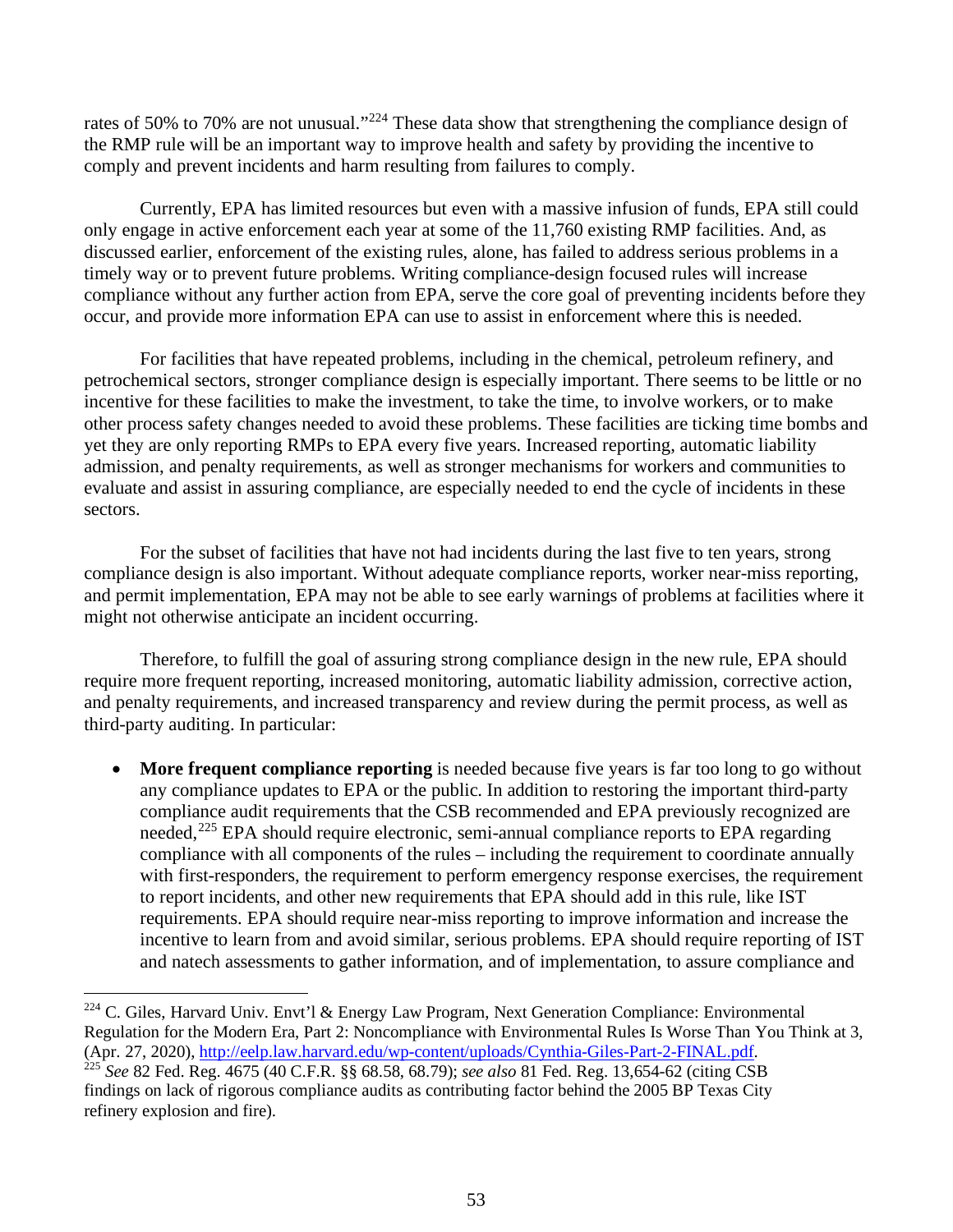improve the information available to EPA on hazard elimination and IST and natech mitigation implementation. Semi-annual compliance reports are required for all major air pollution sources under Title V. EPA has an electronic system in place for these reports – and that system has already received 56,214 submissions since  $2012$ <sup>226</sup> Any facilities that use, store, or manage highly hazardous chemicals should have full ability to submit regular compliance reports under the new RMP rule. Going through the reporting process is an important compliance check for the facility and requiring this regularly would likely increase compliance and provide earlier information to EPA of any problems with compliance. As EPA's air office has recognized, electronic reporting can advance compliance and protection of the environment, simplify reporting and make more accurate data available more quickly to EPA, air agencies, and the public. $227$ 

- **EPA should also require process monitoring, real-time fenceline air monitoring, and leak detection** at facilities with the most hazardous chemicals on-site, with real-time monitoring reports online and directly to EPA. For facilities like chemical manufacturers and petroleum refineries that have known problems with fugitive emissions and leaks, and especially where such a release could be deadly in a short amount of time, monitoring for releases is an important way to assure compliance by providing immediate information to the facility that there is a problem and to EPA and the public. In addition to improving compliance, fenceline and other monitoring can also provide an early warning about an incident that can save lives – and that is why it is important also to require advance community notifications and alerts in multiple languages, as discussed earlier in these comments. Monitoring of various types is widely available and local jurisdictions and EPA have required real-time, open-path monitoring at some sources like petroleum refineries and chemical or petrochemical manufacturers in enforcement cases, providing a pathway and example for requiring this under a new chemical disaster prevention rule. 228
- **An automatic liability admission and penalty for failing to meet any requirements of the rules, including reporting requirements.** The delay in reporting incidents is an example showing why automatic requirements are needed. The lag in reporting incidents shows that many facilities are not satisfying the 6-month incident reporting deadline in 40 C.F.R. § 68.195, yet there appears to be little or no consequence for these failures and for this delay. Failing to get this information in a timely way may prevent EPA from performing a relevant inspection and requiring corrective action and may lead to serious harm. Requiring a facility to admit the problem and pay an immediate penalty would provide a stronger incentive not to commit the problem. Adding an automatic penalty for other requirements, including annual coordination with first responders, emergency response exercises, and the new IST, natech, and other requirements EPA should put in place in a new rule will have similar benefits.

<sup>226</sup> *See* CEDRI, *Compliance and Emissions Data Reporting Interface*, EPA, https://www.epa.gov/electronicreporting-air-emissions/cedri.

 $^{227}$  EPA, Petroleum Refinery Sector NESHAP, Final Rule, 80 Fed. Reg. 75,178, 75,185 (Dec. 1, 2015) (explaining addition of electronic reporting of performance tests to EPA).

<sup>228</sup> *See supra* note 213.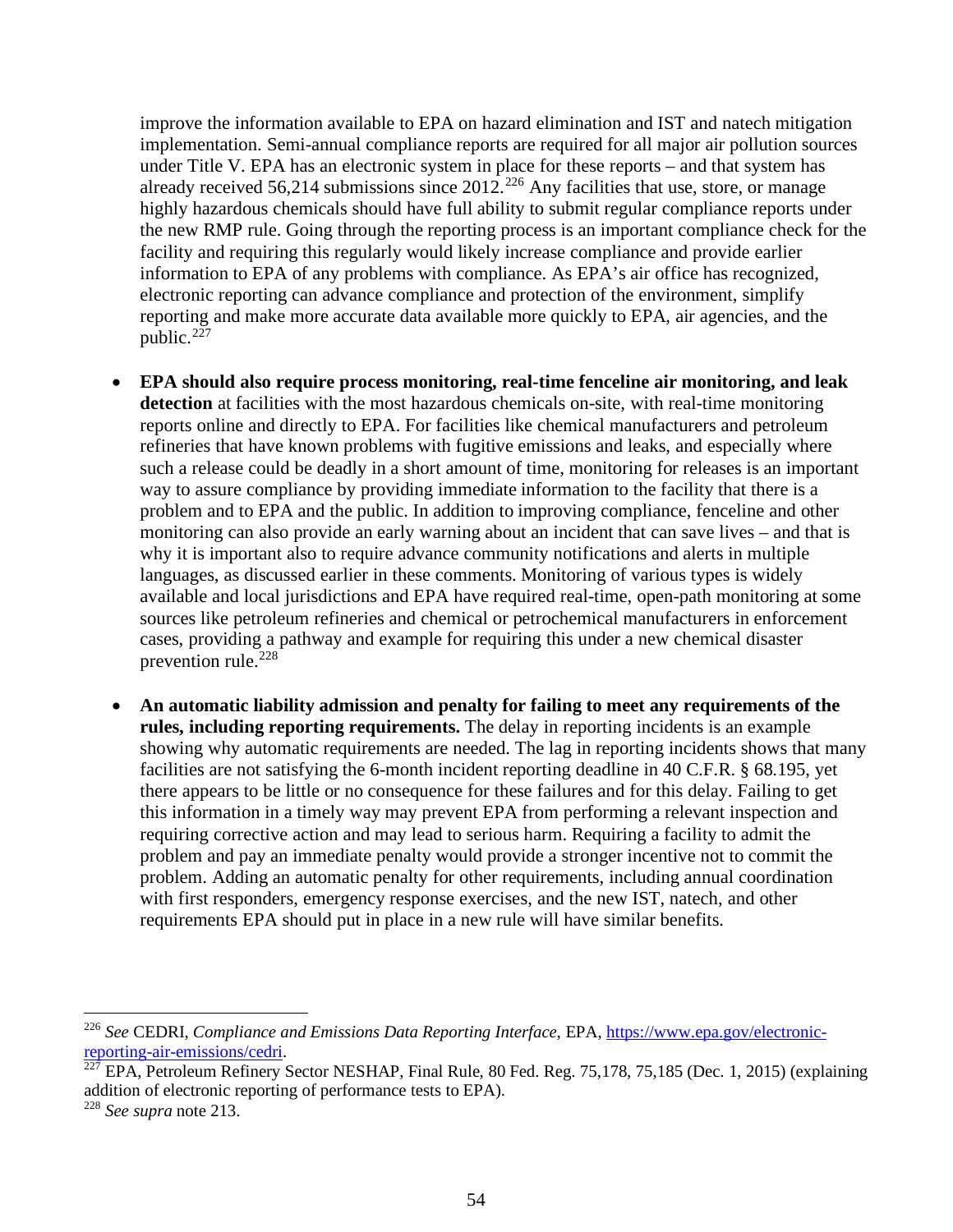- **Escalation of the penalty** for failure to admit liability and pay within 5 days of a violation will further increase the incentive to comply and to correct a problem in a timely way. Having more timely information and more immediate corrective action will improve safety.
- **Stronger worker involvement, stop-work authority, and anonymous near-miss reporting hotline.** The California refinery rule provides language and a strong record of how useful worker involvement provisions are to prevent disasters and assure compliance. For example, the California refinery rule's employee stop work authority is especially important language that EPA should require in the new RMP rule, to fulfill the statutory chemical disaster prevention objective and to assure compliance.<sup>229</sup> California's rule authorizes all employees (including contractors) to recommend to the operator in charge of a unit that an operation or process be partially or completely shut down, based on a process safety hazard. And importantly, it authorizes the qualified operator in charge of a unit to shut down an operation or process immediately to protect safety.<sup>230</sup> Adding this type of requirement would implement a core CSB recommendation.<sup>231</sup> Allowing employees to stop a chemical process when they determine this is needed to protect safety would empower workers to help assure compliance and save lives. EPA should also require prompt reports of all stop-work authority used so that EPA and the public are aware and can evaluate if additional quick action is needed to support the workers, assure compliance and save lives.

In addition, EPA should provide a hotline that allows for anonymous near-miss and safety reporting directly to the agency for workers, contractors, and anyone else with relevant information. There are ample examples of this tool.<sup>232</sup> This would be a valuable service that EPA could and should provide to workers, and to community members to help track and ensure prompt action wherever there is a potential problem. Creating a direct hotline to EPA that is anonymous and protects workers from any concern about retaliation would help ensure that even if there is a delay in incident reporting (as is clear from the RMP database records), EPA would get fast information whenever someone with knowledge wants to quickly provide this. EPA should ensure public reporting of information received through this hotline (while protecting the identities of reporters), including information on action, if any, that EPA took to investigate and respond to the concern raised by a hotline caller. And, EPA should also require worker education

<sup>&</sup>lt;sup>229</sup> See CAL. CODE REGS. Tit. 19, § 2762.16(f): authority of all employees, to refuse to perform a task where doing so could reasonably result in death or serious physical harm. <sup>230</sup> *Id.*

 $231$  CSB Comments in Response to EPA's Request for Information at 12 (2014),

https://www.csb.gov/assets/1/6/epa rfi2.pdf (attached) ("the CSB supports EPA's consideration of the development and implementation of a stop-work authority that authorizes workers to stop work where they identify imminent risks or dangerous activities"), EPA-HQ-OEM-2014-0328-0689.

<sup>&</sup>lt;sup>232</sup> See, e.g., See FAA Aviation Reporting System; National Firefighters www.firefighternearmiss.com; CIRAS (Confidential Incident Reporting and Analysis System), the confidential reporting system for the British railway industry; CHIRP (Confidential Human Factors Incident Reporting Programme / Confidential Hazardous Incident Reporting Programme), British aviation and maritime industries; CROSS (Confidential Reporting on Structural Safety), structural and civil engineering industry; BSEE, Director's Corner (Feb. 18, 2014),

http://www.bsee.gov/Safety/Directors-Corner/; BSEE, Press Release, BSEE and BTS to Host Public Meetings to Discuss Near-Miss Reporting System (Mar. 31, 2014), http://www.bsee.gov/BSEE-Newsroom/Press-Releases/2014/BSEE-and-BTS-to-Host-Public-Meetings-toDiscuss-Near-Miss-Reporting-System/; http://www.firefighternearmiss.com/About.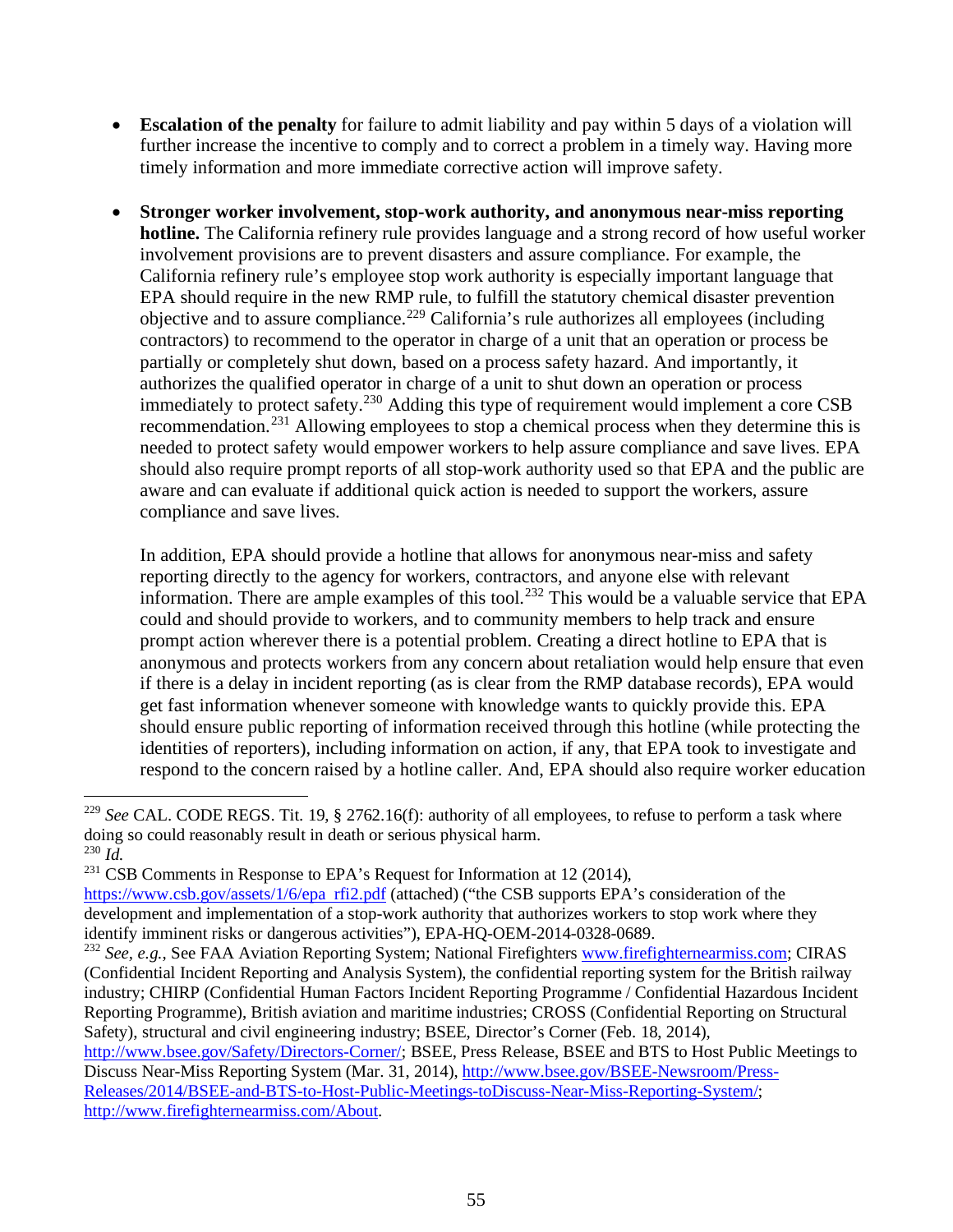on this tool and on stop-work authority as part of expanded worker safety training, to help workers be more effective at assuring compliance and helping to save lives and prevent injuries.

• **Full implementation in Title V air permits.** EPA also should ensure that people near RMP facilities that are also major sources of air pollution receive the full benefit of the Title V Clean Air Act operating permit process. Currently, for major sources subject to Title  $V - of$  which there are nearly 1,900 – EPA's rules do not treat the RMP like any other applicable Clean Air Act requirement. Title V of the Clean Air Act requires permitting authorities to incorporate all applicable Clean Air Act requirements in terms and conditions and requires reporting and monitoring necessary to assure compliance with these requirements.<sup>233</sup> "Applicable" requirements" include all standards, emissions limits, and requirements of the Clean Air Act.<sup>234</sup> Title V's intent is to "substantially strengthen enforcement of the Clean Air Act" by "clarify[ing] and mak[ing] more readily enforceable a source's pollution control requirements." $^{235}$  As EPA explained when promulgating its Title V regulations, a Title V permit should "enable the source, States, EPA, and the public to understand better the requirements to which the source is subject, and whether the source is meeting those requirements."<sup>236</sup>

The RMP is an applicable Clean Air Act requirement. Yet, EPA's existing RMP rule, 40 C.F.R. § 68.215, does not treat it like all other such requirements. Instead, the rule provides that only a minimal statement and compliance certification (or compliance schedule) are required to be included in the permit.<sup>237</sup> The rule even allows issuance of a permit to a facility that will have to comply with the RMP that does not include those basic requirements if the permit is issued "prior to the deadline for registering and submitting the RMP." These requirements are insufficient to assure compliance with a program that is intended to protect the lives and safety of fenceline communities and workers.

EPA should revise this rule (40 C.F.R. § 68.215) to require the RMP rules to be treated just like any other Clean Air Act requirement for facilities regulated by Title V of the Clean Air Act. Doing that should mean that the new RMP rule and the facility's Risk Management Plan would be included in the Title V permit application and incorporated into the Title V operating permit for major air pollution sources. An air permitting authority would include terms or conditions for

<sup>233</sup> 40 C.F.R. § 7661c(a); 40 C.F.R. §§ 70.6(a)(1), (c)(1).

<sup>234</sup> 40 C.F.R. § 70.2.

<sup>235</sup> S. Rep. No. 101-228 at 347, 348 (1990), *as reprinted in* A Legislative History of the Clean Air Act Amendments of 1990 (1993), at 8687, 8688.

<sup>236</sup> Operating Permit Program, Final Rule, 57 Fed. Reg. 32,250, 32,251 (July 21, 1992).

 $237$  40 C.F.R. 68.215: "Permit content and air permitting authority or designated agency requirements (a) These requirements apply to any stationary source subject to this part 68 and parts 70 or 71 of this chapter. The 40 CFR part 70 or part 71 permit for the stationary source shall contain: (1) A statement listing this part as an applicable requirement; (2) Conditions that require the source owner or operator to submit: (i) A compliance schedule for meeting the requirements of this part by the dates provided in §§ 68.10(a) through (f) and 68.96(a) and (b)(2)(i), or (ii) As part of the compliance certification submitted under 40 CFR 70.6(c)(5), a certification statement that the source is in compliance with all requirements of this part, including the registration and submission of the RMP. … (c) For 40 CFR part 70 or part 71 permits issued prior to the deadline for registering and submitting the RMP and which do not contain permit conditions described in paragraph (a) of this section, the owner or operator or air permitting authority shall initiate permit revision or reopening according to the procedures of 40 CFR 70.7 or 71.7 to incorporate the terms and conditions consistent with paragraph (a) of this section."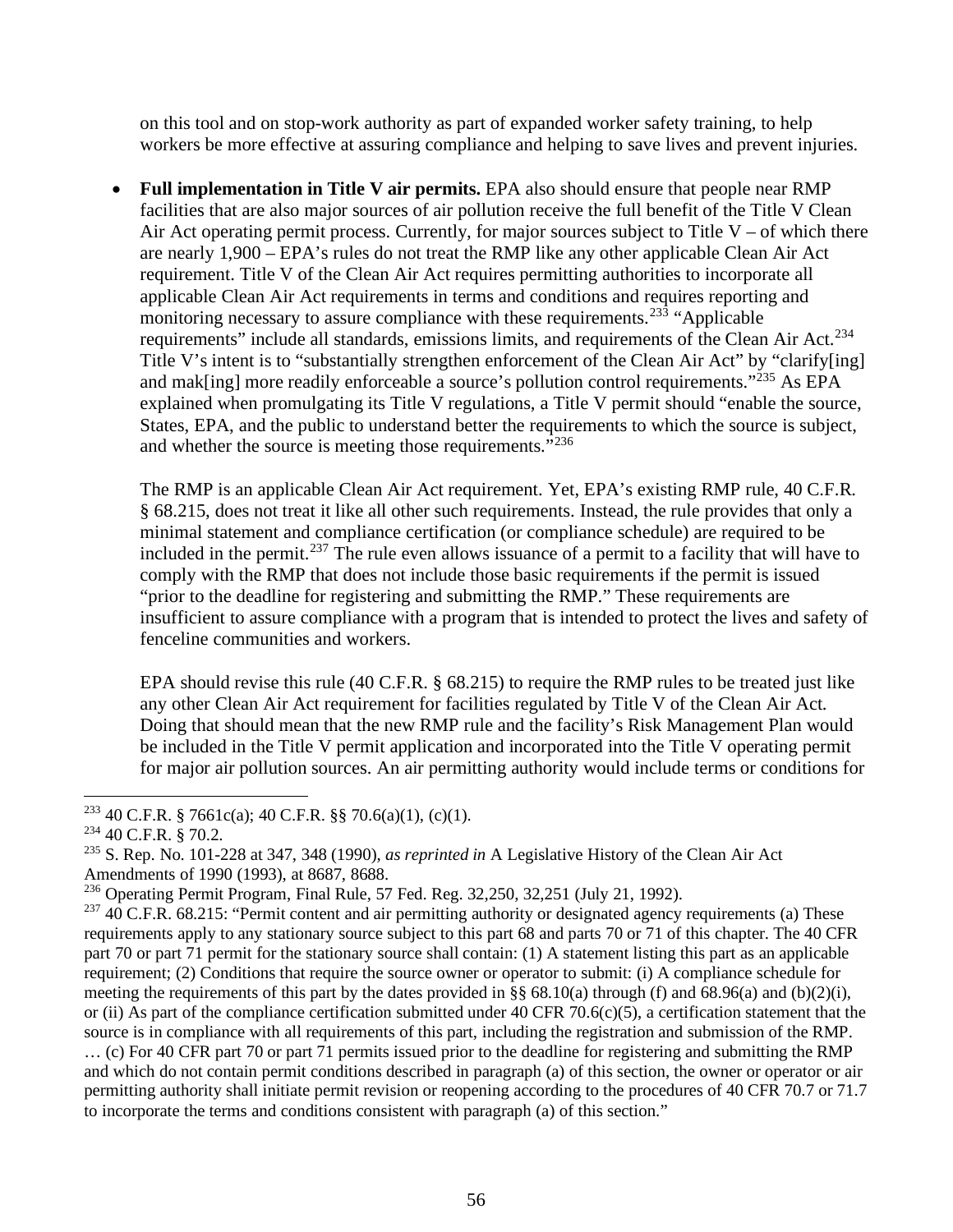monitoring and reporting that are necessary to assure compliance with the rule and plan (or simply include the monitoring and reporting EPA adds in the new RMP rule as terms and conditions in the permit). EPA would retain the authority to review and determine whether to object to a permit for failure to incorporate the RMP rule and plan, as for any other applicable requirements.

Having the new RMP rule (with stronger requirements and mitigation measures) and the facility's RMP plan incorporated into the permit would elevate the importance of complying with these requirements, by treating them with the same attention that every other Clean Air Act requirement is given in the Title V permitting process. Fully incorporating the RMP requirements under Title V would increase protection for communities by increasing transparency for the requirements applicable to a facility, and thus increasing the incentive for facilities to comply. It would make the RMP requirements more understandable and more enforceable by community members and local governments. It would allow community members to comment on and seek an EPA objection if the RMP was not fully implemented in the permit. EPA could require incorporation into the permit of only the non-OCA portions of the plan and maintain the unique requirements for restricted access to the OCA portions as the statute requires.

This change would have significant benefits at the subset of facilities covered by both the RMP and Title V and would require no more expertise than air permitting agencies already use to process Title V permits. Air permitting agencies would not be writing or evaluating the RMP rules or risk management plans (just as air permitting authorities are not required to write or evaluate EPA air toxics rules or new source performance standards), but would simply be ensuring these are incorporated into the Title V permit. Air permitting authorities and facilities would simply have to add the RMP rule and plan to the list of other applicable clean air requirements under Title V and treat them the same way, for facilities subject to both Title V and the RMP.

Including the RMP fully in Title V permits would give air permitting authorities more information and ability to assist with oversight of compliance, including by adding additional monitoring or reporting where there is need to do so to assure compliance. And, it would also allow air permitting authorities to simply implement the RMP rule and plan like other EPA clean air rules, and state implementation plans without adding any requirements if not needed. Of course, the stronger and clearer the requirements EPA issues in a new RMP rule and the more guidance EPA offers to assist permitting agencies as needed, the smoother it would be for air permitting authorities to implement this through Title V. Implementation under Title V would occur gradually, as facilities submit new or renewed Title V permit applications. Air permitting authorities would still have a targeted role under Title V similar to other CAA requirements, focused on incorporating the RMP plan and necessary terms and conditions into the Title V permit, while EPA would retain the ultimate power to review or object to both the original RMP and the proposed Title V permit (as it does now).

While EPA has refused to incorporate the  $112(r)(1)$  general duty into Title V permits because only EPA has the ability to enforce that duty, the same is not true for the RMP rules. States, local governments, workers, and community members are able to enforce the RMP rules. So ensuring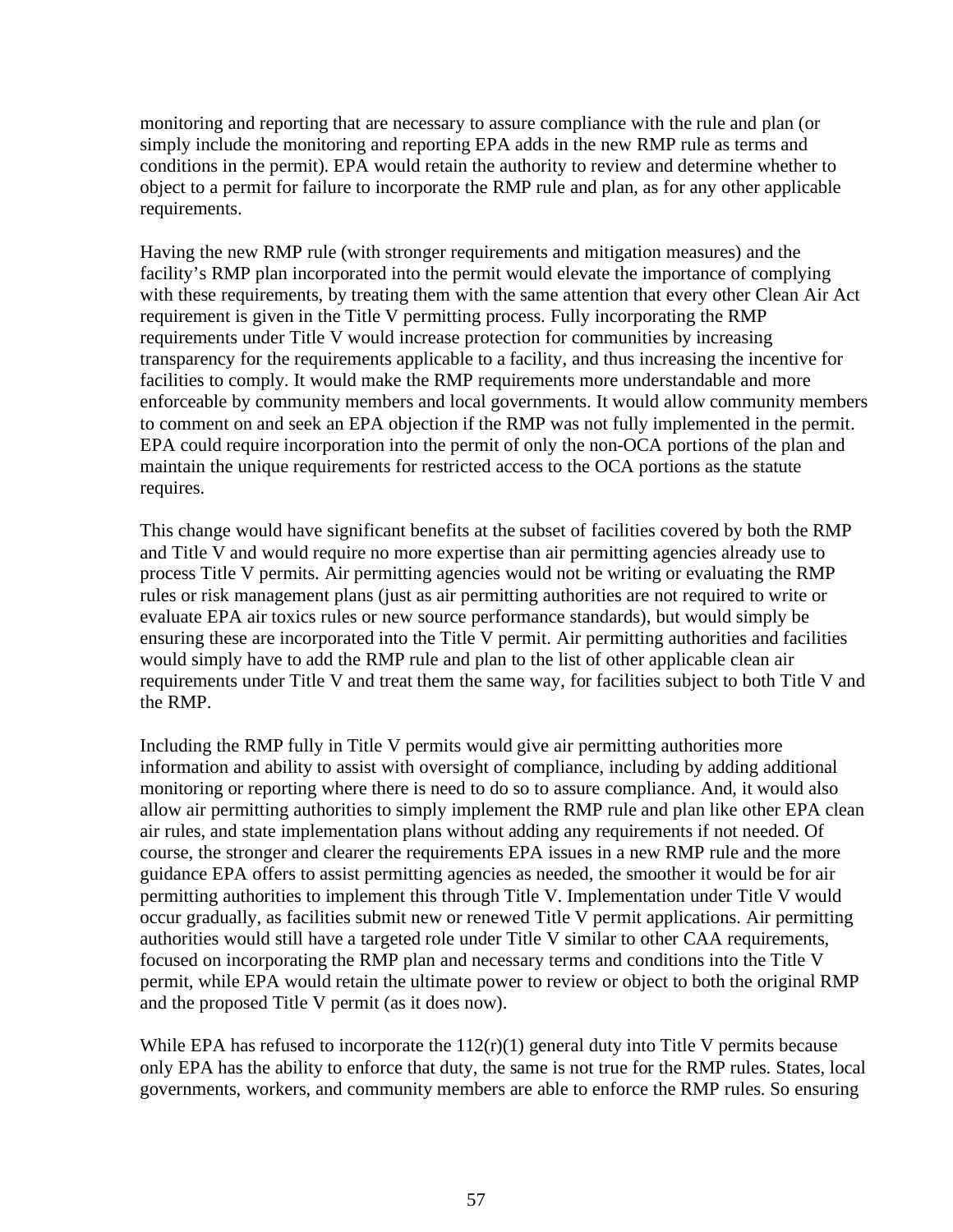that they are fully incorporated into the Title V permit advances that goal and is consistent with Title V and with the differences between  $112(r)(1)$  and the regulations under  $112(r)(7)$ .

Based on its experience seeing the significant problems under the existing RMP rule, and the need for stronger compliance assurance to be built into the rules, EPA should reevaluate the old permitting rule (40 C.F.R. § 68.215) and recognize that stronger implementation is needed under Title V. Applying only to a subset of RMP facilities, this would be a tailored approach to strengthen compliance at some of the most hazardous RMP facilities that are also major air sources subject to Title V (about 1,891 in the May 2021 RMP Database). Importantly, it would apply to the industry sectors with the highest accident rates, e.g.,: petroleum refineries, chemical manufacturers, and pulp and paper mills – most of which are major air sources subject to Title V.

Making this change would advance the prevention objective of section  $112(r)$  and the goal of making the Title V permit the primary Clean Air Act blueprint or unified compliance guide for all sources, state permitting authorities, and the public. Without this change, the RMP will continue to be a neglected, harder to enforce, lower compliance program – which is directly contrary to the goal of Clean Air Act  $112(r)$  – to protect health and safety from chemical fires, explosions, and other highly hazardous accidental releases, and to prevent Bhopal-like catastrophes from happening in the U.S.

#### **CONCLUSION**

This rulemaking could not be more important or more urgent. EPA's action here will determine whether fenceline communities, workers, and first-responders receive health and safety protection from industrial chemical disasters that are preventable. EPA has a tremendous responsibility and obligation to finally end chemical disasters at industrial facilities in the United States and to bolster the important regulatory framework to stand vigilant in avoiding a future chemical catastrophe.

We appreciate EPA's action to start this rulemaking by collecting information from the public in virtual listening sessions and thank Dr. Waterhouse and all staff who joined and coordinated these sessions. These were well-run and were more accessible than the usual public hearings, because EPA held them virtually, provided significant information in advance of and during the sessions to help guide participants, offered video and phone access, and included interpretation services throughout. It is always challenging for the public to participate in this kind of session and especially to do so in a pandemic during working hours. We hope EPA will seek feedback on ways this type of session could be improved in the future. But we want to share great appreciation and thanks to the agency for starting off on the right foot in this rulemaking with these public sessions. As EPA staff work on this rule, please keep at the front of your minds the faces, stories, and lived experience of the workers and the many members of fenceline communities who testified at the listening sessions this year and in prior years.<sup>238</sup>

Finally, please remember that EPA's new rule will be a test of this Administration's commitments to public health, environmental justice, and worker safety. We are now counting on EPA to design and issue a new chemical disaster prevention rule that follows the science and the Clean Air

<sup>238</sup> *See also* Public Hearing Transcripts from 2016, 2018, *available in* https://www.regulations.gov/docket/EPA-HQ-OEM-2015-0725*.*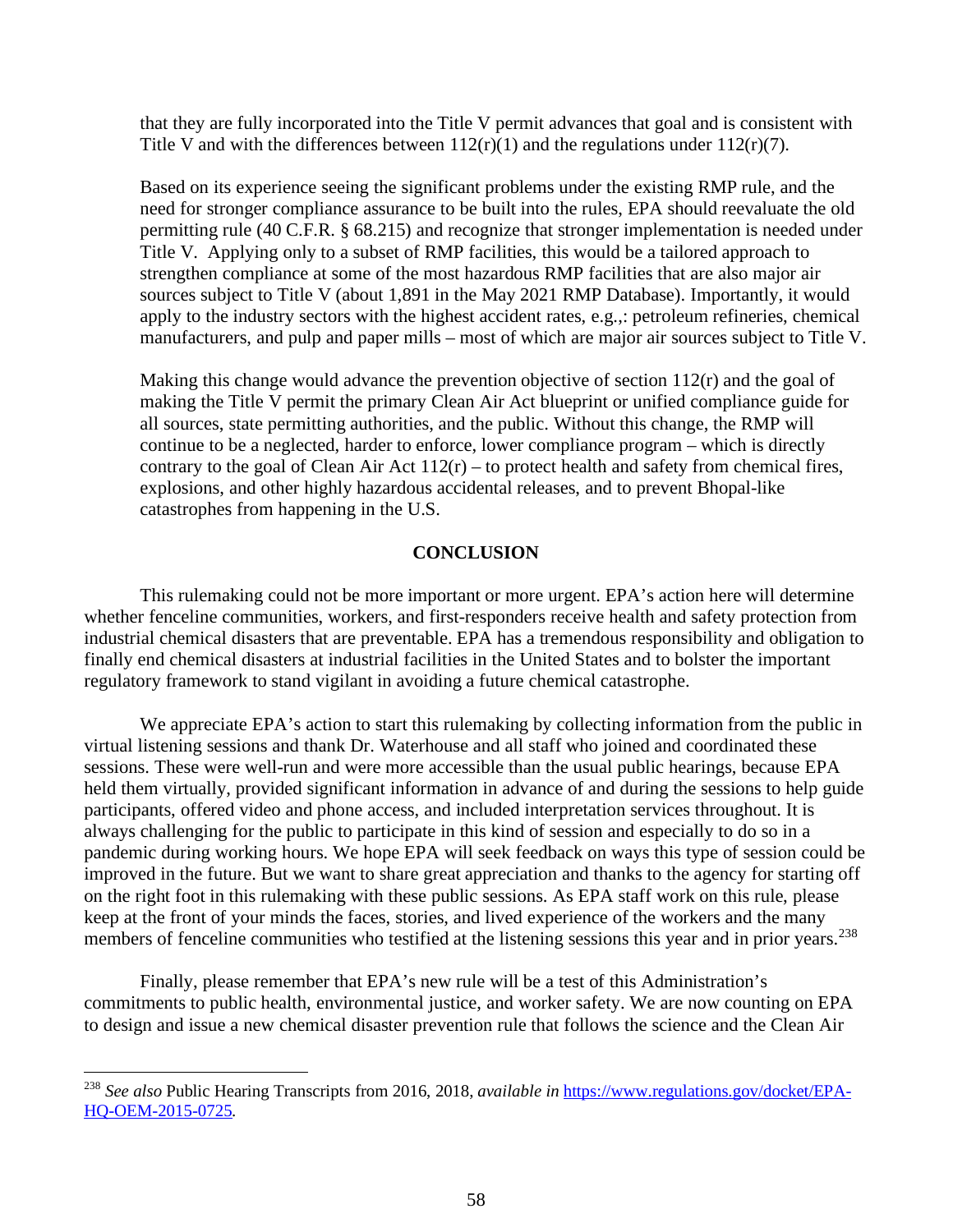Act, is stronger than ever before, and finally assures fenceline communities the maximum possible protection for health and safety.

Thank you for your time and consideration of these comments. For additional information, please contact any of the above-listed organizations, or Emma Cheuse, Senior Attorney, echeuse@earthjustice.org, or Deena Tumeh, dtumeh@earthjustice.org,<sup>239</sup> at Earthjustice, (202) 667-4500 (ext. 5220).

Cc: EPA Office of Environmental Justice

<sup>&</sup>lt;sup>239</sup> Admitted only in California. Supervised by Emma Cheuse, a member of the D.C. Bar.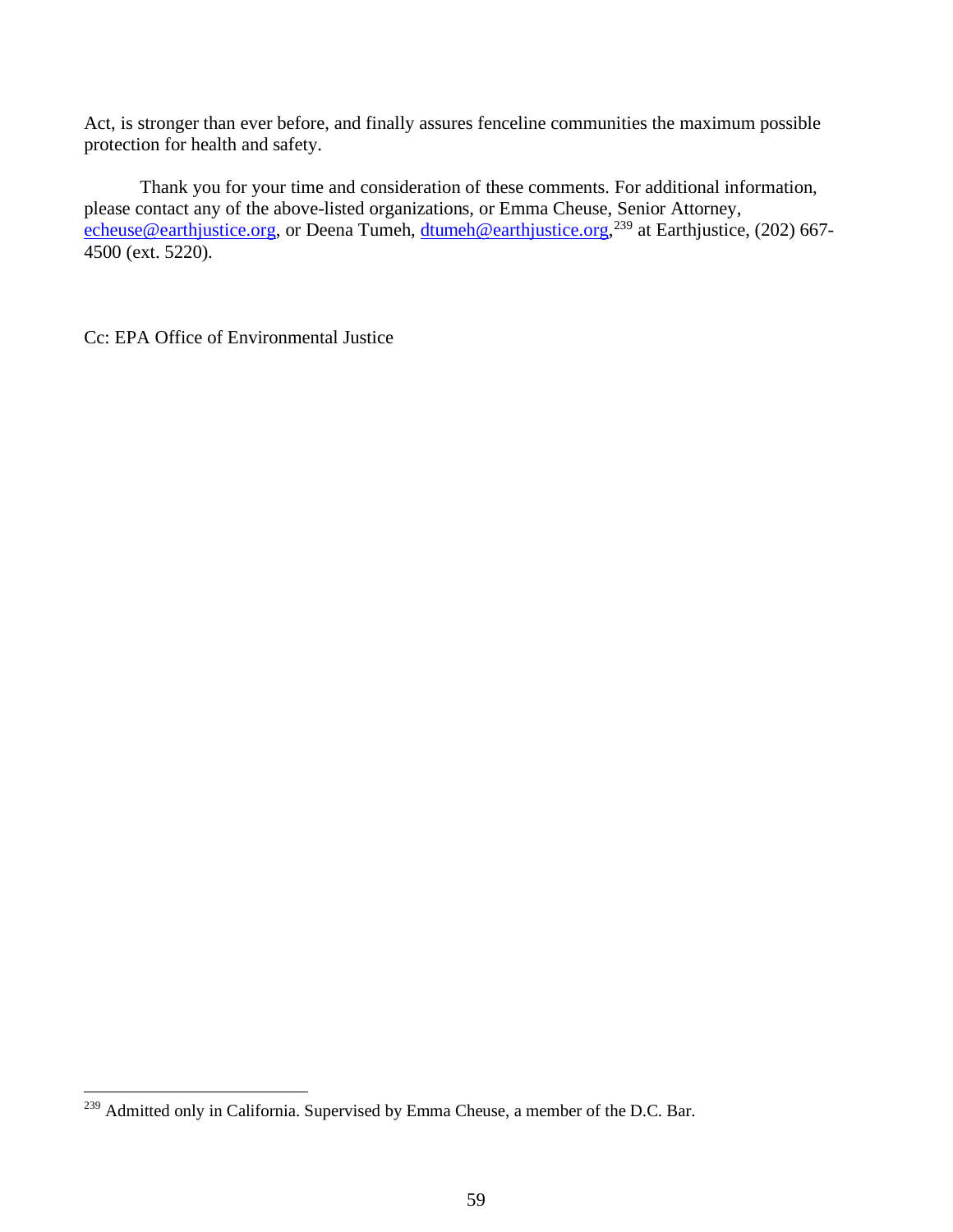#### **LIST OF DOCUMENTS ATTACHED AS APPENDIX**

(listed in order of appearance in petition)

- 1. Center for Progressive Reform, Union of Concerned Scientists, and PR, Earthjustice, *Preventing "Double Disasters": How the U.S. Environmental Protection Agency can protect the public from hazardous chemical releases worsened by natural disasters* at 6 (July 2021), http://progressivereform.org/our-work/energy-environment/preventingdouble-disasters/.
- 2. *Air Alliance Houston et al. v. EPA*, 906 F.3d 1049, 1066 (D.C. Cir. 2018).
- 3. Coalition to Prevent Chemical Disasters, Comment Letter on Notice of Public Comment Period on "Accidental Release Prevention Requirements: Risk Management Programs Under the Clean Air Act, Section 112(r)(7); Proposed Rule," Docket Number EPA-HQ-OEM-2015-0725 (May 13, 2016).
- 4. Air Alliance Houston et al., Comments on Accidental Release Prevention Requirements: Risk Management Programs Under the Clean Air Act, Proposed Rule, 83 Fed. Reg. 24,850, Docket No. EPA-HQ-OEM-2015-0725 (Aug. 23, 2018), https://www.regulations.gov/comment/EPA-HQ-OEM-2015-0725-1969.
- 5. Air Alliance Houston *et al.*, Petition for Reconsideration of Final Rule Entitled "Accidental Release Prevention Requirements: Risk Management Programs Under the Clean Air Act," 84 Fed. Reg. 69,834, EPA-HQ-OEM-2015-0725 (Feb. 18, 2020).
- 6. Sierra Club *et al.*, Petition to Prevent Chemical Disasters to EPA Administrator Lisa Jackson, EPA-HQ-OEM-2015-0725-0249 (July 25, 2012).
- 7. Community Petitioners' Opening Brief, *Air Alliance Houston et al. v. EPA*, 906 F.3d 1049, 1066 (D.C. Cir. 2018).
- 8. Community Petitioners' Reply Brief, *Air Alliance Houston et al. v. EPA*, 906 F.3d 1049, 1066 (D.C. Cir. 2018).
- 9. CSB, Comments in Response to EPA's Request for Information at 12 (Oct. 29, 2014), https://www.csb.gov/assets/1/6/epa\_rfi2.pdf.
- 10. CSB, Comments on Accidental Release Prevention Requirements: Risk Management Programs Under the Clean Air Act, Proposed Rule, 83 Fed. Reg. 24,850, Docket No. EPA-HQ-OEM-2015-0725 (May 10, 2016), https://www.csb.gov/assets/1/6/csb\_comments\_epa-hq-oem-2015-0725\_51020161.pdf.
- 11. CSB, Comments on Accidental Release Prevention Requirements: Risk Management Programs Under the Clean Air Act, Docket No. EPA-HQ-OEM-2015-0725 (July 20, 2018), https://www.csb.gov/assets/1/6/csb comments epa rmp 20180720.pdf.
- 12. CSB, *Organic Peroxide Decomposition, Release, and Fire at Arkema Crosby Following Hurricane Harvey Flooding*, Report No. 2017-08-I-TX (May 2018), https://www.csb.gov/arkema-inc-chemical-plant-fire-/.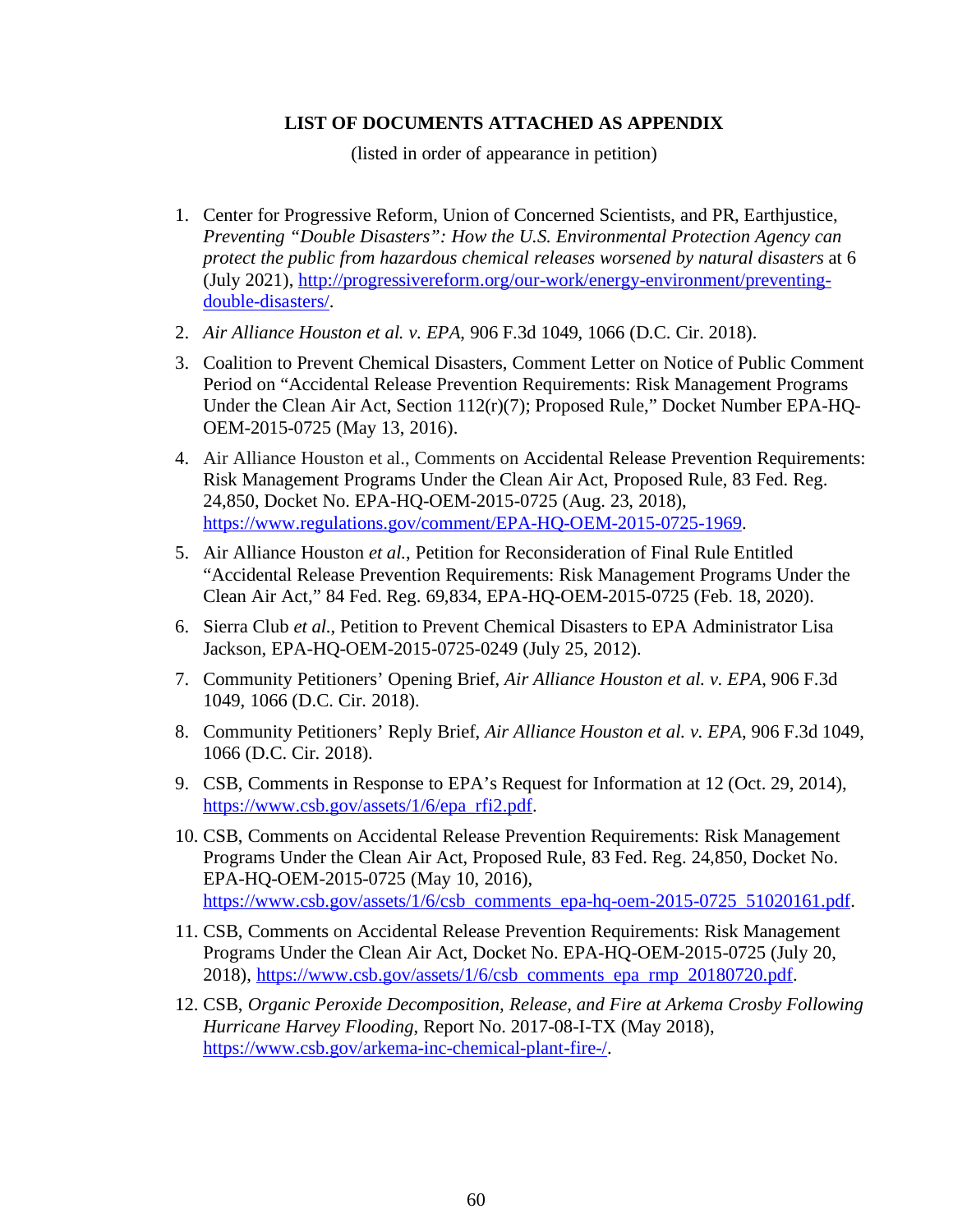- 13. CSB, *Safety Digest: Preparing Equipment and Instrumentation for Cold Weather Operations* (2018), https://www.csb.gov/assets/1/17/csb\_winterization\_safety\_digest.pdf?16379.
- 14. U.S. Chem. Safety and Hazard Investigation Bd., *Safety Alert: 2020 HURRICANE SEASON: Guidance for Chemical Plants During Extreme Weather Events* (2020), https://www.csb.gov/assets/1/6/extreme\_weather\_-\_final\_w\_links.pdf.
- 15. Table of Total Process Chemicals at Active RMP Facilities (Source: May 2021 EPA RMP (Non-OCA) Database) (created by Earthjustice).
- 16. Table of Total Active RMP Facilities by CountyFIPS (May 2021 RMP (Non-OCA) Database) (created by Earthjustice).
- 17. P. DeBenedetto & K. Watkins, 2 Dead, 30 Hospitalized After 'Mass Casualty' Incident At LyondellBasell Chemical Plant Near La Porte, Houston Pub. Media (July 27, 2021), https://www.houstonpublicmedia.org/articles/news/energyenvironment/2021/07/27/404355/at-least-2-dead-after-leak-at-lyondellbasell-chemicalplant-in-la-porte/.
- 18. Statement from CSB Chairman Katherine Lemos on Massive Explosion and Fire in Beirut (Aug. 2020), https://www.csb.gov/statement-from-csb-chairman-katherinelemos-on-massive-explosion-and-fire-in-beirut/.
- 19. U.S. Chem. Safety and Hazard Investigation Bd., *Fires and Explosions at TPC Group Port Neches Operations Facility, Incident Date: Nov. 27, 2019, No. 2020-02-I-TX, Factual Update* (Oct. 29, 2020).
- 20. Decl. of Juan Parras, Texas Environmental Justice Advocacy Services (2017).
- 21. List of Recent Chemical Hazard Incidents as of Spring 2021, created by the Coalition to Prevent Chemical Disasters (2021).
- 22. U.S. Coast Guard Nat'l Response Ctr., Reports from 2021, 2020, 2019, 2018, 2017, 2016, https://nrc.uscg.mil/.
- 23. Winter Storms Uri & Viola, EPA Report #24 (Mar. 13, 2021), https://response.epa.gov/sites/15082/files/Winter%20Storm%20Report%2025%2003132 021.pdf
- 24. Winter Storms Uri & Viola, EPA Report #5 (Feb. 21, 2021), https://response.epa.gov/sites/15082/files/Winter%20Storms%20Report%205%2002212 021.pdf.
- 25. Winter Storms Uri & Viola, EPA Report #21 (Mar. 9, 2021), https://response.epa.gov/sites/15082/files/Winter%20Storms%20Report%2021%200309 2021.pdf.
- 26. *See, e.g.*, Winter Storms Uri & Viola, EPA Report #13 (Mar. 1, 2021), https://response.epa.gov/sites/15082/files/Winter%20Storms%20Report%2013%200301 2021.pdf.